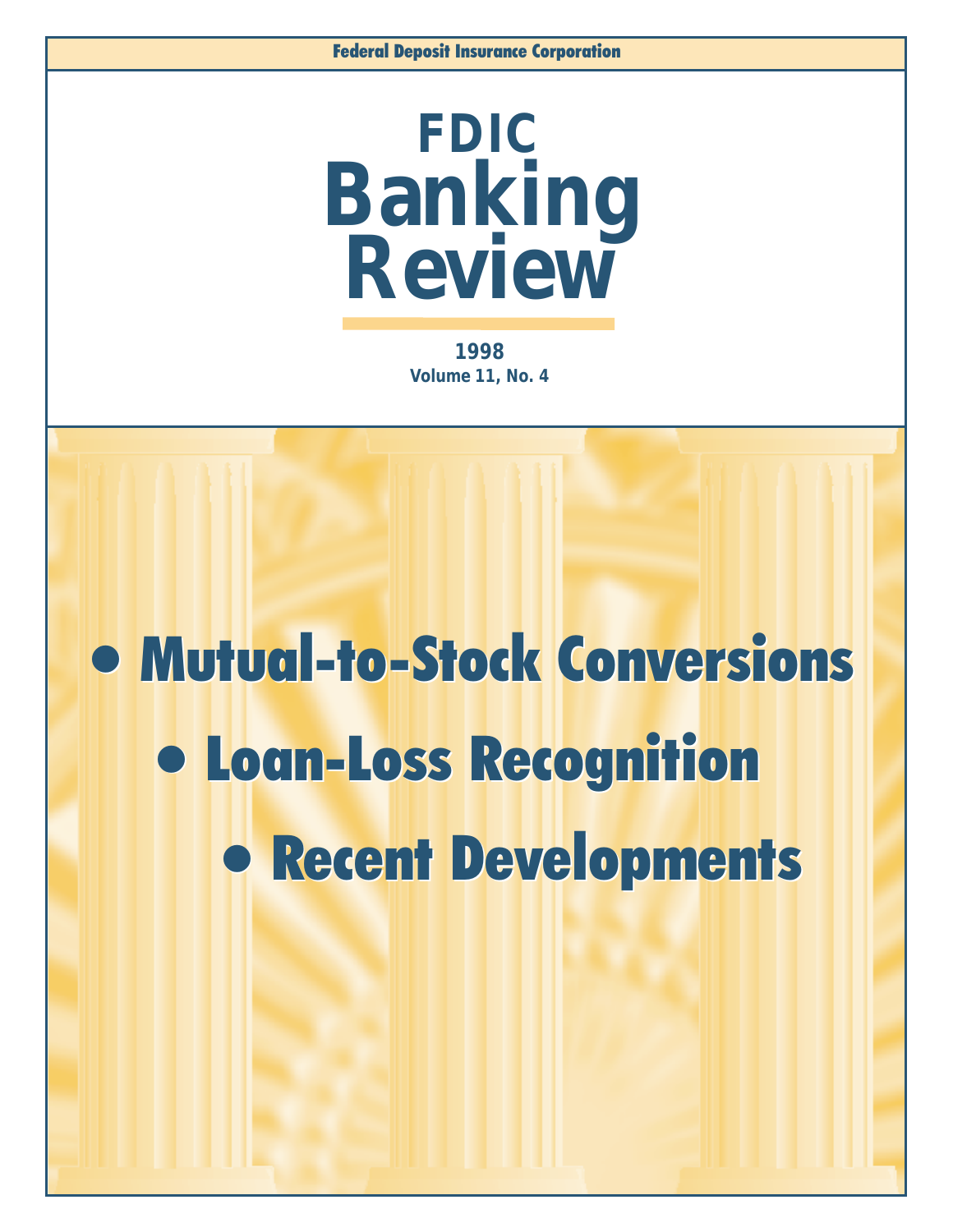

**1998 Volume 11, No. 4**

Chairman Donna Tanoue Division of Research and Statistics, **Director** Wm. Roger Watson Deputy Directors Barry Kolatch Steven A. Seelig Editor Steven A. Seelig Editorial Committee Jack T. Reidhill Detta Voesar Managing Editor Detta Voesar Editorial Secretary

Cathy Wright Design and Production Geri Bonebrake

The views expressed are those of the authors and do not necessarily reflect official positions of the Federal Deposit Insurance Corporation. Articles may be reprinted or abstracted if the *FDIC Banking Review* and author(s) are credited. Please provide the FDIC's Division of Research and Statistics with a copy of any publications containing reprinted material.

Single-copy subscriptions are available to the public free of charge. Requests for subscriptions, back issues or address changes should be mailed to: *FDIC Banking Review*, Office of Corporate Communications, Federal Deposit Insurance Corporation, 550 17th Street, N.W., Washington, DC 20429.

## *Mutual-to-Stock Conversions: Problems with the Pricing of Initial Public Offerings*

*by Joseph A. Colantuoni Page 1*

This article examines the factors that affect conversion returns. The author concludes that preconversion equity in mutual thrifts is what creates the windfall gains that accompany mutual-to-stock conversions.

## *The Influence of Examiners and Auditors on Loan-Loss Recognition*

*by Drew Dahl, John P. OKeefe, and Gerald A. Hanweck Page 10* 

The authors find that when bankers have some discretion in their treatment of loan losses, bank examiners—but not auditors—influence the timing of loan-loss recognition. For their part, auditors appear to focus on the provision for loan losses.

## *Recent Developments Affecting Depository Institutions by Lynne Montgomery Page 26*

This regular feature of the *FDIC Banking Review* contains information on regulatory agency actions, state legislation and regulation, and articles and studies pertinent to banking and deposit insurance issues.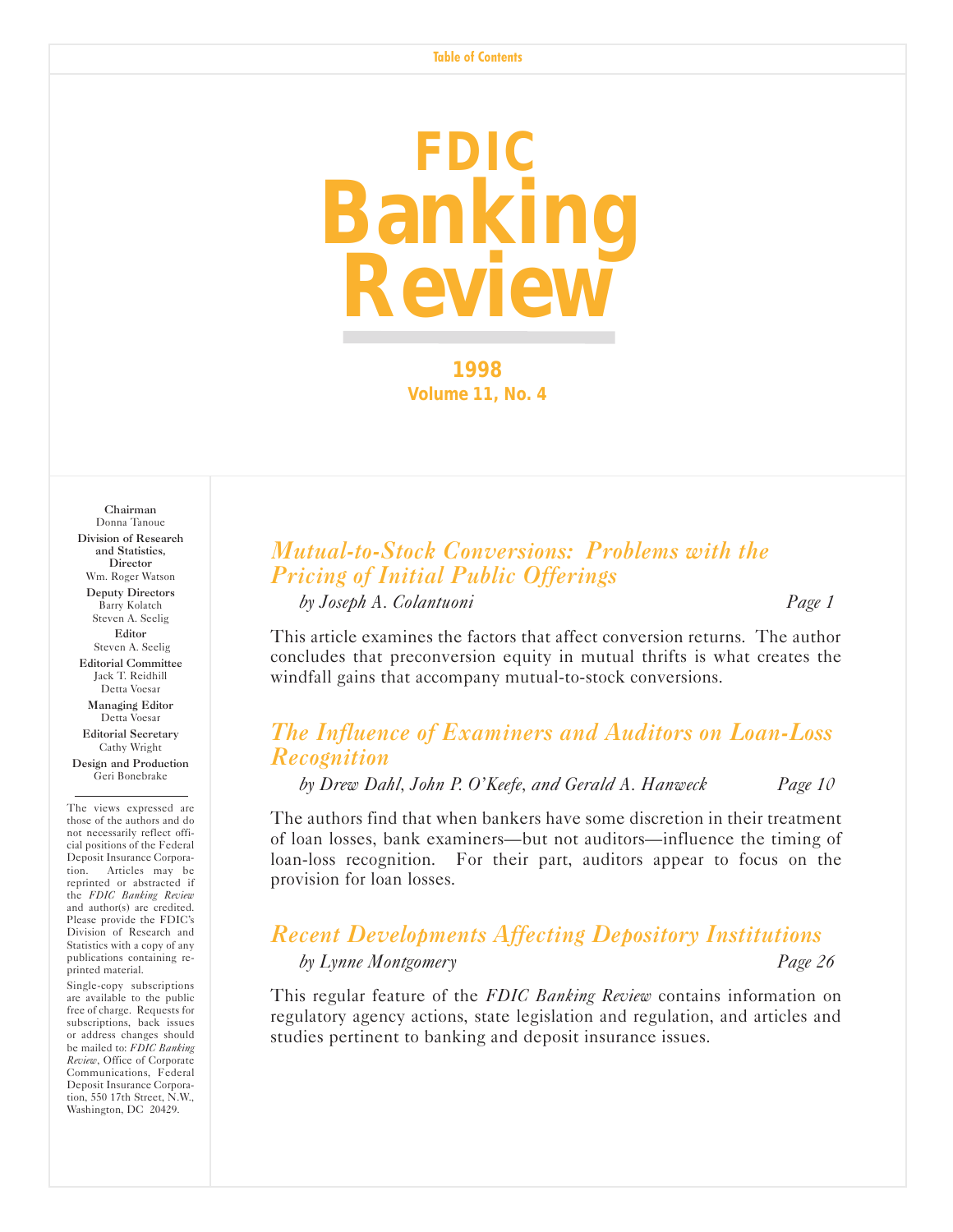# **Mutual-to-Stock Conversions: Problems with the Pricing of Initial Public Offering**

by Joseph A. Colantuoni\*

The U.S. thrift industry, including both savings and loans and savings banks, has long been characterized by both stock and mutual forms of ownership. Stock-form thrifts are owned by shareholders and may be either closely held or publicly traded institutions. Mutual thrifts are typically owned by their depositors.1 Since the early 1980s, a large number of mutual institutions have converted to the stock form of ownership. They have done so to raise equity capital, to expand their operations, to compensate company officers, or for a variety of other reasons. The primary method of converting has been through an "initial public offering," or IPO. Equity interests in the new thrift are first offered for sale to eligible depositors, managers, employees, and then to the general public. Initial purchasers who were fortunate enough to buy shares of the 143 mutual thrifts that converted to a stock form of ownership in 1995, 1996, 1997, and the first half of 1998 saw their share prices rise by an average of approximately 24 percent on the very first day of trading. Even more dramatic has been the price appreciation on the 13 conversions that took place in the first four months of 1998, producing an unprecedented average one-day return of 59 percent. Moreover, the pops appear to be more prominent the larger the institution is.

Given the remarkable single-day returns associated with recent conversions, it seems appropriate to review the effectiveness of current regulatory appraisal guidelines in pricing mutual-to-stock conversions. These guidelines were revised in 1994 to ensure that "conversion stock is accurately appraised and sold at its pro

forma market value, eliminating any 'windfall' distribution in the value of the converting association."<sup>2</sup> Yet conversion activity since 1994 suggests that these revised guidelines have had a limited effect at best. Unfortunately, the current appraisal guidelines hinge on the assumption that the converting thrift can be valued in such a way that windfall gains are eliminated when the thrift's stock begins trading. As this article shows, however, this assumption is unreasonable.

The first section of the article describes the conversion process and the attempt of regulatory guidelines to eliminate windfall gains that have, in fact, accrued in recent conversions. The second section summarizes recent studies of the conversion process, gives a mathematical explanation why pricing formulas cannot reduce first-day price appreciation, and empirically tests for the most important factors that affect conversion returns. The article concludes that preconversion equity in mutual thrifts is what creates the windfall gains that accompany mutual-to-stock conversions. Thus, unless a converting mutual thrift has no book equity at conversion, we should always expect significant price appreciation on the first day of trading.

<sup>\*</sup> Joseph A. Colantuoni is a financial economist in the FDICs Division of Research and Statistics. The author would like to thank John P. OKeefe, Steven Seelig, James Wilcox and Timothy Critchfield for numerous comments and suggestions on earlier drafts of this article. He is also grateful for the valuable research assistance of Paul Moloney.

<sup>1</sup> Much like mutual insurance companies that are mutually owned by their policyholders.

<sup>2</sup> Office of Thrift Supervision Guidelines (1994).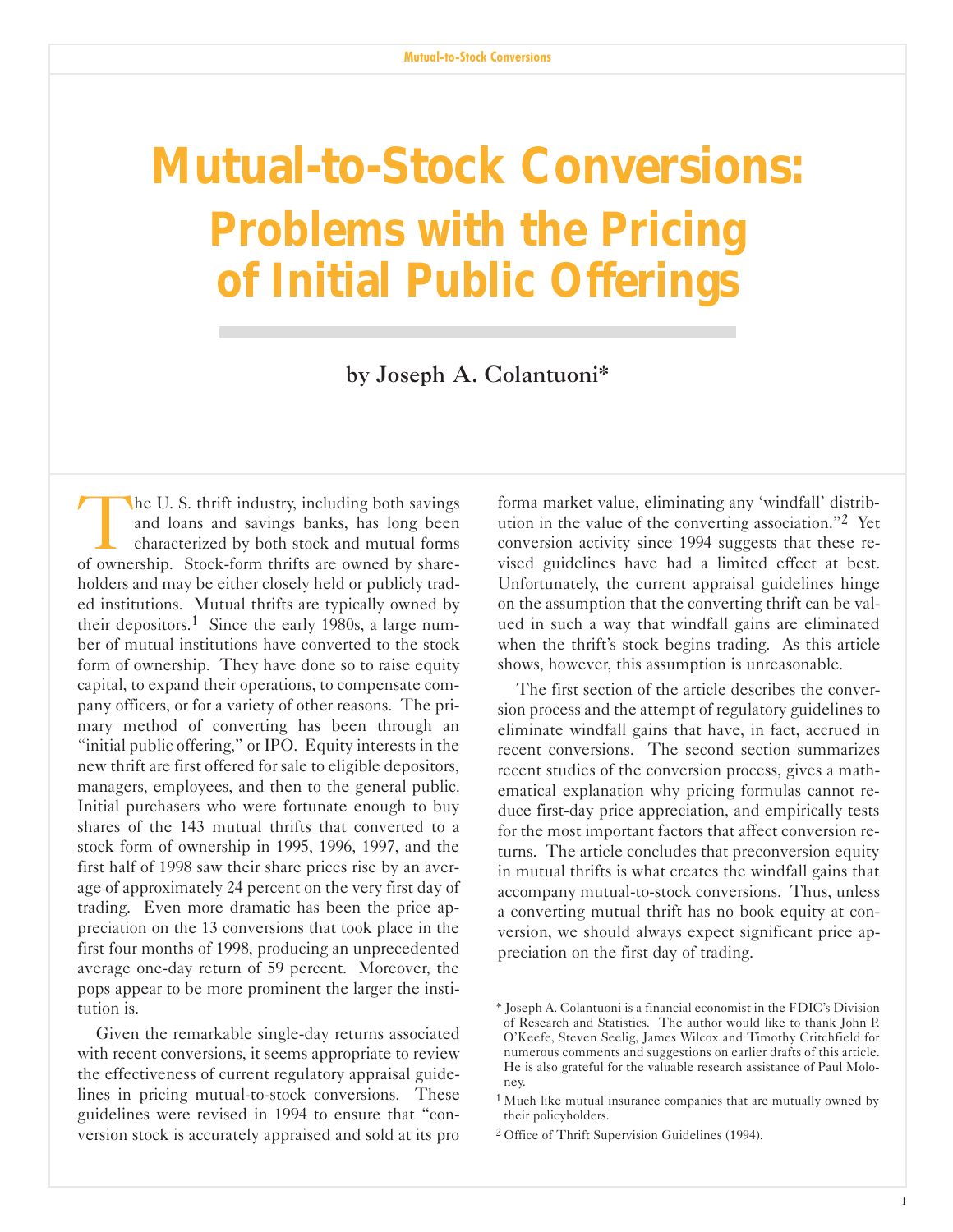## **Appraisal Guidelines and Windfall Gains**

## *Concern over the Initial Public Offering Price of Mutual Thrifts*

Regulators have become increasingly concerned over the dramatic short-term increases in the market value of converted thrifts. Initial shareholders in these institutions—people who first subscribed to the IPO have been blessed with single-day returns far above the average for other types of companies that first issue stock to the public. Before 1994, the concern was that insiders benefited from these excessive returns at the expense of depositors, who often opted not to purchase shares of their newly converting thrift.<sup>3</sup> These insiders—a group that includes management and professional investors—typically accrued gains during a conversion by exercising their right to purchase stock in the thrift before it was publicly traded. After trading began, share prices would often rise dramatically from the initial public offering price insiders had paid. In October 1994, the Office of Thrift Supervision issued revised appraisal guidelines designed to eliminate these gains.4 Table 1, figures 1 and 2, and table 2 (pages 5-6) show the single-day returns and the size of converting institutions before and after 1994.

A puzzling question now arises. If the revised guidelines provide a better estimate of a converting thrift's value than previous guidelines, then why do we still observe such remarkable, and rising, returns? The answer, as shown below, is that mutual-to-stock conversions are a unique type of initial public offering, and because of their unique characteristics, they *cannot* be priced to eliminate any windfall distribution of value arising from the conversion process.

## *Why Price Appreciation Occurs in Mutual-to-Stock Conversions*

Many stock-form firms, including banks and thrifts, have their equity capital privately held: their equity shares are not publicly traded but are held by a small number of individuals or companies. If privately held firms seek additional equity funding, or their owners wish to liquidate a portion of their investment, they may raise capital through an initial public offering of stock. In these cases, owners are essentially selling all or some portion of their ownership interest in the firm to new shareholders (the purchasers of the IPO).

In contrast, mutual-form thrifts do not have explicit owners. They do, however, have net worth, or equity,

in the form of retained earnings. Management has created this equity by prudently investing depositor funds. When mutual-form thrifts are converted to stock form, eligible depositors and managers can purchase shares of the thrift at the subscription price before public trading begins and a market price is established. The proceeds collected during the subscription period are not transferred to the mutual's managers or depositors. Instead, these proceeds are retained by the thrift and added to its total net worth. Those who purchased the thrift's stock during the subscription period now own its preexisting net worth plus the total proceeds raised in the public offering. The equity pie has grown in size, and each of the new shareholders can enjoy a larger piece of pie for the cost of a smaller one because the original (preconversion) equity remains in the thrift. The sudden and dramatic rise in the market price of stock above the offering price initially set by the underwriter is a reflection of the original equity.

If an institution has a positive amount of preexisting net worth<sup>5</sup> and can invest its IPO proceeds in profitable projects, attempts to eliminate rapid price appreciation are impossible. Two simple examples can explain this situation. Suppose a mutual-form thrift with \$10 million in net worth converts to stock form. In one example, if the institution's initial stock offering is sold for \$1 million, initial shareholders should expect to receive a 1,000 percent increase in the value of their shares. As a group, they pay \$1 million for \$11 million in net worth—initial retained earnings plus proceeds collected during the stock subscription period. In a second example, if the institution could somehow be sold for an unrealistic \$1 billion, initial shareholders would still realize a 1 percent initial return. As absurd as these examples may seem, they illustrate a simple point: *Regardless of the final IPO price, price appreciation will occur as the market realizes the value of an institution's undistributed (preexisting) net worth.* 

Even in the IPOs of privately held stock-form companies, other than savings and loans or savings banks, some amount of price appreciation can be expected. Barry, Gilson, and Ritter (1998) report that between 1990 and 1996, standard IPOs averaged a 14 percent one-day return. Among the many factors affecting

<sup>3</sup> In 1981 and 1983, the OTS issued guidelines for the conversion of mutual savings and loans to stock form.

<sup>4</sup> 12 CFR Part 303.15 and Part 333.4, 12 CFR Part 563b.7

<sup>5</sup> Including positive book equity, retained earnings, and franchise value.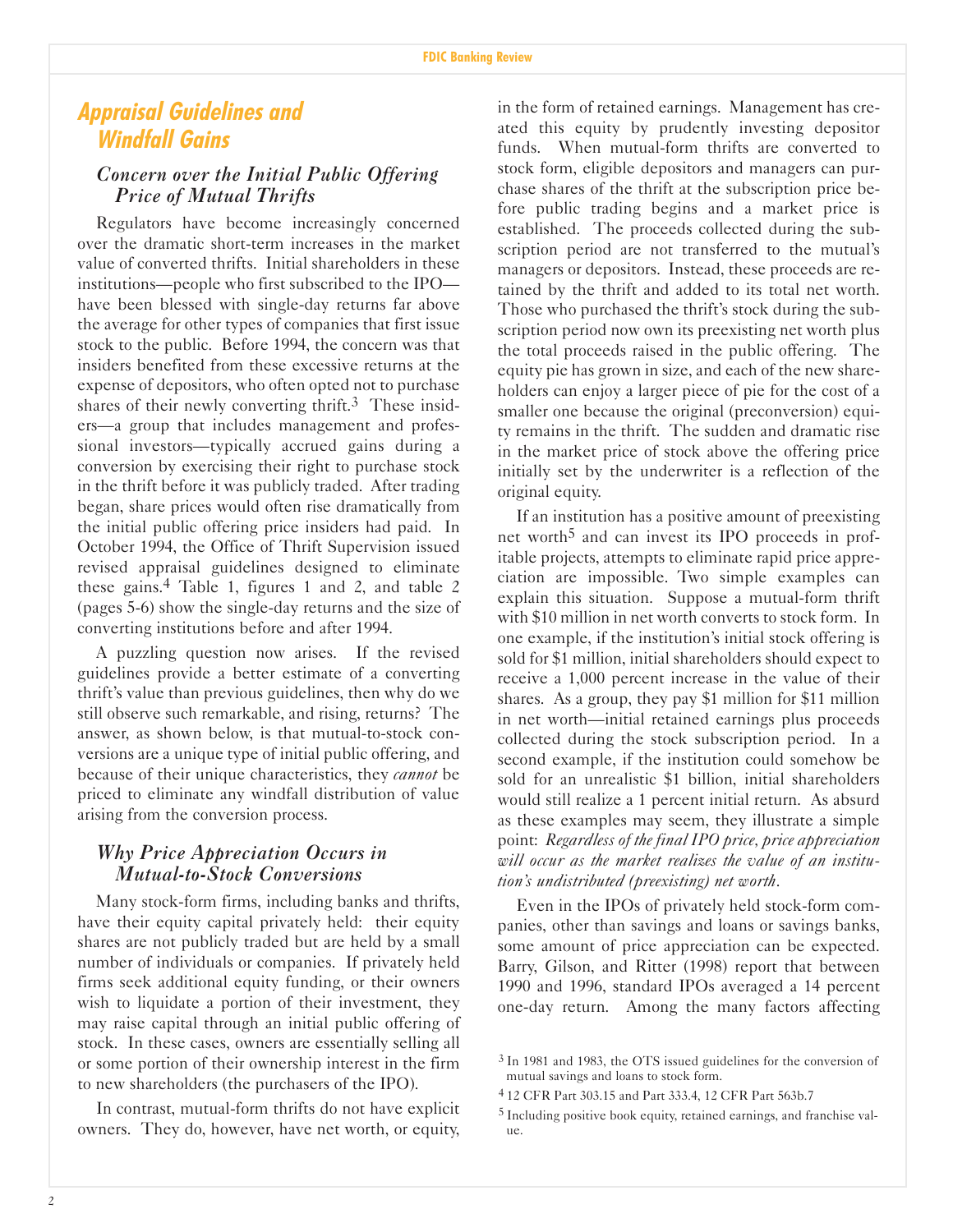these single-day returns, they argue, is the "new-issue" discount": a company going public for the first time may be offered at a discount to its perceived market value in order to attract sufficient investor interest to the company. For example, there may be a lack of information about the company, and potential investors need compensation for the additional risk they assume when purchasing shares of a "new" public company.

However, the 14 percent price appreciation observed for standard IPOs is dramatically less than the average single-day returns of 40 and 44 percent registered by mutual-to-stock conversions in the past two years. Most of the price appreciation observed in newly converted thrifts is not created by a new-issue discount since converting thrifts make public a wealth of financial information. The availability of this information allows analysts to determine readily the pro forma market value of a thrift. When initial investors pay for shares of that value, they receive an equity interest in that value plus the money all of them together used to purchase that equity. This sudden realization of value is what causes the market price of a converted thrift to rise on the first day of trading.

#### *Old Rules Applied to a New Market*

In the 1980s, undercapitalized mutual-form thrifts were commonplace and they often sought to convert to stock form in an effort to shore up their capital positions. With these conversions, very little price appreciation occurred as the newly issued shares merely brought in capital to buffer thinly capitalized institutions. Weakly capitalized thrifts had little preconversion equity and therefore did not display remarkable first-day returns when they went public. Given that between 1980 and 1989, thrifts averaged only approximately 1.6 percent in tangible equity capital, it is no surprise that studies like Jordan, et al. (1986) found conversions at the time experienced a mere 5.6 percent "pop" on the first day of trading. But in the mid-1990s, as the industry recovered its financial stability, conversions continued; and stalwart mutual associations that had survived the industry's worst crisis added IPO proceeds to their already strong capital positions.

Presented with large sums of preexisting net worth and opportunities for profitable growth, today's mutual-form thrifts converting to stock form can expect nothing less than spectacular initial returns. The appraisal guidelines that regulators once applied to weak thrifts are no longer appropriate. In the 1980s, thrifts

need for capital and access to equity markets caused hundreds of them to convert. Today, the impetus for conversions seems to derive more from competitive pressures and managerial desires for better compensation.6 The industry has fundamentally changed since the early 1980s, but the way mutual-to-stock conversions are valued has not.

## **Evidence That Windfall Gains Have Not Been Eliminated**

## *Published Research on Initial Returns and Underpricing*

Many recent studies have argued that conversions are not merely mispriced but impossible to price accurately under the current appraisal guidelines. An early study, by Jordan et al. (1986), surprisingly notes positive returns from many conversions in the 1980s and suggests the existence of a one-time transfer of wealth from those depositors who did not exercise their right to purchase shares to those who did. Two other studies discuss the general phenomenon of mutual-to-stock conversions and describe the general incentives managers have to underprice their institution's initial public offering.7 The second of the two studies illustrates the difference between conversions and standard IPOs (as discussed above).

Another study, Barth et al. (1994), also discusses why conversions are unique relative to IPOs and confirms that initial returns have become more pronounced in recent years. The authors even suggest that a moratorium should be placed on conversions until a more equitable distribution of net worth can be found. Still another study, Unal (1997), argues that the regulatory appraisal methodology is invalid because assumptions in the pricing equations are unreasonable. This author, too, calls for a moratorium on conversions. Finally, the most recent study, by Wilcox and Williams (1998), shows that excess returns on conversions have been fairly consistent and predictable. Their research shows that mutual-to-stock conversions grant higher returns to investors for less-than-expected risk.

<sup>&</sup>lt;sup>6</sup> See Eccles and O'Keefe (1995).

<sup>7</sup> Masulis (1987) and Maksimovic and Unal (1993).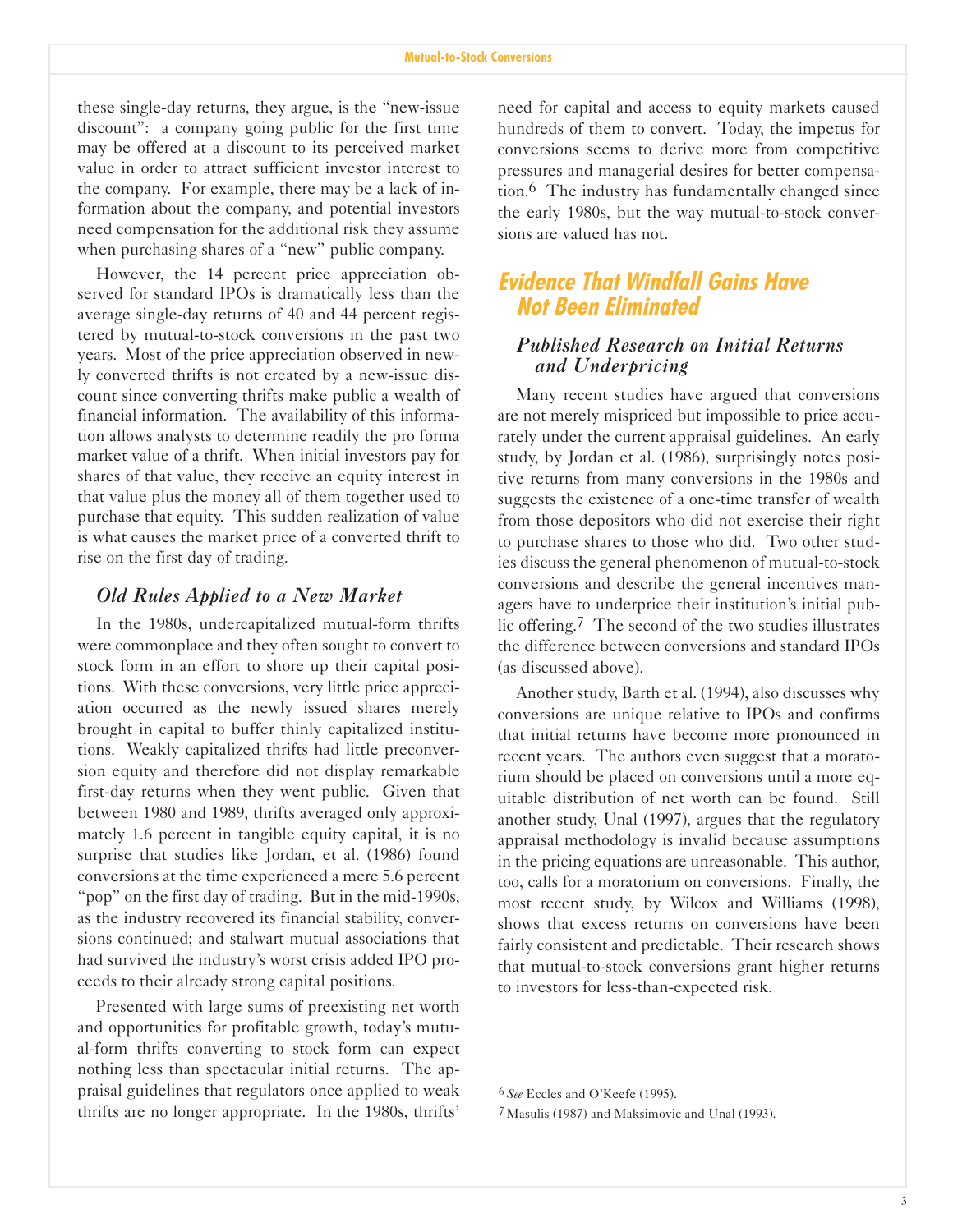#### *Why Pricing Formulas Dont Work*

A more detailed analysis of how conversions are valued will illustrate why it is not possible to eliminate first-day price appreciation in mutual-to-stock conversions.<sup>8</sup> The post-conversion value of a thrift,  $V'$ , is equal to the net present value of the existing mutual institution and all future earnings generated by investment of the proceeds of the bank's initial public offering, V.

 $(1)$  V' = NPV of Existing Bank  $+$  NPV of IPO Proceeds

$$
= W + \sum_{t=1}^{\infty} \frac{Vr}{(1+d)^{t}}
$$

$$
= W + \frac{Vr}{d}
$$

where the variable r is the net rate of return for new IPO proceeds. If these proceeds are not leveraged, then r represents the simple return on investments funded by the new capital. If the new IPO proceeds are leveraged, then r represents the rate of return on new investments minus the cost of borrowed funds. The variable W is the preconversion net worth already present in the thrift. For the sake of simplicity, assume that r is constant over time. The variable d should represent some appropriate estimate of the market's discount rate on the thrift's earnings. Ideally, this would be an average return on assets for the industry. However, to illustrate the implicit assumptions made in the current conversion appraisal guidelines, assume that  $d = 1/(P/E)$ , where  $(P/E)$  is the price to earnings ratio for a group of comparable institutions.9 Then equation (1) becomes

$$
(2) V' = W + \left(\frac{P}{E}\right) Vr
$$

From (2) we see that a positive return on the IPO,  $V'$  > V, will be realized for any conversion if the proceeds from the public offering are positive  $(V > 0)$  and the bank is expected to invest these proceeds in positive NPV projects ( $r > 0$ , or equivalently,  $W > 0$  and  $r > 0$ ). These are reasonable assumptions for any prudent investor to make.

The 1994 appraisal guidelines attempt to eliminate windfall gains on IPOs by pricing the converting institution's stock such that the expected post-conversion price of the stock is exactly equal to the initial public offering price (that is,  $V' = V$ ). Substituting V' for V in equation (2) and solving for the post-conversion value of the bank yields

(3) 
$$
V' = W + \left(\frac{P}{E}\right) V'r
$$
  

$$
V' \left(1 - \left(\frac{P}{E}\right)r\right) = W
$$

$$
V' = \frac{W}{\left(1 - \left(\frac{P}{E}\right)r\right)}
$$

Equation (3) represents the basic regulatory pricing model for mutual-to-stock conversions.10 For us to obtain a positive value for the initial price,  $V'$  in equation (3), two key assumptions discussed above must hold. First, setting  $V' = V$  implies that any preexisting net worth is assumed to be zero. Second, the denominator of equation (3) must be positive, which implies that

(4) 
$$
1 - \left(\frac{P}{E}\right)r > 0
$$

$$
\left(\frac{E}{P}\right) > r
$$

$$
d > r
$$

This equation requires the institution to reinvest the proceeds of the offering in projects with negative net present values. These assumptions may have been reasonable in the 1980s, when many mutual savings associations had low net worth and less-than-desirable investment opportunities. However, such assumptions do not apply to the industry today, and thrifts that go public should not be valued as if such assumptions remain valid.

<sup>&</sup>lt;sup>8</sup> This section borrows from Cassidy (1975), Maksimovic and Unal (1993), and Unal (1997).

 $9$  Where (P/E) is the ratio of a publicly traded thrift's stock price to its reported earnings.

<sup>10</sup> Table 3 shows the three pricing equations actually used in appraisal reports submitted to the FDIC and the OTS.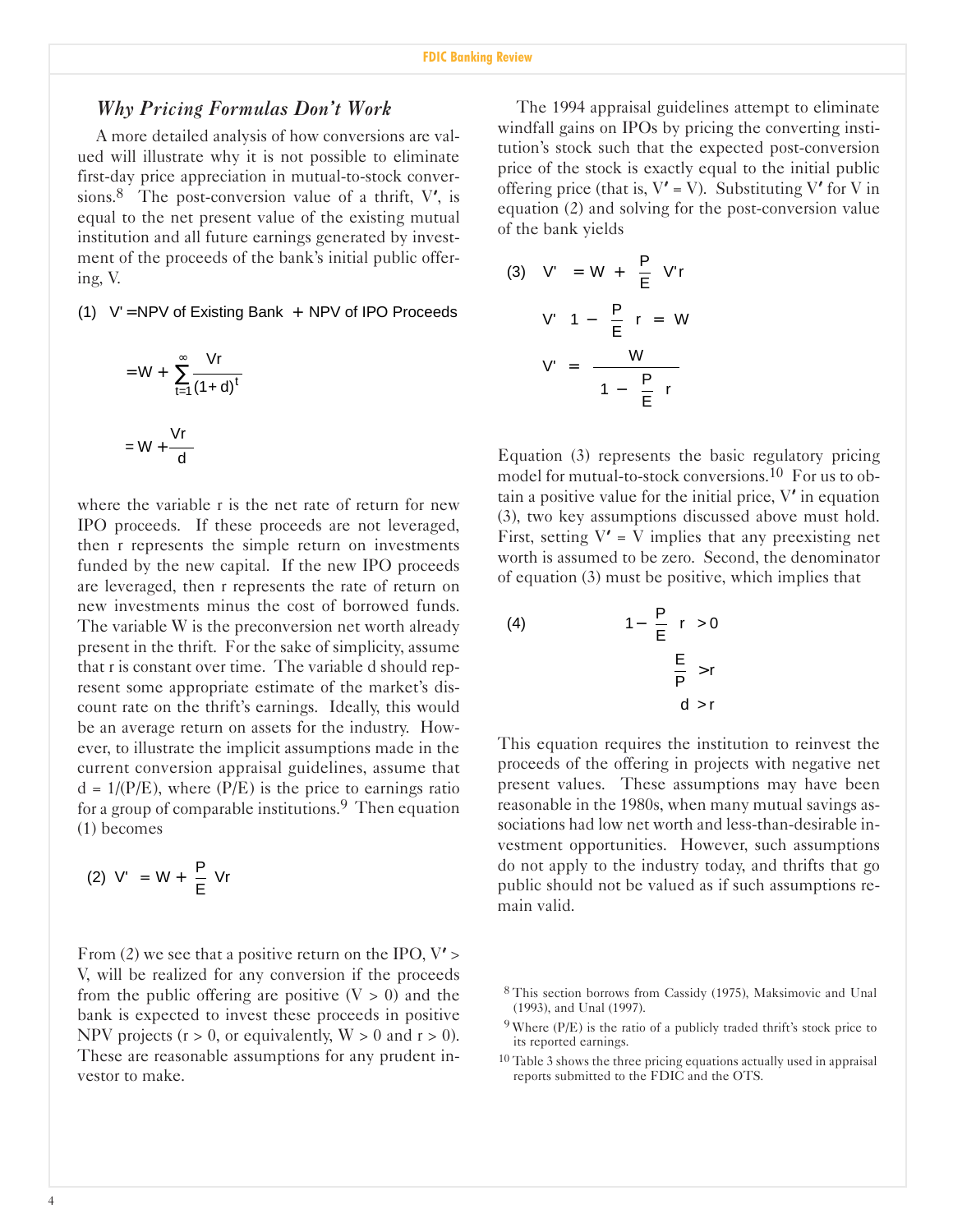## *Recent Data on Conversion Returns*

The historical single-day returns for standard conversions support the hypothesis that the value of a converting thrift cannot be priced to eliminate all windfall gains. Single-day returns, or 'pops', for post-1994 conversions have been significantly higher than those for conversions during the 1987–1993 period (see figures 1 and 2). Since 1994, pops have averaged 24 percent (see table 1). Moreover, since year-end 1996, the lowest pop observed among 35 conversions has been 26 percent, and the largest pop was 105 percent. A likely explanation for the post-1994 returns is the increase of preconversion equity in mutual thrifts (see figure 3). In general, the larger this equity, the greater the firstday price pop will be. The appraisal process and specific pricing equations have not had the intended effect of minimizing IPO single-day returns.

#### **Table 1**

## **Single-Day Returns for Mutual-to-Stock Thrift Conversions, before and after 1994**

|                           |            | Single-Day Returns |
|---------------------------|------------|--------------------|
| <b>Statistic</b>          | 1987-1993  | 1995-1998          |
| Number of Conversions     | 79         | 143                |
| Maximum Return            | 55.00%     | 105.63%            |
| Minimum Return            | $-13.07\%$ | $-5.00\%$          |
| Average Return            | 16.65%     | 23.94%             |
| <b>Standard Deviation</b> | .1490      | .1936              |

*Source:* SNL Securities

True, an extraordinary speculative market in financial-service stocks and regular IPOs may have contributed to these returns. However, when one factors out an average 0.06 percent daily return on a thrift in $dex<sup>11</sup>$  in recent years and an average 14 percent initial return for other types of IPOs, mutual-to-stock conversions still appear to have generated remarkable singleday returns. Single-day returns greater than 20 percent seem even more conspicuous given that appraisers adjust valuations to account for current market conditions. These results are consistent across differentsized thrifts and are even more dramatic for larger conversions. In fact, for institutions with over \$1 billion in assets, returns have increased from an average of 17 percent before 1994 to over 30 percent since 1994 (see table 2)—even though at larger institutions capital ratios may be lower. In these cases, bandwagon effects and general market conditions may play a more important role in a conversion's first-day price appreciation.







**Figure 2 Distribution of Single-Day Returns for Conversions, 1995-1998 Frequency**





**Equity Capital Ratio**

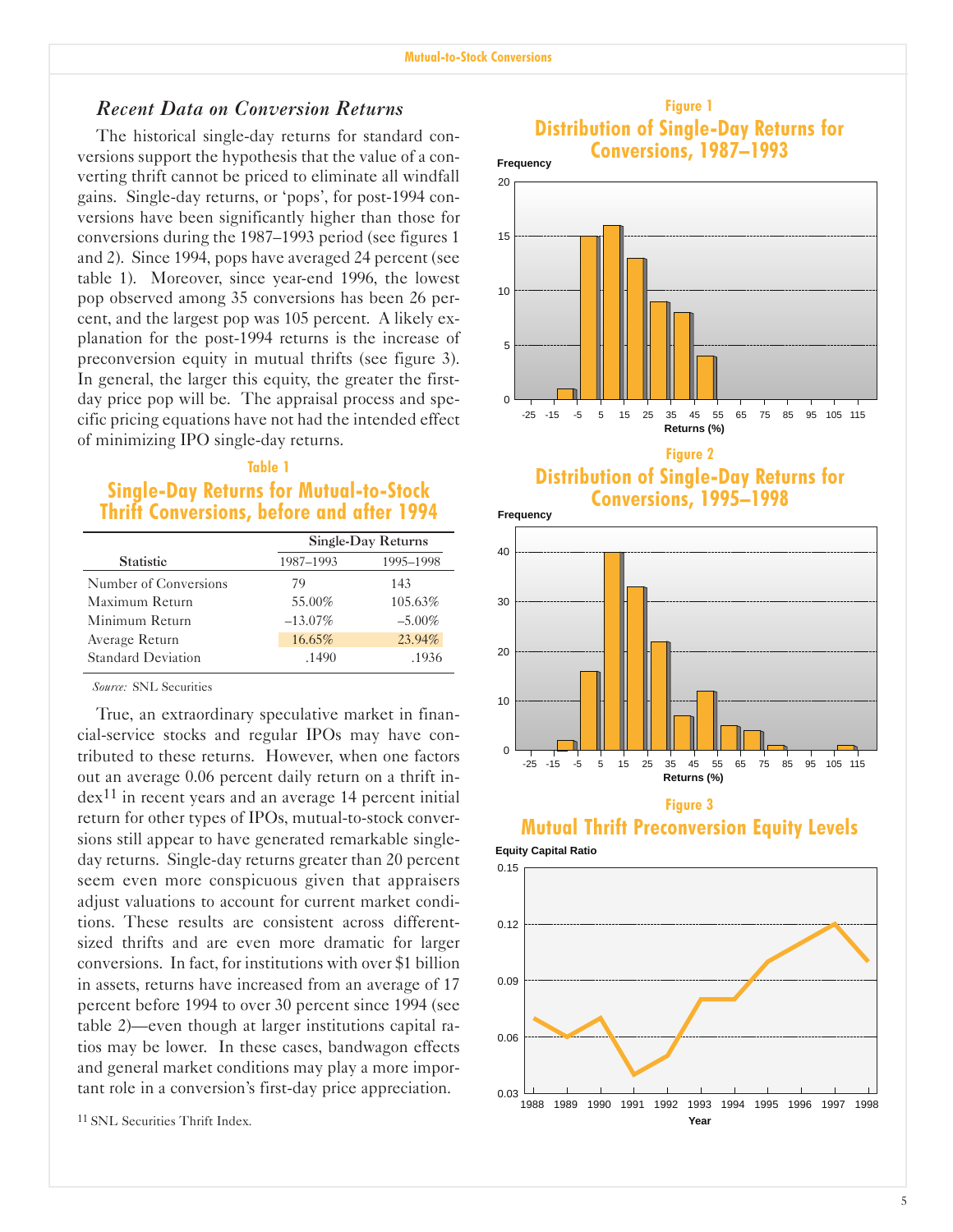## **Table 2 Single-Day Returns for Thrift Conversions by Asset Size, before and after 1994**

|                           | 1987-1993  | 1995-1998 |
|---------------------------|------------|-----------|
| Small Thrifts             |            |           |
| Number                    | 41         | 119       |
| Maximum                   | 55.00%     | 105.63%   |
| Minimum                   | $-13.07\%$ | $-5.00\%$ |
| Mean                      | 19.06%     | 18.70%    |
| <b>Standard Deviation</b> | .169       | .250      |
| Medium Thrifts            |            |           |
| Number                    | 11         | 15        |
| Maximum                   | 32.50%     | 83.44%    |
| Minimum                   | 1.47%      | $0.00\%$  |
| Mean                      | 16.83%     | 26.63%    |
| <b>Standard Deviation</b> | .105       | .220      |
| Large Thrifts             |            |           |
| Number                    | 14         | 9         |
| Maximum                   | 40.00%     | 72.50%    |
| Minimum                   | $0.00\%$   | 6.25%     |
| Mean                      | 17.03%     | 30.42%    |
| <b>Standard Deviation</b> | .134       | .240      |

*Note:* Large thrifts: Over \$1 billion in total assets.

Medium thrifts: Between \$500 million and \$1 billion in total assets. Small thrifts: Under \$500 million in total assets.

## *Estimating the Factors Most Affecting Conversion First-Day Returns*

To test how different market and valuation factors are related to conversion single-day returns, two simple models for analyzing these returns were estimated. The purpose of this exercise is not to develop a model for predicting returns but to identify the most important factors affecting them.

Among the most widely cited factors affecting conversion returns are preconversion equity, market conditions, institution size, size of the offering, and interest in the subscription. EQUITY is defined here as the ratio of preconversion equity to total assets. These data are obtained from the Call Report filed before a thrift's initial public offering date. The larger the EQUITY ratio, the more we would expect the converted thrift's market price to rise on the first day of trading, as previously undistributed equity is distributed to initial purchasers.

Favorable market conditions should have a positive effect on conversion values. A proxy for the returns to the thrift market, MRET, was constructed by averaging single-day returns to the SNL Thrift Index during the month in which a thrift converted. A dummy variable, MKT, was used to record whether the general thrift market was up or down on the day a particular thrift converted. Thus, MKT has a value of 1 if the

market rose on a thrift's conversion day, and  $0$  if the market fell on conversion day.

The size of an institution, as represented by its asset base, would also seem to be an important indicator of how much a converting thrift appreciates when first traded. A large conversion would generate more investor interest and possibly lead to a more dramatic pop. For this reason, the model uses total assets to help explain price appreciation. Since the relationship between the size of an institution and its pop is not likely to be strictly linear, the natural logarithm of assets, ASSET, is used.

## **Table 3 Calculation of Pro Forma Value after Conversion**

| <b>Price Multiple</b>                     | Symbol |
|-------------------------------------------|--------|
| Price-Earnings Ratio                      | (P/E)  |
| Price-Book Ratio                          | (P/B)  |
| Price-Assets Ratio                        | (P/A)  |
| <b>Valuation Parameter</b>                |        |
| <b>Preconversion Earnings</b>             | (Y)    |
| Preconversion Book Value                  | (B)    |
| Preconversion Assets                      | (A)    |
| Reinvestment Rate                         | (R)    |
| <b>Estimated Conversion Expenses</b>      | (X)    |
| Proceeds not Reinvested                   | (Z)    |
| <b>Estimated Employee Stock Ownership</b> |        |
| Plan (ESOP) Borrowings                    | (E)    |
| Cost of ESOP Borrowings                   | (S)    |
| Amortization of ESOP Borrowings           | ('T)   |

Calculation of Pro Forma Value after Conversion

1.  $V = (P/E) (Y - R(X+Z) - ES - (1 - TAX)E/T - (1 - TAX))$ /  $(1 - (P/E)R)$ 2. V =  $(P/B) (B - X - E) / (1 - (P/B))$ 

3. V =  $(P/A) (A - X) / (1 - (P/A))$ 

Source: Attachment III-A of the OTS "Guidelines for Appraisal Reports for the Valuation of Savings Institutions Converting from the Mutual to the Stock Form of Organization" (Revised October 21, 1994).

The size of the offering would seem to have an effect on first-day returns. Therefore, the total gross proceeds, VAL, received during a thrift's subscription period was taken as a ratio of the thrift's preconversion equity. A larger VAL would imply a larger pop for the same reason ASSET has a positive effect on first day pops—more subscription interest and overall investor enthusiasm about the offering. Substantial interest in the stock during subscription increases the likelihood it will appreciate in the aftermarket. In the past, fully subscribed and oversubscribed offerings resulted in heavy aftermarket trading and significant one-day price appreciation.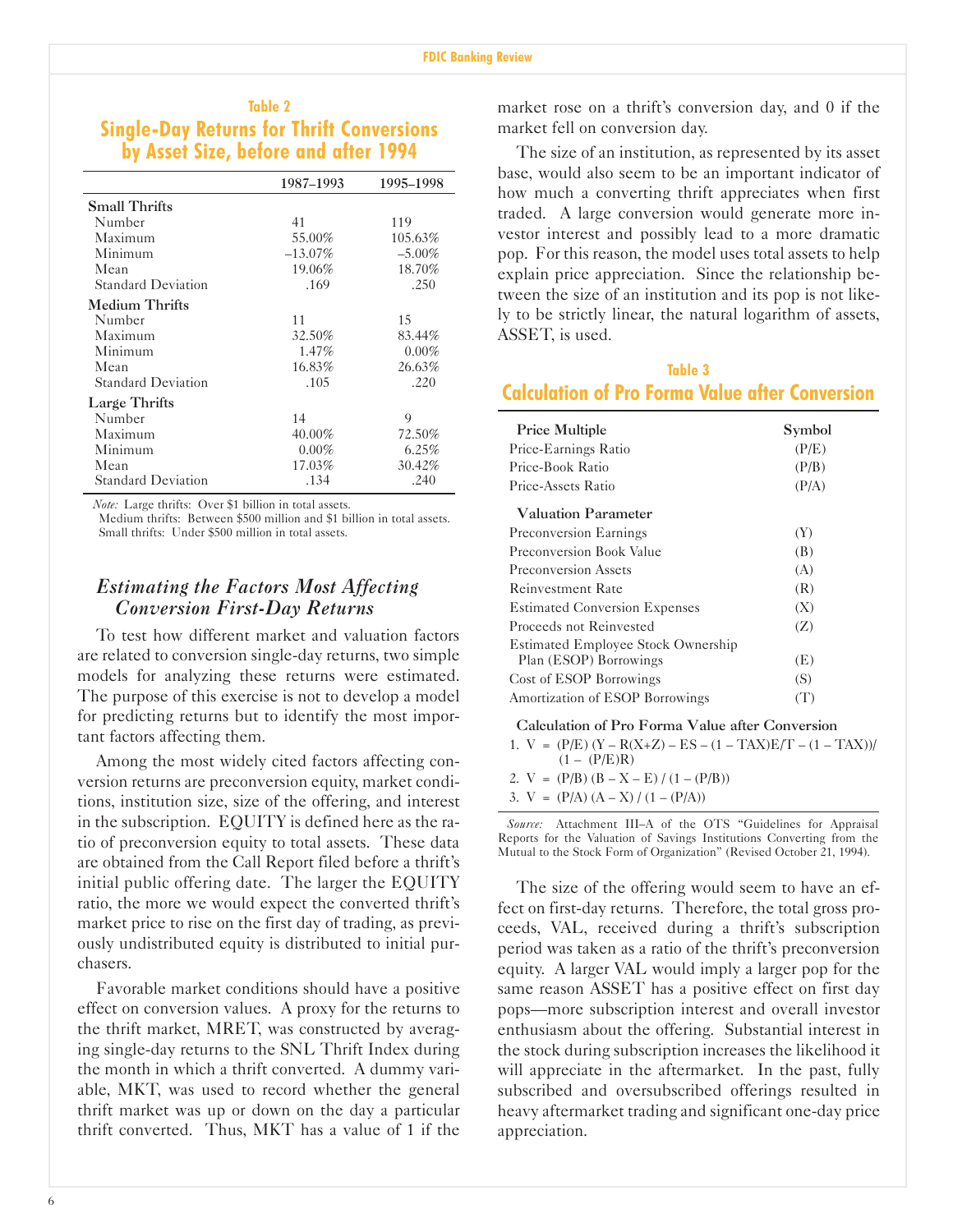The proposed model regresses simple one-day returns for thrift i, POPi, on the factors mentioned above:

#### $POP_i = \alpha + \beta_1 MRET + \beta_2 EQUITY_i + \beta_3 VAL_i + \beta_4 ASSET_i + \beta_5 MKT + ε_i$

Standard OLS techniques were used to estimate all regression coefficients with a sample of 124 conversions for which Call Report data could be linked to market prices of converted institutions. Table 4 provides summary statistics for each of the variables in the model. Thrifts included in the regression averaged \$531 million in assets and converted to stock form between 1994 and 1998. A number of small conversions with incomplete price data and complex multithrift holding company conversions were excluded from the sample. The regression results are presented in table 5. The estimated coefficients appear in columns  $(2)$  and  $(3)$ . The time dummy variables (Y95–Y98) attempt to explain effects not captured by the other variables.

## **Table 4 Descriptive Statistics for Variables Used in OLS Regression**

| Variable      | Mean      | Median    | <b>Standard Deviation</b> |
|---------------|-----------|-----------|---------------------------|
| <b>POP</b>    | 0.209     | 0.202     | 0.139                     |
| <b>ASSET</b>  | \$531,387 | \$142,253 | \$1,851,084               |
| <b>MRET</b>   | 0.117     | 0.107     | 0.166                     |
| <b>EQUITY</b> | 0.101     | 0.093     | 0.039                     |
| VAL           | 1.603     | 1.633     | 0.439                     |

*Note:* Asset values expressed as thousands of dollars. Log(ASSET) used in regression.

The variable POP is a percentage expressed as a decimal.

## **Table 5 Ordinary Least Squares Regression Results**

|                        | POP                      | POP                      |
|------------------------|--------------------------|--------------------------|
| Intercept              | $-0.721$<br>$(-4.833)^*$ | $-0.366$<br>$(-2.815)^*$ |
| <b>MRET</b>            | 0.231<br>$(3.841)^*$     | 0.154<br>$(2.867)^*$     |
| <b>EQUITY</b>          | 1.230<br>$(4.342)^*$     | 0.694<br>$(2.852)^*$     |
| <b>ASSET</b>           | 0.052<br>$(4.626)^*$     | 0.031<br>$(3.315)^*$     |
| VAL                    | 0.117<br>$(5.103)^*$     | 0.071<br>$(3.584)$ *     |
| <b>MKT</b>             | $-0.045$<br>$(-2.154)$   | $-0.002$<br>$(-0.129)$   |
| Y95                    |                          | $-0.035$<br>$(-1.485)$   |
| Y96                    |                          | $-0.044$<br>$(-1.863)$   |
| Y97                    |                          | 0.146<br>$(4.430)$ *     |
| Y98                    |                          | 0.230<br>$(4.741)^*$     |
| Number of Observations | 124                      | 124                      |
| $R^2$                  | 0.370                    | 0.602                    |
| Adjusted R             | 0.344                    | 0.570                    |
| F Value                | 13.99                    | 19.30                    |

*Note:* t-statistics appear in parentheses. An \* indicates that the coefficient is significant at the 1 percent level.

The large and significant coefficient for EQUITY confirms the belief that preconversion equity is an important factor in determining one-day returns. As expected, the market into which a thrift converts is also an important factor in predicting POP, a result indicated by the significance of the MRET variable. The large negative intercept implies that under this model, negative single-day returns are still possible. These results are consistent with the recent findings of Wilcox and Williams (1998), mentioned above. When the time dummy variables were added to the pop model, the years 1997 and 1998 were statistically significant. This is not surprising, given the general market exuberance in both years and the fact that only conversions through mid-1998 were included in the data. Another possible explanation for this result is the large number of conversions and the resultant increase in investor awareness of the windfall gains accrued in conversions.

The model shows the relative importance of several financial and market factors in determining pops, and it supports the hypothesis that in many thrifts preconversion equity has a significant effect on first-day price appreciation. However, because of the low  $\mathbb{R}^2$  value, it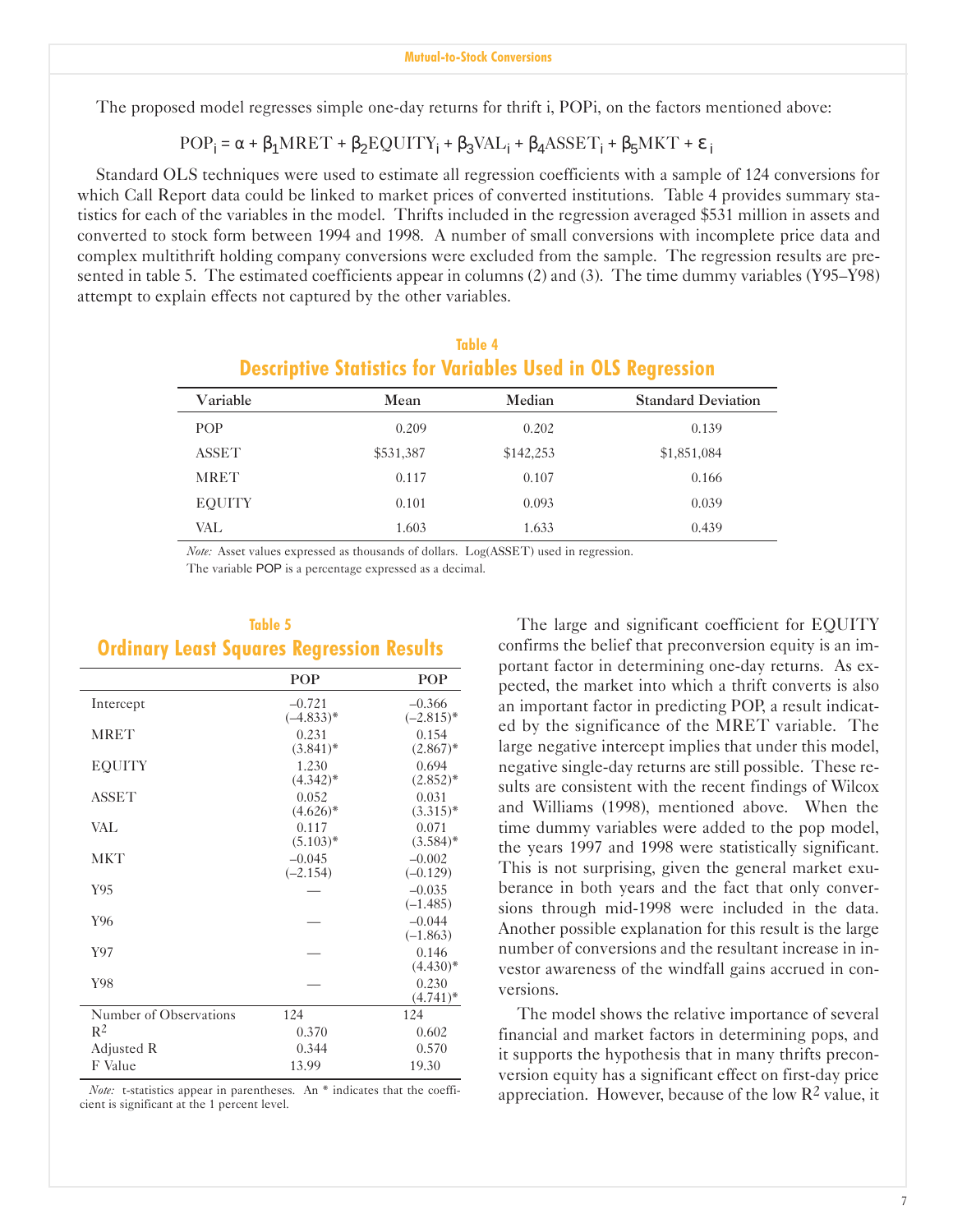may not be appropriate to view the model as a forecasting model that one can use to predict actual increases in stock prices.

As discussed in the second section, one can form a measure of the expected pop by taking the ratio of preconversion equity to the proceeds raised during the thrift's initial public offering. The amount by which this expected pop deviates from the observed first-day return, on average, is presented in table 6 for the years 1994–1998. This deviation is defined as the observed pop minus the expected pop. Although some of the expected price appreciation can be explained by the factors discussed above, there appears to be a considerable discrepancy between expected and observed single-day price appreciation. On average, the actual one-day price appreciation is less than the expected pop. This may be caused by investors who value the converting thrift as if there were inherent equity in the

## **Table 6 Average Deviations between Expected and Actual Pops, 1994–1998**

| Year | Actual<br>Pop | Expected<br>Pop | Deviation |
|------|---------------|-----------------|-----------|
| 1994 | 19.2%         | 46.7%           | $-27.5%$  |
| 1995 | 17.0          | 60.9            | $-43.9$   |
| 1996 | 16.1          | 46.0            | $-29.9$   |
| 1997 | 38.8          | 81.8            | $-43.0$   |
| 1998 | 55.2          | 86.6            | $-31.4$   |

institution—leading to a higher appraised value (or a premium being built into the IPO price) and less price appreciation. The expected price appreciation presented in table 6 assumes that the appraised value does not account for this inherent equity but values the return on capital using market discount rates. The result is a lower initial public offering price and significantly greater first-day price appreciation. Nevertheless, it remains a mathematical certainty that no matter how the converting thrift is valued, some price appreciation is to be expected.

## **Conclusion**

A total of 815 mutual-form thrifts, holding 16 percent of industry assets, still existed as of June 1998. Competitive pressures, need for additional capital, and numerous other factors will force hundreds of thrifts to convert to stock form in the future. The consistent market reaction to mutual-to-stock conversions sends a very important message: the current conversion process is flawed in theory and in practice. Mutual-tostock conversions are inherently different from initial public offerings by stock-form firms, and policymakers need to recognize that under the current conversion process windfall gains cannot be entirely eliminated. If the goal of public policy is to minimize potential windfall gains to individual investors, alternative means of distributing the net worth of a thrift should be considered. Otherwise, regulators should let the market reduce the size of pops by incorporating into the initial public offering price the knowledge that they will occur.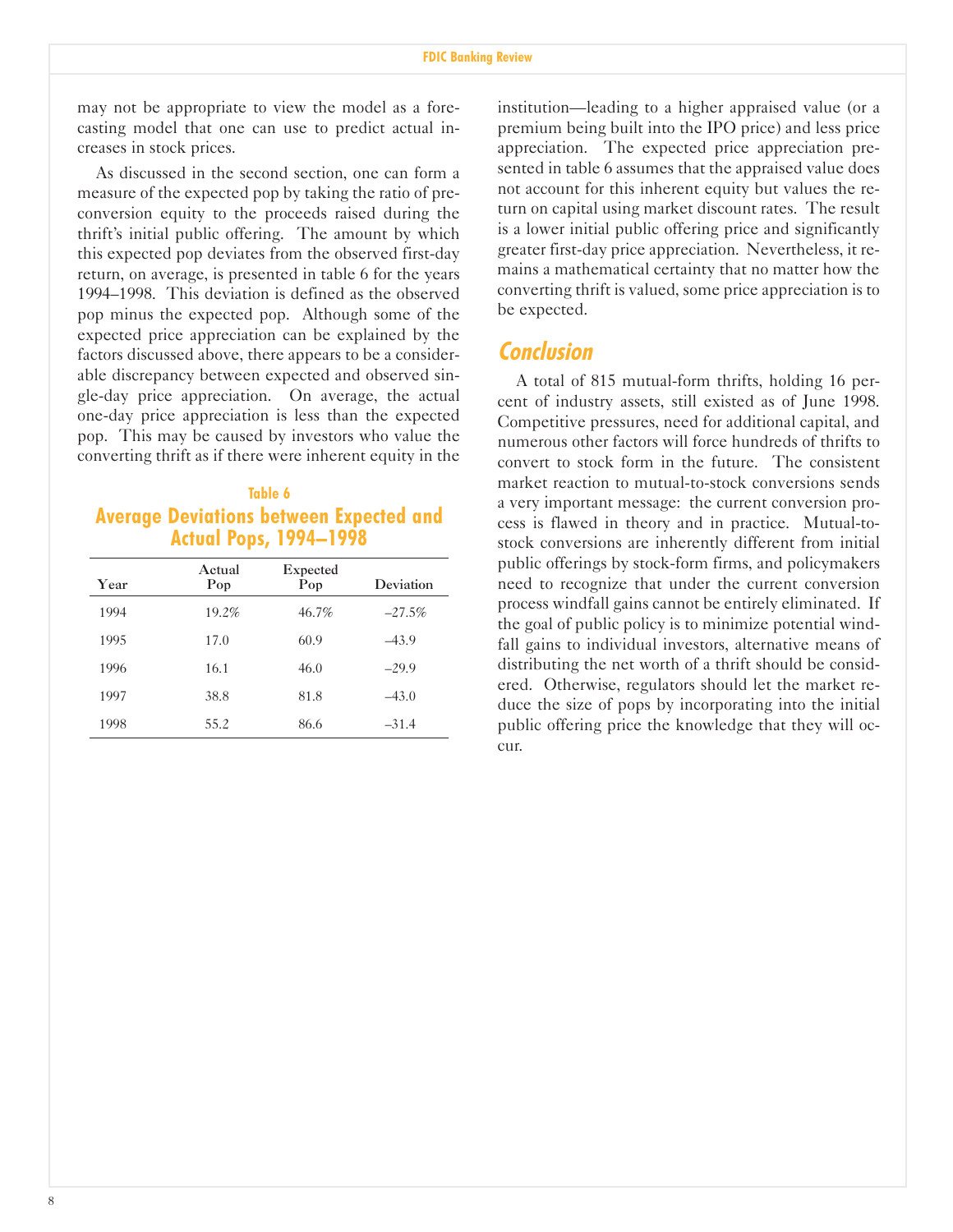## **References**

- Barry, C., R. Gilson and J. R. Ritter. 1998. Initial Public Offerings and Fraud on the Market. Unpublished Texas Christian University, Stanford University, and University of Florida Working Paper.
- Barth, James R., Dan Brumbaugh, Jr., and Allan W. Kleidon. 1994. Windfall Gains in Mutual-to-Stock Conversions of Thrift Institutions. *Challenge* July–August: 43–49.
- Cassidy, J. Henry. 1975. Conversion of S&Ls from Mutual to Stock Associations: An Analytic Examination of the Efficiency Question. Office of Economic Research, Federal Home Loan Bank Board, Working Paper No. 57.
- Eccles, Jennifer, and John P. O'Keefe. 1995. Understanding the Experience of Converted New England Savings Banks. *FDIC Banking Review* 8, no. 1: 1–18.
- Jordan, Bradford D., James A. Verbrugge, and Richard M. Burns. 1986. Returns to Initial Shareholders in Savings and Loan Conversions: Evidence and Regulatory Implications. Federal Home Loan Bank Board, Invited Research Working Paper No. 55.
- Maksimovic, Vojislav, and Haluk Unal. 1993. Issue Size Choice and "Underpricing" in Thrift Mutual-to-Stock Conversions. *Journal of Finance* 48, no. 5: 1659-92.
- Masulis, W. Ronald. 1987. Changes in Ownership Structure: Conversions of Mutual Savings and Loans to Stock Charter. *Journal of Financial Economics* 18: 29–59.
- Office of Thrift Supervision. 1994. Guidelines for Appraisal Reports for the Valuation of Savings Institutions Converting from the Mutual to the Stock Form of Organization. Revised.
- Unal, Haluk. 1997. Regulatory Misconceptions in Pricing Thrift Conversions: A Closer Look at the Appraisal Process. *Journal of Financial Services Research* 11, no. 3: 239- 54.
- Wilcox, James A., and Zane D. Williams. 1998. Predicting Excess Returns with Public and Insider Information: The Case of Thrift Conversions. Research Program in Finance, Working Paper RPF-283, University of California at Berkeley.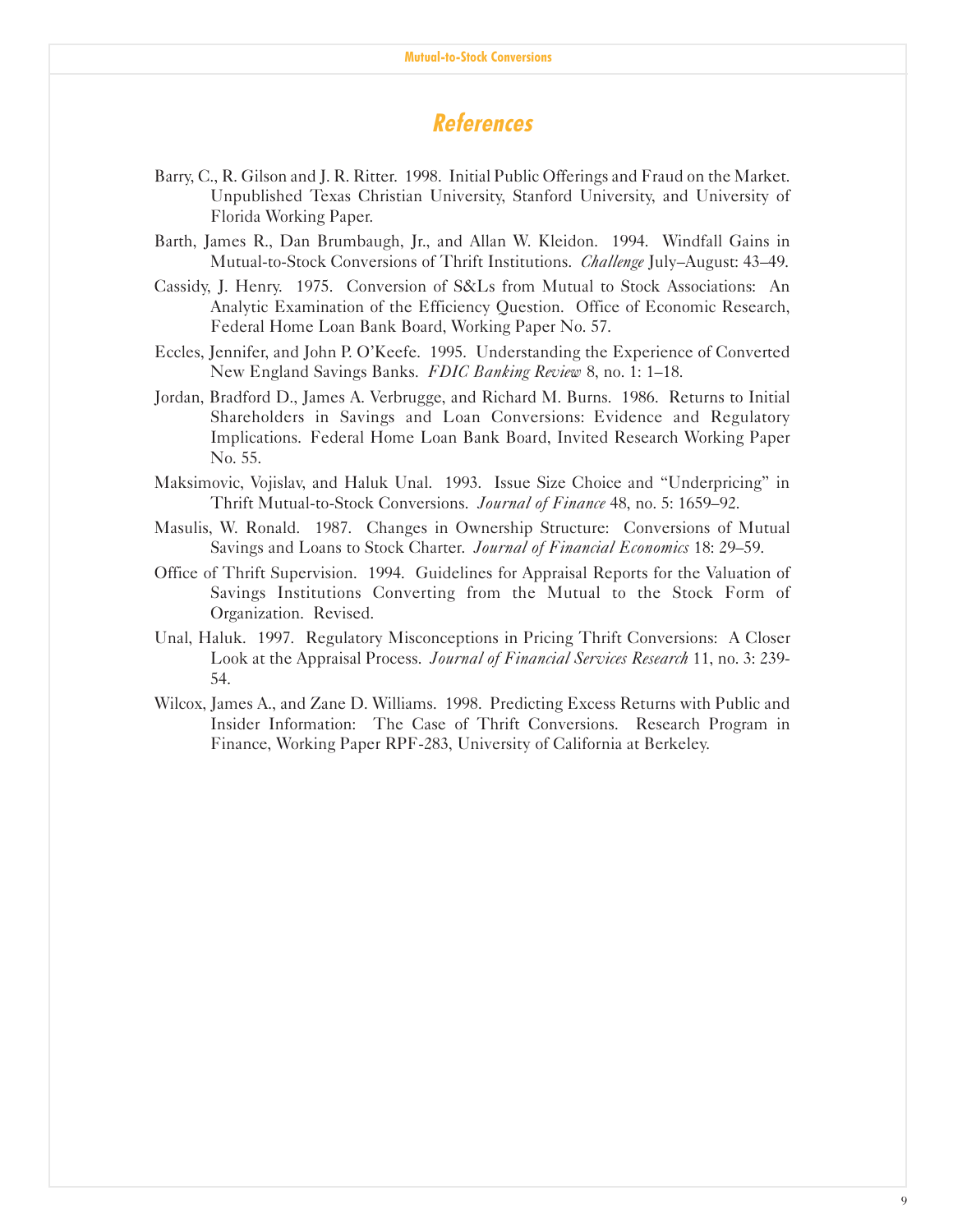## **The Influence of Examiners and Auditors on Loan-Loss Recognition**

by Drew Dahl, John P. O'Keefe, and Gerald A. Hanweck\*

The financial statements of a bank are studied<br>by a number of people both inside and outside<br>the bank (bank management, bank creditors<br>and owners state and federal regulators and industry by a number of people both inside and outside the bank (bank management, bank creditors and owners, state and federal regulators and industry analysts). Yet, the usefulness of these financial statements depends entirely on their scope, accuracy and truthfulness. And because bank managers have some discretion in how they recognize and record certain financial transactions, the financial statements may not be fully accurate. Moreover, managerial discretion is difficult to discern because valuation of a bank's principal asset, the loan portfolio, is inherently subjective. The subjectivity reflects the fact that banks generate private information about loan customers<sup>1</sup>—information not typically made available to others.

To constrain the opportunistic use of discretionary accounting practices, which may have adverse consequences, the banking industry has made widespread use of external monitors. These monitors include government agencies, which conduct financial safety-andsoundness examinations, and private firms, which conduct financial audits. Walter (1991) contends that when financial statements come out soon after a visit from examiners, they are more likely to accurately assess financial condition and realizable value; and the U.S. General Accounting Office (GAO) (1991) states that independent financial audits can improve the reliability of financial statements. Both Walter and the GAO suggest that external monitors can help verify whether banks are telling the truth in their published financial reports, thereby reducing the public's uncertainty about banks' financial condition.

The purpose of this article is to carry those conclusions further and determine whether examiners and auditors influence two key aspects of banks' financial reporting: the timing of loan-loss recognition (chargeoffs) and the provisioning for loan losses. The focus on loan losses is important partly because the Basle Committee on Bank Supervision has recently proposed to standardize the accounting treatment of loan losses around the world, and stated that accounting rules that do not require timely loan-loss recognition by bankers may give them an unfair competitive advantage. $2^{\circ}$ 

The loan-valuation process in banking consists of the interrelationships among provisions for loan losses, allowances for loan losses, and recognition of loan losses. Banks make provisions (an expense) for expected loan losses out of current revenue; and the provisions fund the allowance, which is a reserve against which losses *eventually* are charged. The establishment of provisions, allowances, and losses, some argue, can be subject to "misguided optimism or deliberate misrepresentation." $3$  And the optimism may be related to bank managers' incentives to defer recognition of prob-

<sup>\*</sup> Drew Dahl is Associate Professor of Finance, Department of Business Administration, Utah State University; John P. O'Keefe is Chief of the Economic Analysis Section, Division of Research and Statistics, Federal Deposit Insurance Corporation; and Gerald A. Hanweck is Professor of Finance, School of Management, George Mason University.

<sup>1</sup> *See* Ross (1989).

<sup>2</sup> *American Banker* (1998), p. 2.

<sup>3</sup> *See* U.S. Department of the Treasury (1991).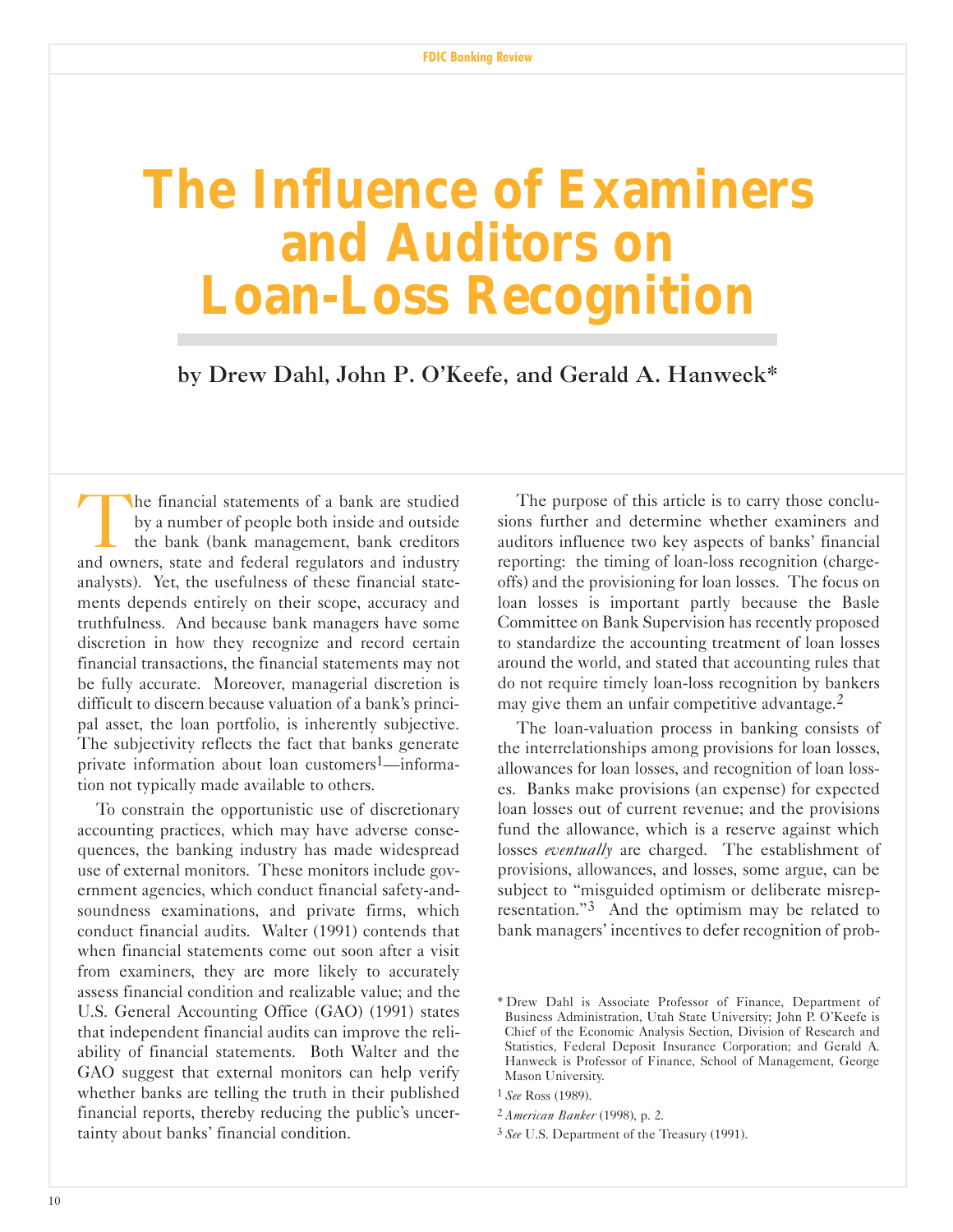lems, thereby forestalling regulatory sanctions4 or enhancing perceived managerial performance.5

We contend that if there are systematic differences between examined banks and unexamined banks in the timing of the recognition of loan losses, these differences would constitute evidence that examiners call risky loans to the attention of bank management. Similarly, we contend that if there are systematic differences between audited banks and unaudited banks in the timing of loan-loss recognition, these differences would constitute evidence that auditors may reasonably be expected to detect material misstatements of financial information. In other words, a finding that incidence of examination or audit is associated with more timely loss recognition would be consistent with a capacity of examiners or auditors to limit managerial incentives to delay loss recognition as long as possible.<sup>6</sup> Because the provision for loan losses is closely related to recognition of losses, and more generally, to a willingness to recognize problems, parallel arguments apply to loss provisioning.

This article analyzes the effect of examinations and audits on loan-loss recognition for two categories of loans and on total provisions for loan losses for nearly all commercial and savings banks between 1987 and 1997.<sup>7</sup> The two loan categories are commercial and industrial loans and loans secured by real estate. These two loan categories constitute the majority of banks total loan portfolios: between 1987 and 1997, commercial and industrial loans averaged 18 percent of total loans and leases, and real-estate loans averaged 50 percent. More important, these two loan categories have different characteristics; thus, if empirical tests show that external monitors do influence loan-loss recognition, the results will be stronger.

The statistical tests treat recognition of bank loan losses as a function of (a) concurrent changes in nonperforming loans and (b) the lagged amounts of performing loans, nonperforming loans, allowances for loan losses, and other variables. Because loan-loss provisioning is driven primarily by the same set of factors that drives loan-loss recognition, parallel tests for provisioning are used.

## **External Monitoring**

The primary responsibility for a bank's financial reporting lies with the members of senior management. Their accounting practices are overseen by regulators, auditors, and members of boards of directors (particularly those who are on audit committees). In

the United States, more than in other countries, external monitoring in the banking industry has traditionally emphasized government regulators rather than external auditors.<sup>8</sup> In addition, examiners and auditors have traditionally been "wary" of each other. Recently, however, attempts have been made to foster greater cooperation, partly at the suggestion of the National Commission on Fraudulent Financial Reporting (the Treadway Commission), which encouraged banks to give auditors access to examiner reports and to give examiners access to audit information.9

#### *Monitoring by Government Regulators*

All banks are subject to periodic on-site examinations, which include evaluation of trust departments, electronic data processing systems, compliance with consumer protection laws, and overall financial safety and soundness. In this study we focus only on on-site safety-and-soundness examinations. During these examinations, examiners assess and rate a bank's capital adequacy, asset quality, management, earnings, liquidity, and sensitivity to market risk (hence the acronym CAMELS ratings). A composite safety-andsoundness rating (CAMELS rating) is assigned to the bank, ranging in integer value from 1 (for banks whose performance is significantly higher than average) to 5 (for banks whose performance is severely deficient and in need of immediate corrective actions). Depending upon whether a bank has a state or federal charter, bank examinations are conducted by the Federal Deposit Insurance Corporation (FDIC), state banking commissions, the Office of the Comptroller of the

<sup>4</sup> *See* Beatty, Chamberlain, and Magliolo (1995), Collins, Shackelford, and Wahlen (1995), GAO (1990) and Moyer (1990).

<sup>5</sup> *See* U.S. Department of the Treasury (1991) and Dahl (1993). On the other hand, bank managers may accelerate, rather than defer, recognition of problems for tax purposes. The application of this incentive to our study, however, is limited by the finding of Collins, Shackelford, and Wahlen (1995) that "bank managers are willing to incur greater tax costs, if necessary, to report lower charge-offs.

<sup>6</sup> *See* GAO (1991) and Antle and Nalebuff (1991).

<sup>7</sup> A small number of banks were excluded from the study because of incomplete financial data, or because they were recently chartered, or had rapid asset growth (annual asset growth rates over 100 percent). As a result, approximately 96 percent of all commercial and savings banks were included in the empirical tests presented in this study.

<sup>8</sup> *See* Group of Thirty (1994).

<sup>9</sup> Black (1990), in reporting the results of a pilot program to improve communication between examiners and auditors, stated that cooperation allowed auditors to evaluate loan quality more efficiently, while examiners offered to include in their credit review sample loans the auditors had identified for testing.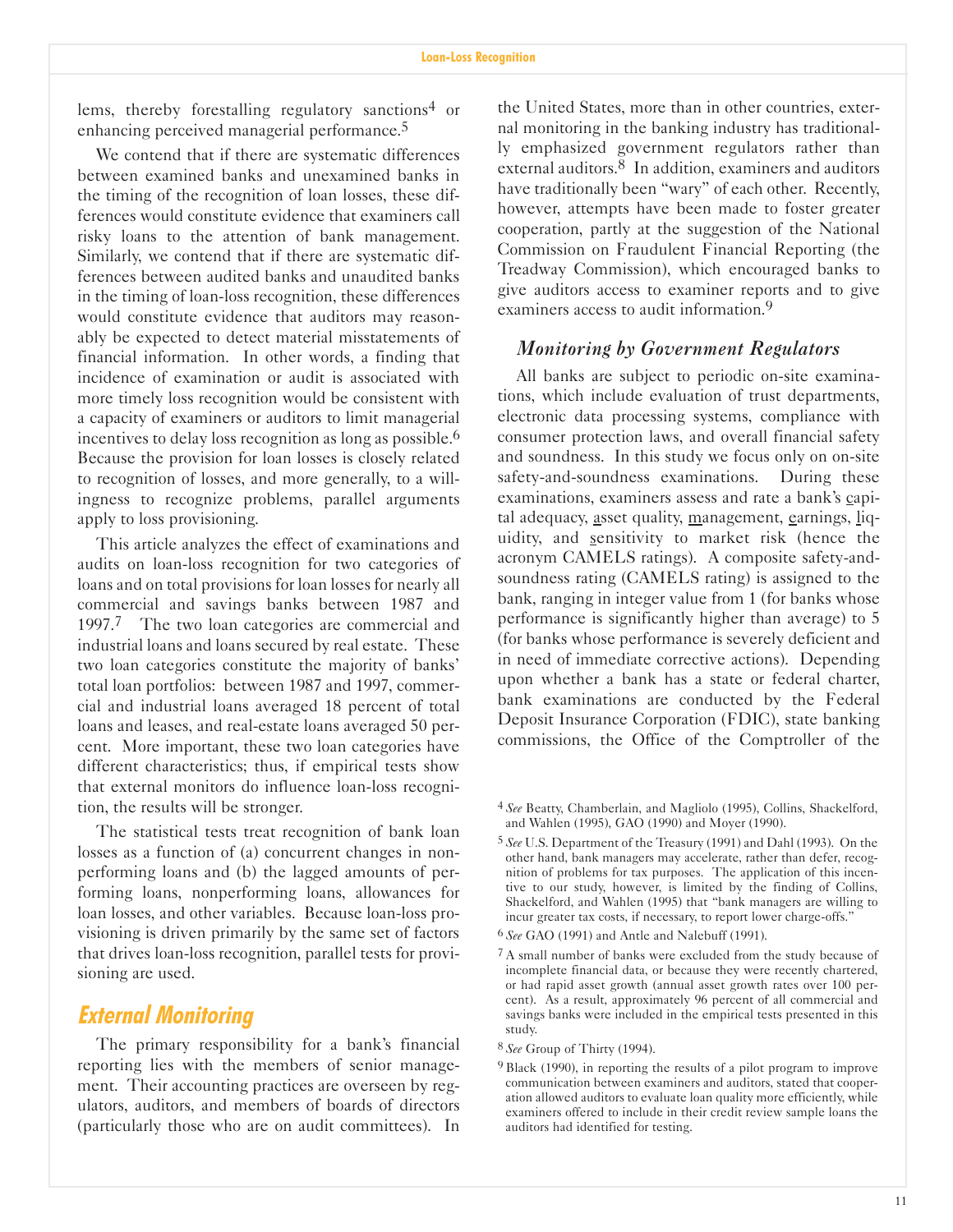Currency (OCC), or the Federal Reserve Banks.10 We include all examinations conducted by state and federal bank regulators. Under the FDIC Improvement Act of 1991 (FDICIA), examinations occur annually for banks with assets of \$100 million or more, as well as for smaller banks with less than superior examination ratings. For smaller banks with superior ratings the intervals between examinations can be as long as 18 months.<sup>11</sup>

Examiners focus on critical, high-risk areas, particularly those that reflect loan quality. They question bank personnel and review accounting records, loan documentation, financial data, and bank operating policies. Such activities are valuable if examiners obtain new information about a bank, process data advantageously, or are more likely than bankers to reveal what they find (because if a bank should fail, the government's losses would be greater than the losses of bank management).<sup>12</sup>

Gilbert (1993), who found that examiners identify problems that were not reflected in prior financial statements, has provided support for the notion that bank examinations do cause changes in loan valuation. This finding suggests that examiners "force the bank" to restate loans and [allowances for losses] when the bank's values deviate from the best estimates of regulators. It is consistent with the contention of the GAO (1991) that the accuracy of accounting data in banking is predicated on the recency of examination. In addition it is consistent with a variety of evidence, both anecdotal and statistical, that loan-loss recognition during the so-called credit crunch of the late 1980s was influenced by changes in examination standards.<sup>13</sup>

## *Monitoring by Private Auditors*

Whereas examinations are required by law and regulation, banks themselves may demand external auditing. Such demands depend largely on a bank's need for an independent assessment of its financial reports. These assessments may be required by bank owners, creditors, and boards of directors, as well as by bank regulators. Auditors have been described as the "eyes" and ears" of a bank's board of directors and shareholders (Seidman (1986)). As such, they have different monitoring incentives from examiners, who represent the interests of bank regulators and of the deposit insurer. Compared with examiners, auditors are likely to know more about accounting issues (Black (1990)) but less about the banking industry and current regulatory concerns.

An audit involves examination of the financial statements, accounting records, and other supporting evidence of a bank "of sufficient scope to enable the auditor to express an opinion on the bank's financial statements as to their presentation in accordance with generally accepted accounting principles."<sup>14</sup> (FDIC (1989)). The FDIC, along with the Federal Reserve Board and the OCC, identifies procedures that are to be undertaken during an audit, including detailed reviews of loans with respect to their documentation, concentrations, repayment potential, and growth. The procedures reflect guidelines promulgated by the American Institute of Certified Public Accountants (1986). Auditors objectively evaluate the reasonableness of the values management presents in financial statements, by assessing the policies, processes, and procedures management used to identify impaired assets. They also undertake specific tests—"asset by asset"—to determine likely repayment and potential loss. According to Antle and Nalebuff (1991) their assessments are generally thought to be conservative.

Although traditionally banks were not subject to a uniform requirement for an external audit, most large banks (and many smaller ones) received audits, partly as a result of specific requirements of the various regulatory agencies.15 The Financial Institutions Reform, Recovery, and Enforcement Act of 1987 (FIRREA), intensified the role of auditing in bank supervision, not only by expanding the enforcement authority of bank regulators to include institution-affiliated parties, such as accountants, but also by requiring banks to provide their auditors with copies of various supervisory reports. These components of FIRREA appear to have increased auditors' access to confidential bank information while simultaneously subjecting them to greater regulatory oversight.

- 10 To avoid excessive overlap of work, regulators normally alternate examinations between federal and state examiners. Both groups, however, may examine financially weak banks annually.
- 11 The Riegle Community Development and Regulatory Improvement Act of 1994 increased the asset size of banks qualifying for the exclusion from annual examination from \$100 million to \$250 million.
- 12 *See* Berger and Davies (1994).
- 13 *See* Berger and Udell (1994).
- 14 FDIC (1998), p. 5302.
- 15 Audits have been required for troubled banks (as a result of ceaseand-desist orders), newly chartered national banks (OCC), newly insured banks (FDIC), large bank holding companies (Federal Reserve Banks), and state-chartered banks that are subject to the reporting requirements of the Securities Exchange Act of 1934.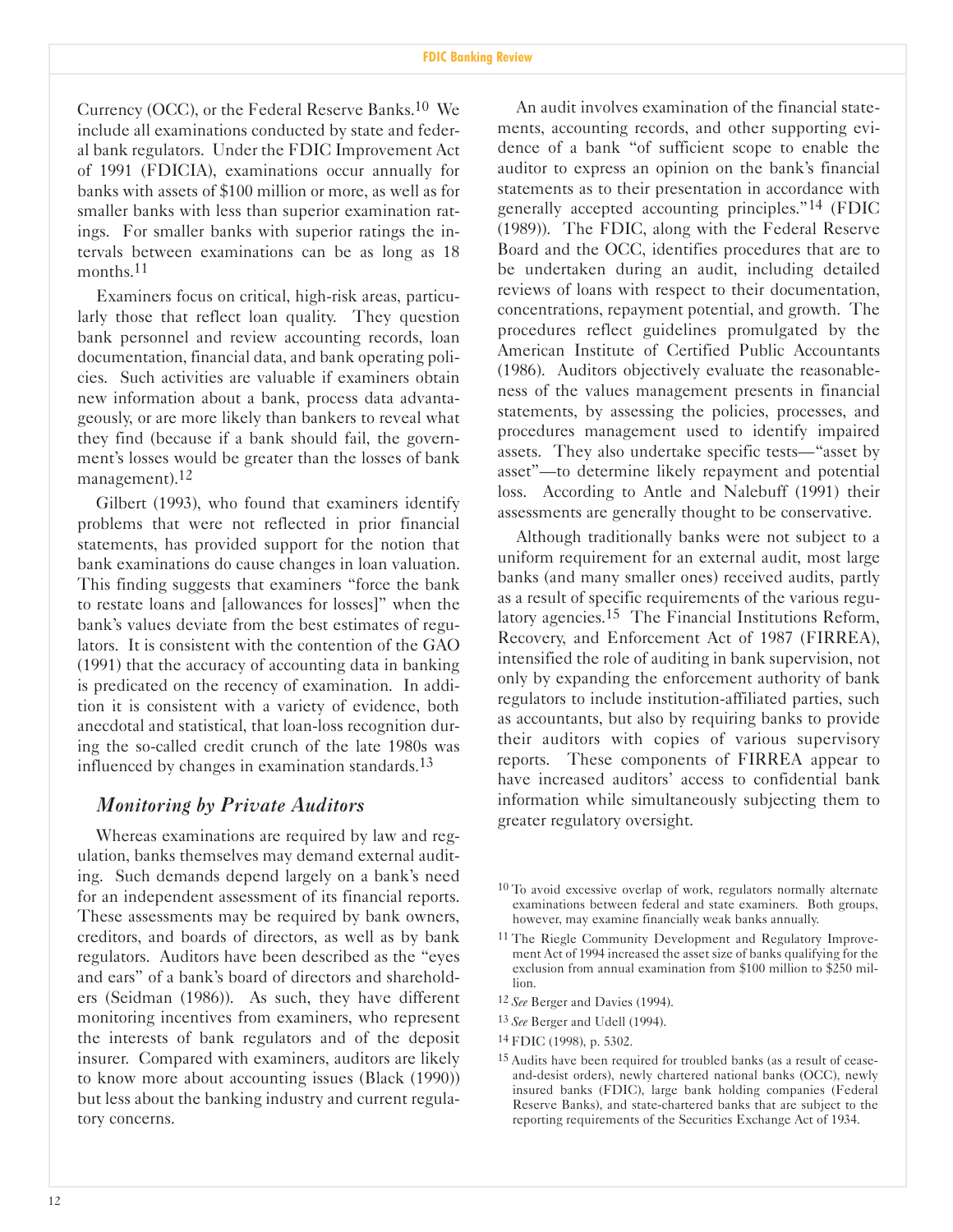Four years after passage of FIRREA, FDICIA further expanded the role of private-sector auditing, requiring that banks with total assets of \$500 million or more have annual independent audits (audits of affiliated banks can be satisfied by audits of the parent holding companies). The audits must attest to management's responsibilities for preparing financial statements and for maintaining adequate internal control structures for financial reporting. In an apparent attempt to strengthen auditor independence, the Act required banks to notify regulators (and explain) when they changed auditors.<sup>16</sup> The overall effect of FDICIAs audit requirements has been described as "[deputizing] independent auditors to assist bank examiners in identifying problem areas" that examiners themselves should address.17

Further expansions of auditing are implicit in various proposals for bank reform that would reduce the role of federal deposit insurance (see Berger and Davies (1994)). These proposals reflect the closer relationship between regulators and auditors that exists in

other countries, as well as the greater utilization of auditors. In Canada, Denmark, New Zealand, Switzerland, and the United Kingdom, for instance, external auditors are delegated extensive responsibilities for on-site bank monitoring and in some cases have replaced regulatory supervisors.18

The ongoing expansion of bank auditing has occurred despite underlying doubts about auditor effectiveness. Auditors have difficulty measuring the amounts of loan losses (Moyer (1990)), have been sued for negligence after banks failed, have been forced to reissue their reports because of the findings of regulators (Black (1990)), and have agreed with overstatements of asset values made by failed banks (GAO (1990)).19 Part of the reason for such audit failures may be that auditors do not always exert sufficient independence, whether because of privity of client information, longstanding audit relationships, economic pressure to maintain clients, opinion shopping by bankers, or the hiring of audit personnel by clients.  $20$ 

## **Methodology**

Our empirical tests focus on the recognition of loan losses embedded within a banks loan portfolio, which are defined as gross losses for bank i in year t. These losses are presumed to be at least partly discretionary and therefore subject to manipulation.<sup>21</sup> Such manipulation may involve concealing the extent of bad loans by extending the term of loans, lending new money so that insolvent borrowers can keep up the pretense of being current on their loans or weakening covenants so as to avoid recognizing default.22 We examined these issues separately for commercial and industrial loan losses and for real-estate loan losses, using the following behavioral model:

```
Loan losses<sub>(i,t)</sub> = c<sub>0</sub> + c<sub>1</sub>*Performing loans<sub>(i,t - 1)</sub> + c<sub>2</sub>*Nonperforming loans<sub>(i,t - 1)</sub> + c<sub>3</sub>*Changes
in nonperforming loans _{(i,t-1)} + c<sub>4</sub>*Logarithm of assets<sub>(i,t-1)</sub> + c<sub>5</sub>*CAMELS rating<sub>(i,t-1)</sub> +
c_{6*}Examination interval<sub>(i,t - 1)</sub> + c<sub>7</sub>*Equity<sub>(i, t - 1)</sub> + c<sub>8</sub>*Allowance<sub>(i,t - 1)</sub> + c<sub>9</sub>*Monitoring<sub>(i,t)</sub> +
Error term(i, t)
```
Loan losses are defined as gross loan charge-offs on commercial and industrial loans or real-estate loans. Loan losses are measured as a percentage of gross loans and leases and should vary in value between zero and one. We, therefore, estimate the behavioral model using a technique specifically designed for data of this type (censored data)—Tobit estimation.

## *Variables*

The losses, performing loans, nonperforming loans, and changes in nonperforming loans are all defined to match the loan category analyzed—commercial or real estate. We hypothesize that loan losses in any given year are determined by banks' loan quality and other relevant financial measures as of the start of the year. We therefore relate losses at each year-end to the "lagged" values of loss determinants, where lagged values are all measured for each bank at the end of the

- 16 For a summary of accounting and auditing reforms under FDICIA, see Fisher (1993).
- 17 *Review of Banking and Financial Services* (1992), p. 75.
- 18 *See* U.S. Department of the Treasury (1991) and Group of Thirty (1994).
- 19 Note also that the massive problems of savings-and-loan associations in the 1980s occurred despite mandatory external audits for virtually all institutions (U.S. Department of the Treasury (1991)).
- 20 *See* GAO (1991).
- 21 *See* Collins, Shackelford, and Wahlen (1995), Beatty, Chamberlain, and Magliolo (1995), and Darin and Walter (1994).
- 22 *See* Rajan (1994).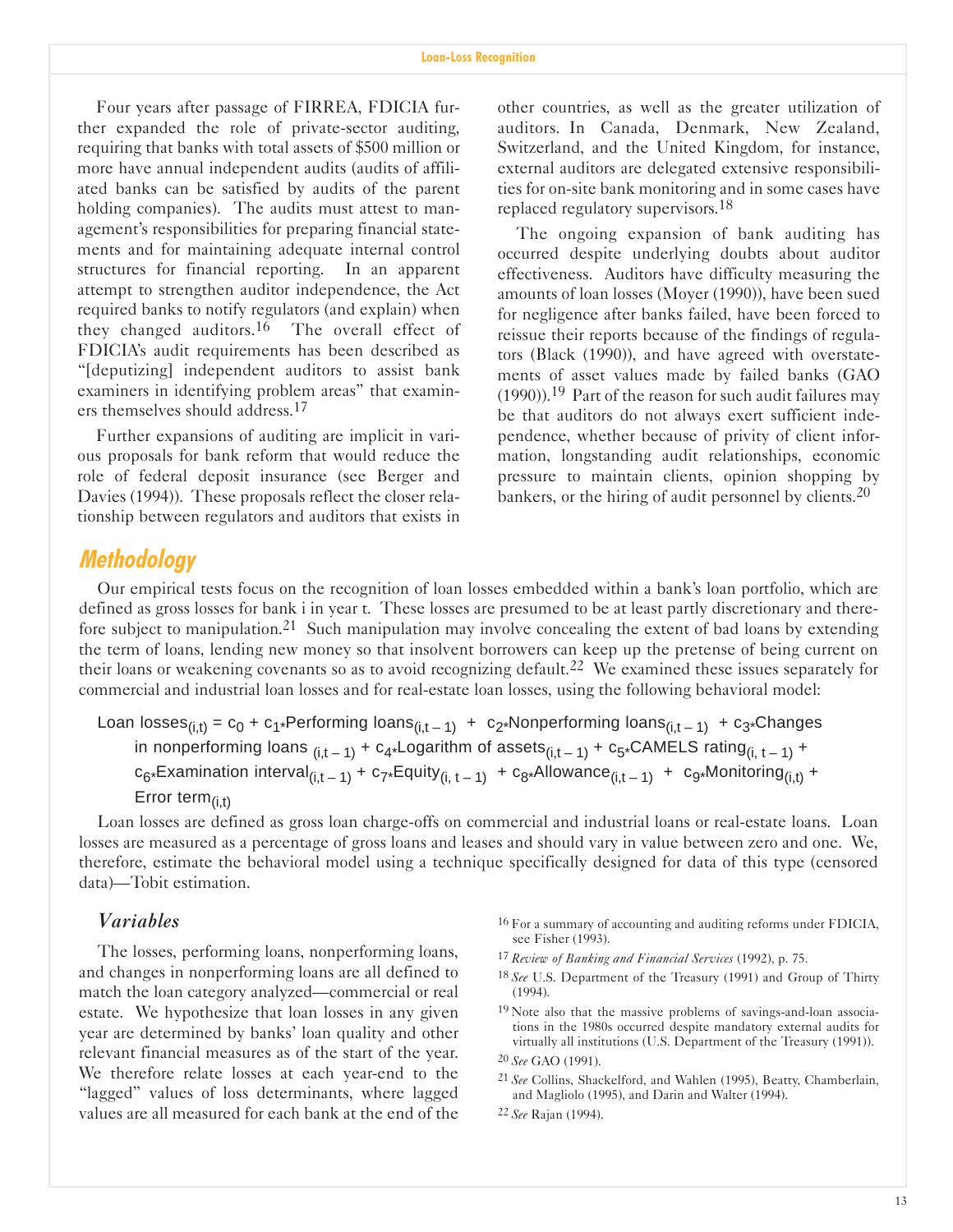year before the year over which loan losses are incurred. To measure loan quality we include levels of both performing and nonperforming loans. The lagged level of performing loans is intended to account for the effects on subsequent losses that are associated with generic lending risk rather than the risk of nonperformance of specific loans.23 Nonperforming loans are likely to be the main source of losses and consist of nonaccrual loans plus loans that are 90 days or more past due on interest and principal repayment. The specification of this variable presumes that a portion of loan losses is preceded by changes in nonperforming loans. The concurrent change in nonperforming loans is included to reflect recent improvement, or deterioration, in loan quality during a particular year. The use of this variable, which is measured as the change from the end of year  $t - 1$  to the end of year t, presumes that nonperforming loans are not subject to extensive manipulation. Wahlen (1994) and Darin and Walter (1994), among others, contend that nonperforming loans are largely exogenous.24

The model also includes other variables that may affect the extent of losses given the quality of the bank's loans. The logarithm of lagged total assets is included to account for the possibility that loan losses differ systematically across bank size groups. We anticipate that losses will also be related to examiners assessments of financial condition and therefore have included the bank's composite safety-and-soundness (CAMELS) rating as of the start of the year. Since examiners target financially weaker banks for more frequent examinations, the inclusion of the examination rating is therefore intended also to control, in part, for the influence of condition upon the incidence of examination. (This issue is discussed at greater length in the section below on sample selectivity.) The time interval since the last examination is included to account for the possibility that the accuracy of financial reports is lessened by longer examination intervals. The examination interval is measured by the ratio of the number of days since a bank's last examination (before the year over which losses are measured) to the mean interval between examinations for all banks within that bank's CAMELS rating group. Lagged equity capital accounts for the possibility that—because of regulatory or other considerations—capitalization may influence the extent to which banks are able, or willing, to recognize loan losses. A bank's lagged allowance for loan losses accounts for the effect of accumulated prior provisions for loan losses on subsequent loss recognition.

Following Wahlen (1994), we hypothesize that larger lagged allowances—that is, larger accumulated provisions in prior periods—are associated with larger loan losses in the current period. All financial terms are divided by the bank's total gross loans and leases to mitigate the effects of potential heteroskedasticity. To account for external monitoring, a dummy variable, set equal to one if monitoring occurs and to zero otherwise, is used to represent the incidence of monitoring.

We anticipate that the ability to use discretion in loss recognition will vary across types of loans—that banks will have a greater ability to use discretion in loss recognition for commercial and industrial loans than for loans secured by real estate (real-estate loans). This is because, as reported to bank regulators in quarterly financial statements (Call Reports), commercial and industrial loans represent a mix of many types of loans to business, with varying terms and collateral (if any). Real-estate loans, however, are relatively more homogeneous and more able to reflect any industry standards for loss recognition.

The behavioral model we used to measure the influence of examinations and audits upon loan-loss provisioning is similar, but not identical. Banks provide regulators with data on total loan-loss provisions but not on provisions for losses by type of loan. Therefore, in the provisioning model we use total performing and nonperforming loans as explanatory variables, along with the other variables shown in the behavioral model above. In addition, in the provisioning model the financial terms are divided by total assets rather than by gross loans and leases, since the shares of total performing and nonperforming loans would necessarily sum to one if they had been scaled by total loans.

## *Sample Bias*

In the approach described above a behavioral model of loan losses (or provisioning) included a dummy variable indicating whether a bank experienced external monitoring of a particular type. The results of this approach, however, may be skewed if the incidence of

<sup>23</sup> *See* Walter (1991), Turman and Beaver and Engle (1996).

<sup>24</sup> Some capacity for manipulation is suggested by the finding of Gilbert (1993) that examinations influence the levels of nonperforming loans and by the existence of "performing nonperforming loans," as described by Darin and Walter (1994). We note that alternative versions of our model, which excluded the change in nonperforming loans, did not materially affect our reported results.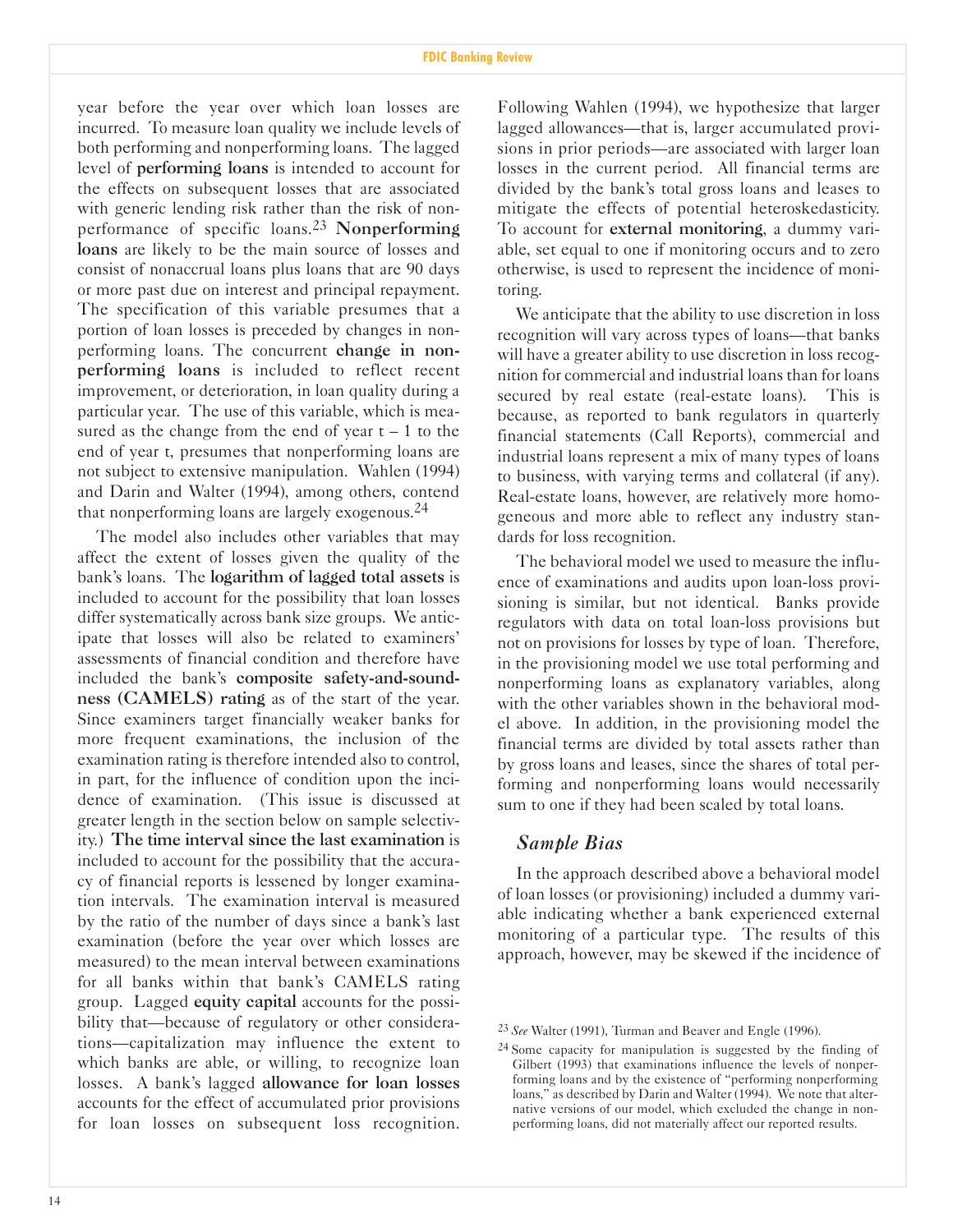monitoring is influenced by factors similar to those that influence the timing of loan-loss recognition (as well as provisioning). If this skewing does occur, the sample of banks for which examinations or audits take place during any given period may not be representative of the industry. Moreover, the sample may be biased toward banks with certain characteristics that are related to loan losses or loss provisions. Hence, any relationships between the incidence of examination or audit and loan losses (provisions) could have more to do with what drives examination or audit frequency than with the actions of examiners or auditors themselves.

In the case of examinations, this bias may occur if examinations are triggered by factors similar to those that determine loan losses (provisions), even though it is regulators and not bankers who determine the timing of examinations. In fact, we anticipate that such a bias is present among examined banks. It is well known that all bank regulators target financially weaker banks for more frequent examinations-doing so allows regulators to use limited examination resources where they can do the most good. If this is the case, the sample selection bias would cause examined banks to have high reported loan losses (provisions) relative to unexamined banks, but not because of the effect of examiners—rather, the reason would be that examined banks are in worse financial condition than unexamined banks. In the case of audits, the bias may occur if a significant number of banks choose to undergo audits when they believe they are in good financial condition or are otherwise capable of absorbing any unforeseen contingencies that the auditors may discover. Thus, audited banks may have low reported losses or low loss provisions not because of the effect of auditors but because they are in better financial condition than the typical unaudited bank during that period.

To address these potential biases, in part, we first estimated separate models for commercial and industrial loan losses and for real-estate loan losses. These biases are presumed to be general and to affect all loan categories, so if evidence indicates that monitoring makes a difference in one loan category but not the other, this outcome would probably not be the result of sample biases. Second, we include in the behavioral model three terms to partly control for potential targeting of monitoring: the CAMELS ratings, time since prior examination, and bank size variables. As discussed above, all three variables may be associated with the selection bias for exams or audits.

#### *Data and Sample*

Our sample consists of annual observations of nearly all commercial and savings banks between 1987 and 1997. A small number of banks were excluded from the study because of incomplete financial data. In addition, we excluded recently chartered banks and banks with annual asset growth rates over 100 percent. As a result, approximately 96 percent of all commercial and savings banks between 1987 and 1997 were included in the empirical tests and tables presented in this study.

Table 1 shows the frequency of examination for the banks in the sample. The overall proportion of banks examined increased from 71 percent in 1987 to 94 percent in 1993, before declining to 76 percent in 1997. The changes in examination frequency appear to reflect changes in regulatory requirements for examination frequency and in banks' condition over the sample period. Regulatory requirements for examination frequency became more stringent under FDICIA, as discussed above. In addition, regulatory policy and FDICIA both allow (within limits) examinations to be less frequent, the better the bank's financial condition. Hence, the widespread economic recovery after the 199192 recession and the good performance of the banking industry overall since 1993 have permitted some lengthening of the examination intervals.

## **Table 1 Examination Incidence**

|       | <b>Not Examined</b> |     | Examined           |     |         |
|-------|---------------------|-----|--------------------|-----|---------|
| Year  | (Number) (Percent)  |     | (Number) (Percent) |     | Total   |
| 1987  | 3,911               | 29% | 9,551              | 71% | 13,462  |
| 1988  | 3,791               | 29  | 9,128              | 71  | 12,919  |
| 1989  | 3,155               | 25  | 9,454              | 75  | 12,609  |
| 1990  | 2,408               | 20  | 9,851              | 80  | 12,259  |
| 1991  | 1,897               | 16  | 10,017             | 84  | 11,914  |
| 1992  | 1,740               | 15  | 9.840              | 85  | 11,580  |
| 1993  | 695                 | 6   | 10,518             | 94  | 11,213  |
| 1994  | 951                 | 9   | 9,836              | 91  | 10,787  |
| 1995  | 1,579               | 15  | 8,657              | 85  | 10,236  |
| 1996  | 1,606               | 16  | 8,162              | 84  | 9,768   |
| 1997  | 2,167               | 24  | 7,049              | 76  | 9,216   |
| Total | 23,900              | 19% | 102.063            | 81% | 125.963 |

*Note:* The columns identify the number of banks examined and not examined by year-end (and as a percent of banks reporting).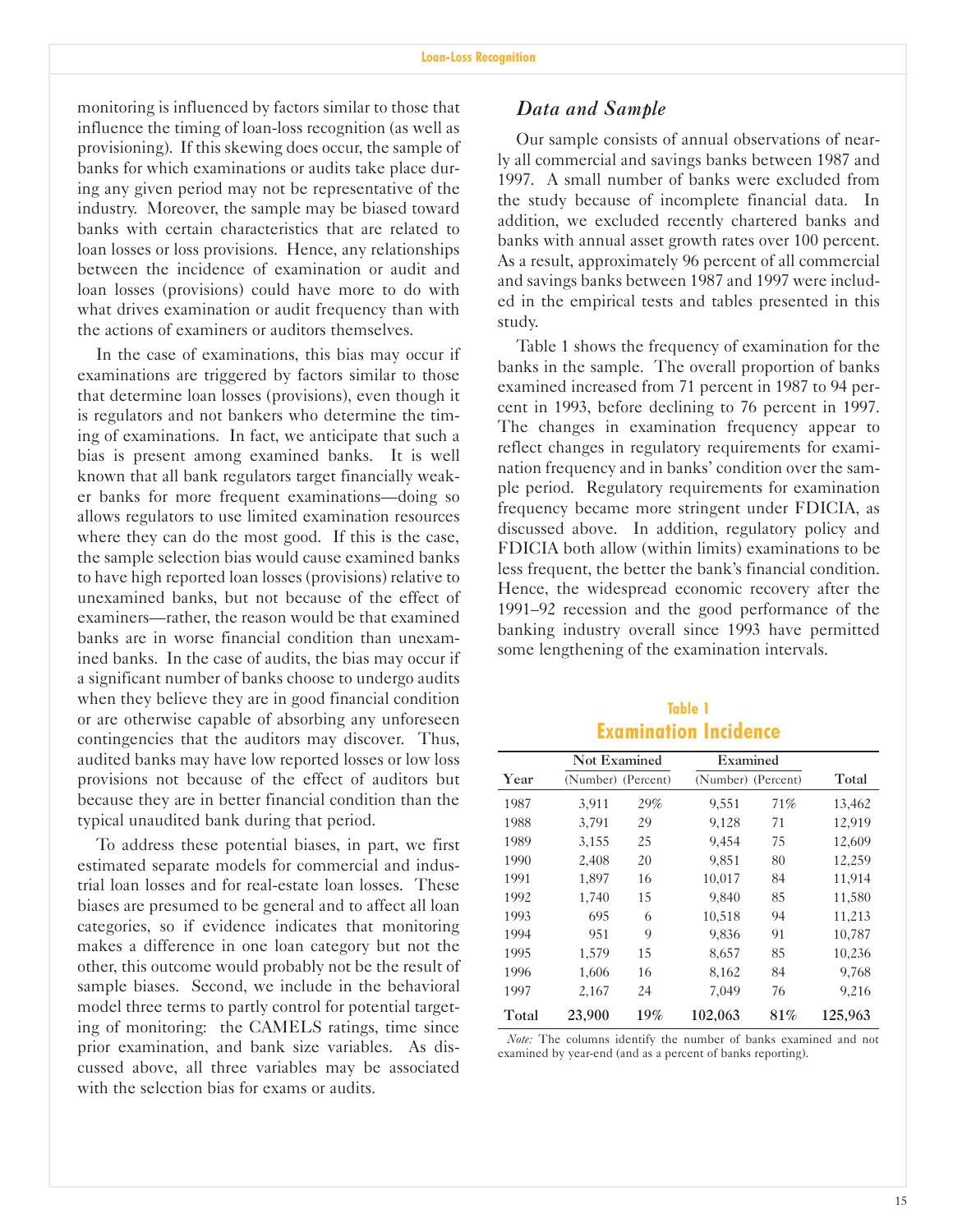Since 1987, banks have been required to report auditing activity in their quarterly Call Reports,25 using the following categories, or levels of auditing services:

- $\blacksquare$  Independent audit of the bank under generally accepted auditing standards conducted by a certified public accounting firm;
- $\blacksquare$  Independent audit of the bank's parent holding company under generally accepted auditing standards conducted by a certified public accounting firm;
- Directors' examination of the bank conducted in accordance with generally accepted auditing standards by a certified public accounting firm;
- $\blacksquare$  Directors' examination of the bank conducted by other external auditors;
- $\blacksquare$  Review of the bank's financial statements by external auditors;
- $\blacksquare$  Compilation of the bank's financial statements by external auditors;
- Other audit procedures (excluding tax preparation work); and
- $\blacksquare$  No external audit work.

For the purpose of this study we define an "audit" as one that satisfies the conditions of the first category above—that is, an independent audit of the bank under generally accepted auditing standards by a certified public accounting firm. Table 2 shows the incidence of audit, by year, for the banks in our sample. For the entire sample period, an average of approximately 40 percent of all banks experienced audits. The frequency of audit has been relatively stable over time, with a slight downward trend in recent years.

Tables 1 and 2, together indicate that banks are subject to extensive and overlapping monitoring by examiners and auditors. Although the overlap of monitoring responsibility appears consistent with the objectives of FIRREA and FDICIA, which have increased both the frequency of examinations and the intensity of auditing, it suggests potential redundancy. 26 As pointed out by Berger and Davies (1994), examiners and auditors may play much the same role in "encouraging firms to report more accurately when an examination or audited report is conducted verifying the accuracy of these reports.

| Table 2                   |
|---------------------------|
| <b>Auditing Incidence</b> |

|       | <b>Not Audited</b> |     | Audited            |     |         |
|-------|--------------------|-----|--------------------|-----|---------|
| Year  | (Number) (Percent) |     | (Number) (Percent) |     | Total   |
| 1987  | 8,056              | 60% | 5,406              | 40% | 13,462  |
| 1988  | 7,639              | 59  | 5,280              | 41  | 12,919  |
| 1989  | 7,484              | 59  | 5,125              | 41  | 12,609  |
| 1990  | 7,246              | 59  | 5,013              | 41  | 12,259  |
| 1991  | 7.079              | 59  | 4.835              | 41  | 11,914  |
| 1992  | 6,891              | 60  | 4,689              | 40  | 11,580  |
| 1993  | 6,690              | 60  | 4,523              | 40  | 11,213  |
| 1994  | 6,562              | 61  | 4,225              | 39  | 10,787  |
| 1995  | 6,348              | 62  | 3,888              | 38  | 10,236  |
| 1996  | 6,141              | 63  | 3,627              | 37  | 9,768   |
| 1997  | 5,785              | 63  | 3,431              | 37  | 9,216   |
| Total | 75,921             | 60% | 50,042             | 40% | 125,963 |

*Note:* The columns identify the number of banks audited and not audited by year-end (and as a percent of banks reporting).

## **Estimation Results**

We next present the results of estimations of the behavioral model. We first discuss estimates of the effects of audits and examinations on commercial and real-estate loan-loss recognition. Second, we present parallel tests for auditor and examiner influence on loan-loss provisioning. Finally, we present our conclusions.

#### *Commercial and Real-Estate Loan Losses*

The results of Tobit estimation of models of the determinants of commercial and industrial loan losses are presented in table 3 (effects of examinations) and table 4 (effects of audits). Similarly, estimates of models for real-estate loan losses are given in table 5 (effects of examinations) and table 6 (effects of audits). Since these two models are similar in many important ways, results for both of them are discussed jointly. The estimation periods shown in these tables indicate the year-ends for which loan losses occur. For example, in the 1987 estimation, loan losses over calendar year 1987 are related to performing and nonperforming loans, and other lagged terms, reported at year-end 1986.

In all of the estimated loan-loss equations (tables 3–6), the coefficients on the nonperforming loan variables were significantly and positively related to loan losses. The same was true for the performing loan variables, although the effect was smaller in magnitude. For example, a 100 percent increase in the proportion of nonperforming commercial loans in 1987 (table 3)

<sup>25</sup> Banks file Call Reports, also known as Reports of Income and Condition, with their primary federal regulators at each quarter end.

<sup>26</sup> *See* Group of Thirty (1994) and *CPA Journal* (1993).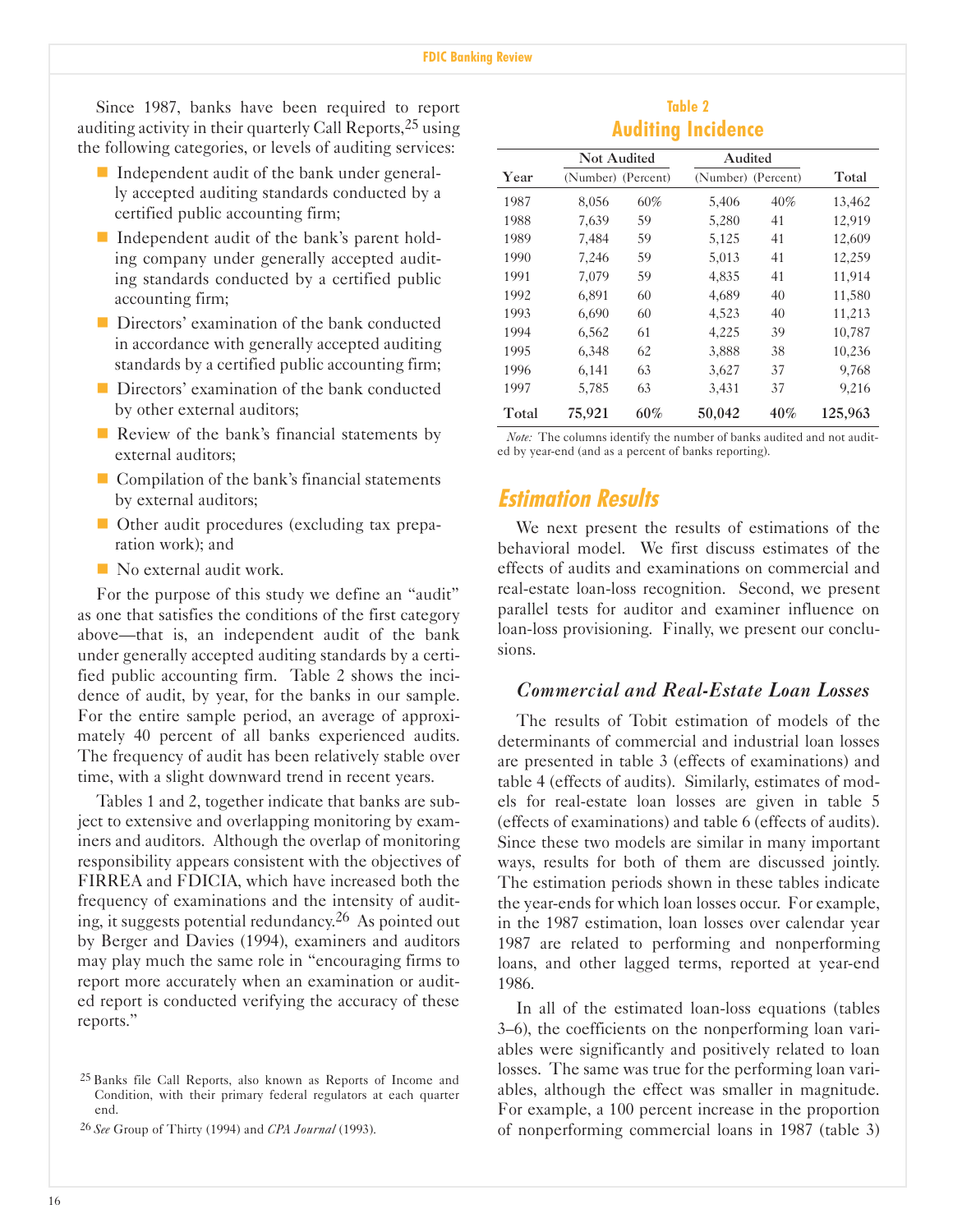## **Table 3 Tobit Estimation of Commercial and Industrial Loan Charge-off Determination Exam Effects for All Banks, Audited and Unaudited Estimated Coefficients (Standard Errors)**

| <b>Explanatory Variable</b> | 1987       | 1988       | 1989       | 1990       | 1991       | 1992       | 1993       | 1994       | 1995       | 1996       | 1997       |
|-----------------------------|------------|------------|------------|------------|------------|------------|------------|------------|------------|------------|------------|
| Intercept                   | 1.1897*    | $0.937*$   | $0.6637*$  | 0.1045     | $-0.313*$  | $-0.089$   | 0.0463     | 0.0603     | $0.4541*$  | $-0.2376$  | $-0.0459$  |
|                             | (0.1544)   | (0.1371)   | (0.1214)   | (0.1031)   | (0.8890)   | (0.0829)   | (0.0810)   | (0.1291)   | (0.1046)   | (0.1636)   | (0.1487)   |
| Performing C&I loans        | $0.0116*$  | $0.0134*$  | $0.0115*$  | $0.0093*$  | $0.0112*$  | $0.0085*$  | $0.0062*$  | $0.0059*$  | $0.0054*$  | $0.005*$   | $0.0054*$  |
|                             | (0.0008)   | (0.0008)   | (0.0007)   | (0.0006)   | (0.0006)   | (0.0006)   | (0.0005)   | (0.0006)   | (0.0005)   | (0.0005)   | (0.0005)   |
| Nonperforming C&I loans     | $0.2983*$  | $0.2581*$  | $0.2488*$  | $0.2483*$  | $0.2571*$  | $0.2224*$  | $0.2392*$  | $0.2556*$  | $0.2221*$  | $0.2991*$  | $0.2447*$  |
|                             | (0.0067)   | (0.0075)   | (0.0067)   | (0.0066)   | (0.0047)   | (0.0036)   | (0.0062)   | (0.0093)   | (0.0073)   | (0.0081)   | (0.0066)   |
| Changes in nonperforming    | $0.1292*$  | $0.096*$   | $0.0995*$  | $0.1266*$  | $0.1074*$  | $0.0827*$  | $0.1771*$  | $0.1168*$  | $0.1134*$  | $0.1316*$  | $0.108*$   |
| C&I loans                   | (0.0069)   | (0.0077)   | (0.0071)   | (0.0065)   | (0.0064)   | (0.0064)   | (0.0063)   | (0.0098)   | (0.0072)   | (0.0058)   | (0.0066)   |
| Logarithm of assets         | $-0.0962*$ | $-0.0542*$ | $-0.014$   | $0.0241*$  | $0.016*$   | 0.007      | $0.0189*$  | $0.0341*$  | $0.0153*$  | $0.0159*$  | $0.0221*$  |
|                             | (0.0093)   | (0.0090)   | (0.0073)   | (0.0063)   | (0.0061)   | (0.0054)   | (0.0046)   | (0.0058)   | (0.0041)   | 0.0047     | (0.0043)   |
| LCAMEL1                     | $-0.5761*$ | $-0.9175*$ | $-1.0145*$ | $-0.7713*$ | $-0.2451*$ | $-0.245*$  | $-0.5131*$ | $-0.7524*$ | $-0.8625*$ | $-0.1154$  | $-0.4057*$ |
|                             | (0.1158)   | (0.0985)   | (0.0900)   | (0.0751)   | (0.0662)   | (0.0620)   | (0.0607)   | (0.1083)   | (0.0930)   | (0.1539)   | (0.1401)   |
| LCAMEL2                     | $-0.5332*$ | $-0.835*$  | $-0.8962*$ | $-0.6418*$ | $-0.1216$  | $-0.1378$  | $-0.4394*$ | $-0.6625*$ | $-0.7895*$ | $-0.0717$  | $-0.3452$  |
|                             | (0.1128)   | (0.0946)   | (0.0880)   | (0.0732)   | (0.0634)   | (0.0601)   | (0.0595)   | (0.1072)   | (0.0927)   | (0.1536)   | (0.1399)   |
| LCAMEL3                     | $-0.3481*$ | $-0.6863*$ | $-0.6497*$ | $-0.4499*$ | 0.0161     | 0.01314    | $-0.2865*$ | $-0.5481*$ | $-0.6414*$ | 0.0469     | $-0.1382$  |
|                             | (0.1123)   | (0.0938)   | (0.0884)   | (0.0740)   | (0.0640)   | (0.0610)   | (0.0606)   | (0.1084)   | (0.0941)   | (0.1555)   | (0.1418)   |
| LCAMEL4                     | $-0.1998$  | $-0.3599*$ | $-0.4*$    | $-0.2542*$ | 0.1462     | $0.1702*$  | $-0.1143$  | $-0.391*$  | $-0.4423$  | 0.2149     | 0.0008     |
|                             | (0.1135)   | (0.0958)   | (0.0910)   | (0.0766)   | (0.0672)   | (0.0634)   | (0.0636)   | (0.1128)   | (0.0993)   | (0.1641)   | (0.1544)   |
| Exam interval               | $-0.06*$   | $0.048*$   | $0.025*$   | 0.0071     | 0.003      | 0.0038     | $-0.0012$  | $-0.0161$  | 0.0177     | 0.0053     | $-0.005$   |
|                             | (0.0121)   | (0.0107)   | (0.0088)   | (0.0075)   | (0.0074)   | (0.0068)   | (0.0056)   | (0.0087)   | (0.0083)   | (0.0098)   | (0.0090)   |
| Equity                      | $-0.0054*$ | $-0.006*$  | $-0.0007*$ | $-0.0007*$ | $-0.0031*$ | $-0.0024*$ | $-0.001*$  | $-0.0014*$ | $-0.0001$  | $-0.0015*$ | $-0.001*$  |
|                             | (0.0008)   | (0.0008)   | (0.0002)   | (0.0002)   | (0.0005)   | (0.0005)   | (0.0003)   | (0.0004)   | (0.0001)   | (0.0002)   | (0.0003)   |
| Loan-loss allowance         | $0.2587*$  | $0.2734*$  | $0.144*$   | $0.1168*$  | $0.1092*$  | $0.0536*$  | $0.0382*$  | $0.0432*$  | $0.0324*$  | $0.0388*$  | $0.0449*$  |
|                             | (0.0108)   | (0.0094)   | (0.0080)   | (0.0073)   | (0.0055)   | (0.0032)   | (0.0039)   | (0.0062)   | (0.0041)   | (0.0051)   | (0.0059)   |
| Monitor (exams)             | $0.0912*$  | 0.026      | $0.0813*$  | $0.0664*$  | $0.0866*$  | $0.0776*$  | 0.0563     | 0.0394     | 0.0155     | $-0.0016$  | 0.0242     |
|                             | (0.0240)   | (0.0233)   | (0.0206)   | (0.0195)   | (0.0206)   | (0.0186)   | (0.0238)   | (0.0256)   | (0.0149)   | (0.0170)   | (0.0134)   |
| -2xlog of likelihood        | $-19,568$  | $-17,874$  | $-15,524$  | $-13,542$  | $-12,951$  | $-11,004$  | $-8,754$   | $-9,716$   | $-6,722$   | $-7,241$   | $-5,751$   |
| Pseudo R squared            | 13.90%     | 13.80%     | 13.10%     | 13.40%     | 12.40%     | 12.60%     | 15.00%     | 8.00%      | 12.80%     | 10.90%     | 14.60%     |
| Number of observations      | 13,071     | 12,581     | 12,316     | 11,948     | 11,604     | 11,251     | 10,858     | 10,405     | 9.874      | 9,418      | 8,893      |

*Note:* An asterisk indicates significance at the 1 percent confidence level.

would have led, on average, to an increase in loan losses (as a percentage of gross loans and leases) of 29 percent, while the same proportional increase in performing commercial loans would have led to an increase in loan losses of 1.2 percent.

Since all financial terms in tables 3–6 are computed as a percentage of a bank's gross loans and leases, the proportion or share of a bank's total loan portfolio composed of commercial and industrial loans is simply the sum of its performing and nonperforming commercial and industrial loans. Similarly, the share of total loans comprised of real-estate loans is the sum of performing and nonperforming real-estate loans. Therefore, the effect on loan-loss recognition of an increase in the share of total loans comprised of commercial loans, holding constant the mix of performing and nonperforming commercial loans, is given by the sum of the

coefficients for performing and nonperforming commercial loans. For example, the effect on commercial and industrial loan-loss recognition of an increase in the share of commercial loans in 1987 is estimated as 0.30099 (the sum of 0.0116 and 0.2983). The effects on real-estate loan-loss recognition of an increase in the share of total loans comprised of real-estate loans can be found similarly by the sum of the coefficients for performing and nonperforming real-estate loans.

Note that the relative effect of an increase in performing versus nonperforming loans differs considerably between commercial and industrial loans and real-estate loans. For commercial and industrial loans, the effect of nonperforming loans in generating loan losses is approximately 20 times greater than the effect of performing loans. For real-estate loans, by comparison, nonperforming loans are approximately 100 times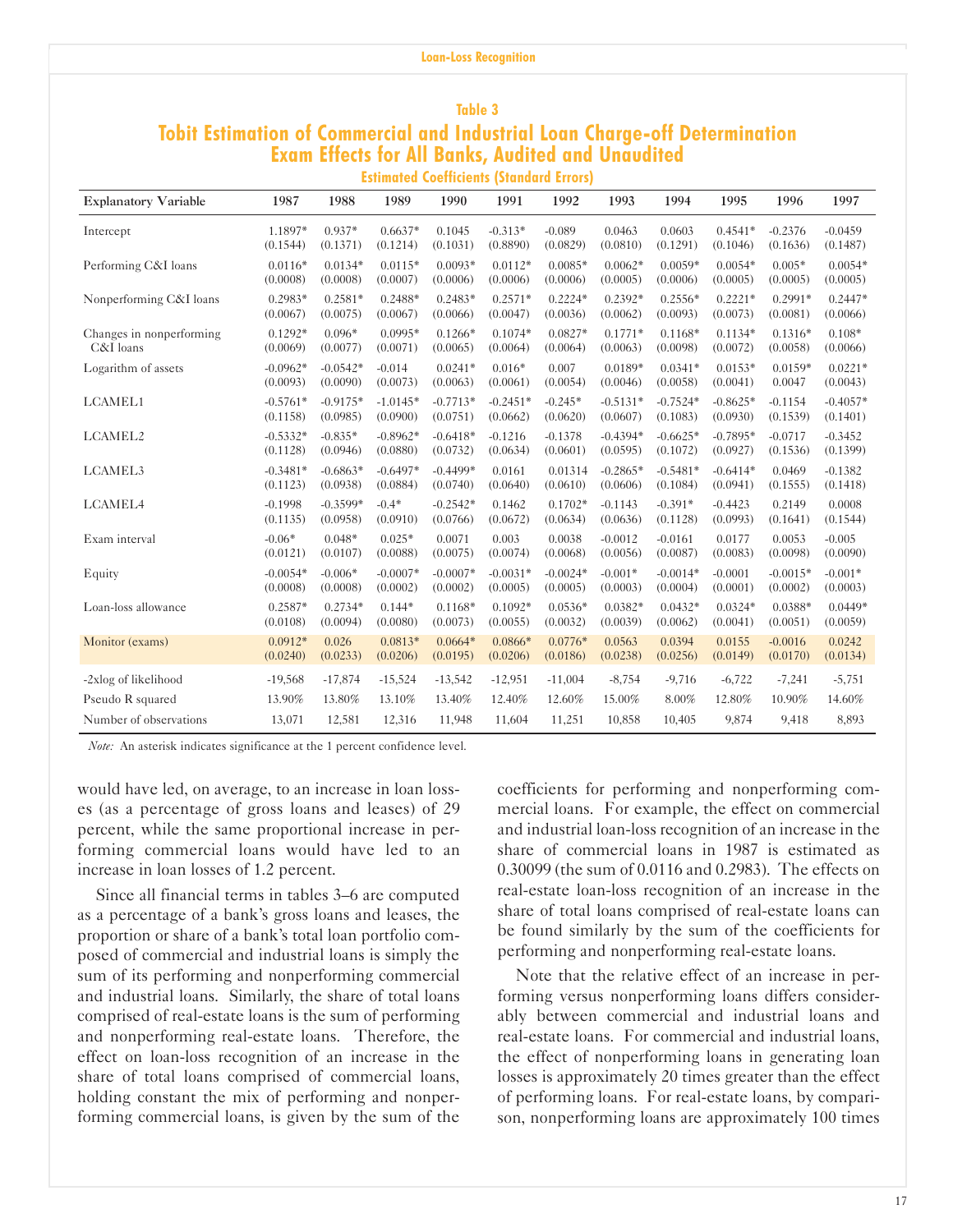## **Table 4 Tobit Estimation of Commercial and Industrial Loan Charge-off Determination Audit Effects for All Banks, Examined and Unexamined Estimated Coefficients (Standard Errors)**

| <b>Explanatory Variable</b> | 1987       | 1988       | 1989       | 1990       | 1991       | 1992       | 1993       | 1994       | 1995       | 1996       | 1997       |
|-----------------------------|------------|------------|------------|------------|------------|------------|------------|------------|------------|------------|------------|
| Intercept                   | 1.2869*    | 0.9537*    | $0.7485*$  | 0.1728     | $-0.2405*$ | $-0.0293$  | 0.0915     | 0.0896     | $0.4379*$  | $-0.2291$  | $-0.0412$  |
|                             | (0.1527)   | (0.1341)   | (0.1190)   | (0.1005)   | (0.0866)   | (0.0803)   | (0.0776)   | (0.1263)   | (0.1033)   | (0.1635)   | (0.1488)   |
| Performing C&I loans        | $0.0116*$  | $0.0133*$  | $0.0114*$  | $0.0092*$  | $0.011*$   | $0.0084*$  | $0.0062*$  | $0.0058*$  | $0.0054*$  | $0.005*$   | $0.0054*$  |
|                             | (0.0008)   | (0.0008)   | (0.0007)   | (0.0006)   | (0.0006)   | (0.0006)   | (0.0005)   | (0.0006)   | (0.0005)   | (0.0005)   | (0.0005)   |
| Nonperforming C&I loans     | $0.2986*$  | $0.2584*$  | $0.2487*$  | $0.2485*$  | $0.2577*$  | $0.2228*$  | $0.2391*$  | $0.2559*$  | $0.2209*$  | $0.2987*$  | $0.245*$   |
|                             | (0.0067)   | (0.0075)   | (0.0067)   | (0.0066)   | (0.0047)   | (0.0036)   | (0.0062)   | (0.0093)   | (0.0072)   | (0.0081)   | (0.0066)   |
| Changes in nonperforming    | $0.129*$   | $0.0958*$  | $0.0995*$  | $0.1268*$  | $0.1077*$  | $0.0828*$  | $0.1772*$  | $0.1172*$  | $0.113*$   | $0.1312*$  | $0.1081*$  |
| C&I loans                   | (0.0069)   | (0.0077)   | (0.0071)   | (0.0065)   | (0.0064)   | (0.0064)   | (0.0063)   | (0.0098)   | (0.0072)   | (0.0058)   | (0.0066)   |
| Logarithm of assets         | $-0.098*$  | $-0.0553*$ | $-0.0162$  | $0.0221*$  | 0.0147     | 0.0049     | $0.0185*$  | $0.0336*$  | $0.0155*$  | $0.016*$   | $0.0227*$  |
|                             | (0.0093)   | (0.0090)   | (0.0072)   | (0.0063)   | (0.0061)   | (0.0054)   | (0.0046)   | (0.0058)   | (0.0040)   | (0.0047)   | (0.0042)   |
| LCAMEL1                     | $-0.5964*$ | $-0.9209*$ | $-1.0298*$ | $-0.7756*$ | $-0.2473*$ | $-0.2369*$ | $-0.5083*$ | $-0.7502*$ | $-0.8488*$ | $-0.1212$  | $-0.4088*$ |
|                             | (0.1158)   | (0.0984)   | (0.0899)   | (0.0751)   | (0.0662)   | (0.0621)   | (0.0608)   | (0.1084)   | (0.0926)   | (0.1540)   | (0.1401)   |
| LCAMEL2                     | $-0.5478*$ | $-0.8396*$ | $-0.9126*$ | $-0.6476*$ | $-0.1273$  | $-0.1313$  | $-0.4345*$ | $-0.6594*$ | $-0.776*$  | $-0.0763$  | $-0.3475$  |
|                             | (0.1128)   | (0.0944)   | (0.0879)   | (0.0732)   | (0.0634)   | (0.0601)   | (0.0595)   | (0.1072)   | (0.0922)   | (0.1537)   | (0.1399)   |
| LCAMEL3                     | $-0.3503*$ | $-0.6884*$ | $-0.6539*$ | $-0.45*$   | 0.0164     | 0.022      | $-0.2819*$ | $-0.5473*$ | $-0.6297*$ | 0.0448     | 0.1377     |
|                             | (0.1124)   | (0.0938)   | (0.0884)   | (0.0741)   | (0.0640)   | (0.0610)   | (0.0606)   | (0.1084)   | (0.0938)   | (0.1555)   | (0.1419)   |
| LCAMEL4                     | $-0.1971$  | $-0.3603*$ | $-0.4024*$ | $-0.2552*$ | 0.1429     | $0.1748*$  | $-0.1118$  | $-0.3917*$ | $-0.4372*$ | 0.2141     | 0.0005     |
|                             | (0.1136)   | (0.0958)   | (0.0911)   | (0.0767)   | (0.0673)   | (0.0634)   | (0.0636)   | (0.1128)   | (0.0992)   | (0.1641)   | (0.1544)   |
| Exam interval               | $0.0607*$  | $0.0486*$  | $0.0258*$  | 0.0066     | 0.0026     | 0.005      | $-0.0005$  | $-0.0145$  | 0.0201     | 0.0053     | 0.0018     |
|                             | (0.0121)   | (0.0107)   | (0.0088)   | (0.0075)   | (0.0074)   | (0.0068)   | (0.0056)   | (0.0086)   | (0.0079)   | (0.0092)   | (0.0081)   |
| Equity                      | $-0.0054*$ | $-0.0061*$ | $-0.0007*$ | $-0.0007*$ | $-0.0031*$ | $-0.0025*$ | $-0.0011*$ | $-0.0014*$ | $-0.0001$  | $-0.0015*$ | $-0.001*$  |
|                             | (0.0008)   | (0.0008)   | (0.0002)   | (0.0002)   | (0.0005)   | (0.0005)   | (0.0003)   | (0.0004)   | (0.0001)   | (0.0002)   | (0.0003)   |
| Loan-loss allowance         | $0.2584*$  | $0.2745*$  | $0.1451*$  | $0.1177*$  | $0.1099*$  | $0.0554*$  | $0.0388*$  | $0.0435*$  | $0.0376*$  | $0.0386*$  | $0.0451*$  |
|                             | (0.0109)   | (0.0094)   | (0.0080)   | (0.0074)   | (0.0055)   | (0.0032)   | (0.0039)   | (0.0062)   | (0.0014)   | (0.0051)   | (0.0059)   |
| Monitor (audits)            | $-0.0032$  | 0.0417     | 0.0337     | 0.0321     | $0.0515*$  | $0.0509*$  | 0.0202     | 0.0238     | 0.01       | $-0.0174$  | 0.0089     |
|                             | (0.0219)   | (0.0211)   | (0.0179)   | (0.0155)   | (0.0153)   | (0.0134)   | (0.0115)   | (0.0148)   | (0.0105)   | (0.0121)   | (0.0105)   |
| -2xlog of likelihood        | $-19,575$  | $-17,872$  | $-15,530$  | $-13,545$  | $-12,955$  | $-11,006$  | $-8,755$   | $-9,716$   | $-6,723$   | $-7,240$   | $-5,752$   |
| Pseudo R squared            | 13.90%     | 13.80%     | 13.10%     | 13.30%     | 12.40%     | 12.60%     | 15.00%     | 8.00%      | 12.80%     | 10.90%     | 14.60%     |
| Number of observations      | 13,071     | 12,581     | 12,316     | 11,948     | 11,604     | 12,251     | 10,858     | 10,405     | 9,874      | 9,418      | 8,893      |

*Note:* An asterisk indicates significance at the 1 percent confidence level.

more effective in generating loan losses than are performing loans. These results confirm our expectations that the characteristics of real-estate lending are considerably different from those of commercial lending and that analyzing each type separately allows for more efficient estimation of the effects of examination and audit on each.

Other results for the loan-loss model also confirm our prior expectations. Changes in the level of nonperforming loans, measured concurrently with loan losses, were significantly and positively related to loan losses for both commercial and industrial loans and real-estate loans. The effect of bank size, as measured by the lagged logarithm of assets, was also generally significant and positively associated with loan losses. A relatively consistent relationship is found between loan losses and banks' composite CAMELS rating, as measured by dummy variables indicating whether the

CAMELS rating was 1, 2, 3, or 4 at the start of each year (a dummy for CAMELS ratings of 5 was excluded from the models in order to avoid the problem of perfect collinearity between these five dummy variables). Tables 3–6 show that lower losses are associated with better CAMELS ratings—the dummy variable indicating a CAMELS rating of 1 (LCAMEL1) is usually significant and negative. The CAMELS rating result may be because of a combination of higher embedded losses on loans among poorly rated banks (as recognized by examiners) and the targeting of examinations at the weakest banks. Further, the effect of examiner ratings on loan losses differs by loan type, that is, it tends to be greater for commercial and industrial loans than for real-estate loans. This result may stem from examiners' greater sensitivity to commercial and industrial lending, given the greater complexity of these portfolios, than to real-estate portfolios, which tend to be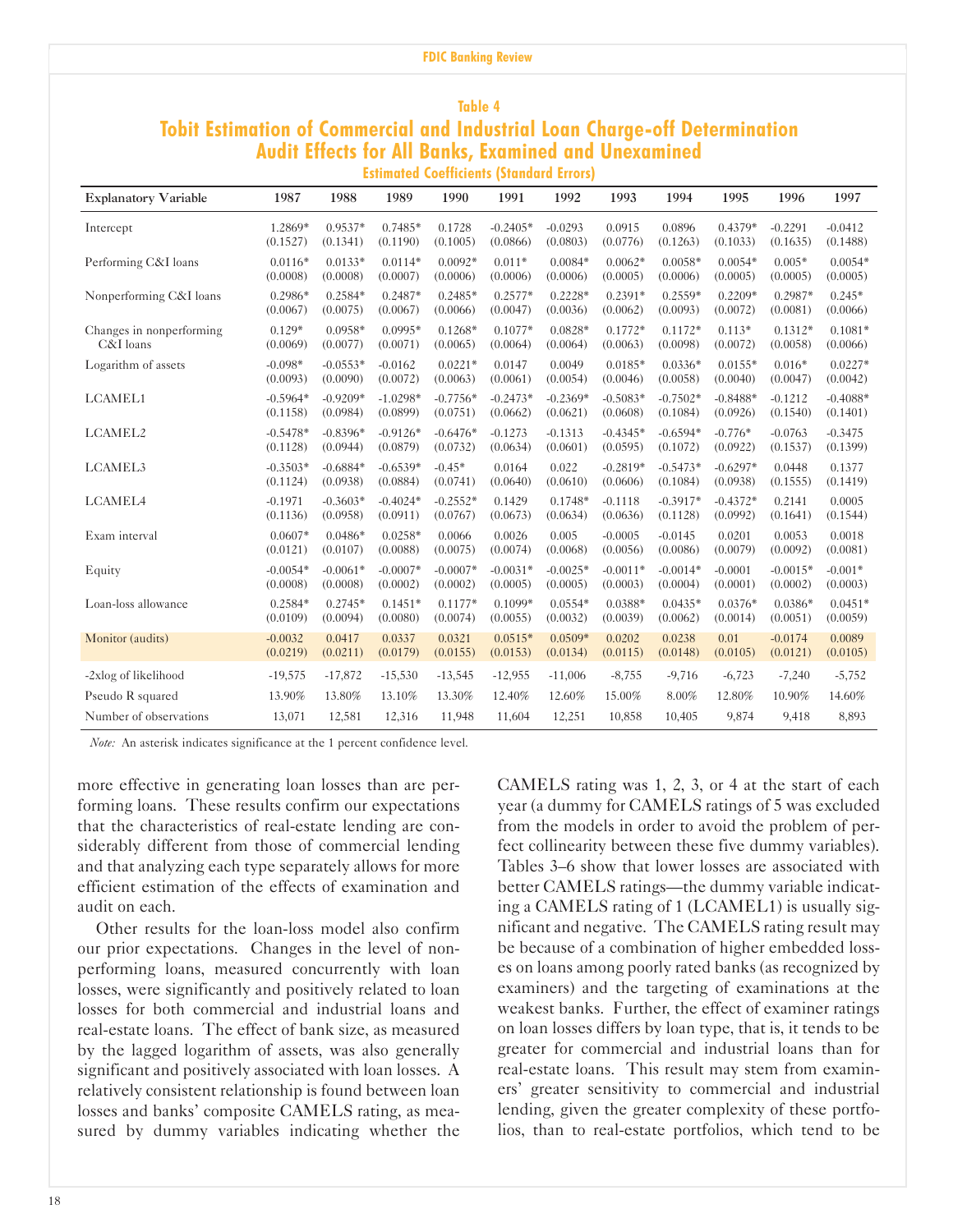## **Table 5 Tobit Estimation of Real-Estate Loan Charge-off Determination Exam Effects for All Banks, Audited and Unaudited Estimated Coefficients (Standard Errors)**

| <b>Explanatory Variable</b>     | 1987                   | 1988                   | 1989       | 1990                              | 1991                | 1992                | 1993                   | 1994                  | 1995                   | 1996                   | 1997                   |
|---------------------------------|------------------------|------------------------|------------|-----------------------------------|---------------------|---------------------|------------------------|-----------------------|------------------------|------------------------|------------------------|
| Intercept                       | $-0.5642*$<br>(0.0870) | $-0.9151*$<br>(0.0790) | (0.0873)   | $-1.3990033*-1.7362*$<br>(0.0856) | $-1.6*$<br>(0.0735) | 1.3178*<br>(0.0665) | $-1.0534*$<br>(0.0680) | $-0.998*$<br>(0.0741) | $-1.0346*$<br>(0.0804) | $-0.8346*$<br>(0.0892) | $-0.6757*$<br>(0.0942) |
| Performing real-estate loans    | $\theta$               | $0.0011*$              | $0.0023*$  | $0.0036*$                         | $0.0041*$           | $0.0033*$           | $0.0032*$              | $0.0028*$             | $0.0026*$              | $0.0022*$              | $0.0013*$              |
|                                 | (0.0004)               | (0.0004)               | (0.0004)   | (0.0004)                          | (0.0003)            | (0.0003)            | (0.0003)               | (0.0002)              | (0.0002)               | (0.0002)               | (0.0002)               |
| Nonperforming real-estate loans | $0.1998*$              | $0.2162*$              | $0.218*$   | $0.2162*$                         | $0.1652*$           | $0.1286*$           | $0.1218*$              | $0.1332*$             | $0.1266*$              | $0.0615*$              | $0.118*$               |
|                                 | (0.0044)               | (0.0043)               | (0.0046)   | (0.0047)                          | (0.0044)            | (0.0037)            | (0.0036)               | (0.0039)              | (0.0028)               | (0.0013)               | (0.0025)               |
| Changes in nonperforming        | $0.0868*$              | $0.0754*$              | $0.0874*$  | $0.067*$                          | $0.044*$            | $0.0296*$           | $0.0634*$              | $0.0589*$             | $0.0257*$              | $-0.0064$              | $0.0308*$              |
| real-estate loans               | (0.0042)               | (0.0042)               | (0.0044)   | (0.0045)                          | (0.0044)            | (0.0035)            | (0.0041)               | (0.0047)              | (0.0051)               | (0.0037)               | (0.0046)               |
| Logarithm of assets             | $0.0355*$              | $0.0585*$              | $0.0734*$  | $0.1074*$                         | $0.0915*$           | $0.0923*$           | $0.0949*$              | $0.0874*$             | $0.0802*$              | $0.0629*$              | $0.0538*$              |
|                                 | (0.0052)               | (0.0050)               | (0.0052)   | (0.0052)                          | (0.0047)            | (0.0041)            | (0.0038)               | (0.0034)              | (0.0034)               | (0.0028)               | (0.0029)               |
| LCAMEL1                         | $-0.2578*$             | $-0.3398*$             | $-0.0167$  | $-0.1891*$                        | $-0.0302$           | $-0.1703*$          | $-0.5612*$             | $-0.4705*$            | $-0.2855*$             | $-0.2027$              | $-0.2451*$             |
|                                 | (0.0635)               | (0.0543)               | (0.0645)   | (0.0604)                          | (0.0501)            | (0.0466)            | (0.0490)               | (0.0600)              | (0.0702)               | (0.0839)               | (0.0876)               |
| LCAMEL2                         | $-0.1995*$             | $-0.269*$              | 0.0446     | $-0.0768$                         | 0.063               | $-0.1214*$          | $-0.5043*$             | $-0.4171*$            | $-0.244*$              | $-0.1553$              | $-0.2139$              |
|                                 | (0.0617)               | (0.0528)               | (0.0620)   | (0.0587)                          | (0.0478)            | (0.0447)            | (0.0474)               | (0.0591)              | (0.0694)               | (0.0835)               | (0.0873)               |
| LCAMEL3                         | $-0.1478$              | $-0.1937*$             | 0.1478     | 0.05                              | $0.1434*$           | $\theta$            | $-0.3995*$             | $-0.3167*$            | $-0.0744$              | 0.0158                 | $-0.1427$              |
|                                 | (0.0616)               | (0.0529)               | (0.0618)   | (0.0594)                          | (0.0478)            | (0.0448)            | (0.0477)               | (0.0595)              | (0.0701)               | (0.0839)               | (0.0882)               |
| LCAMEL4                         | $-0.1135$              | $-0.1948*$             | 0.1185     | 0.0409                            | $0.188*$            | 0.0608              | $-0.1776*$             | $-0.1219$             | 0.1652                 | 0.1263                 | $0.2549*$              |
|                                 | (0.0624)               | (0.0543)               | (0.0630)   | (0.0615)                          | (0.0496)            | (0.0463)            | (0.0495)               | (0.0611)              | (0.0737)               | (0.0881)               | (0.0955)               |
| Exam interval                   | $0.0389*$              | 0.0357                 | $0.0239*$  | 0.0147                            | $0.0156*$           | 0.0072              | $-0.0003$              | $-0.0059$             | $-0.0081$              | $-0.0132$              | $-0.0077$              |
|                                 | (0.0069)               | (0.0064)               | (0.0063)   | (0.0062)                          | (0.0056)            | (0.0051)            | (0.0046)               | (0.0050)              | (0.0069)               | (0.0060)               | (0.0060)               |
| Equity                          | $-0.0025*$             | $\theta$               | $-0.0031*$ | $-0.0005$                         | $-0.0032*$          | $-0.0029*$          | $-0.0015*$             | $-0.0008$             | $-0.0037*$             | $-0.0026*$             | $-0.0009*$             |
|                                 | (0.0005)               | (0.0001)               | (0.0005)   | (0.0001)                          | (0.0005)            | (0.0004)            | (0.0004)               | (0.0003)              | (0.0003)               | (0.0002)               | (0.0003)               |
| Loan-loss allowance             | $0.1085*$              | $0.0981*$              | $0.0935*$  | $0.1022*$                         | $0.1109*$           | $0.0768*$           | $0.059*$               | $0.0469*$             | $0.0588*$              | $0.0553*$              | $0.0391*$              |
|                                 | (0.0059)               | (0.0053)               | (0.0057)   | (0.0062)                          | (0.0054)            | (0.0047)            | (0.0043)               | (0.0042)              | (0.0044)               | (0.0035)               | (0.0040)               |
| Monitor (exams)                 | $-0.0163$              | 0.0319                 | $0.0448*$  | 0.021                             | 0.0154              | 0.0098              | $0.0727*$              | 0.0153                | 0.0036                 | 0.0086                 | 0.0211                 |
|                                 | (0.0137)               | (0.0140)               | (0.0149)   | (0.0166)                          | (0.0159)            | (0.0142)            | (0.0207)               | (0.0155)              | (0.0126)               | (0.0103)               | (0.0091)               |
| -2xlog of likelihood            | $-10,701$              | $-9,859$               | $-9,563$   | $-9,372$                          | $-8,536$            | $-7,318$            | $-6,061$               | $-4,775$              | $-4,446$               | $-3,432$               | $-3,035$               |
| Pseudo R squared                | 16.40%                 | 19.20%                 | 18.00%     | 20.10%                            | 22.60%              | 23.80%              | 26.10%                 | 30.00%                | 27.10%                 | 23.90%                 | 25.60%                 |
| Number of observations          | 13,211                 | 12,725                 | 12,457     | 12,113                            | 11,765              | 11,416              | 11,066                 | 10,644                | 10,103                 | 9,631                  | 9,079                  |

*Note:* An asterisk indicates significance at the 1 percent confidence level.

largely composed of residential mortgages. The (occasionally) positive relationship between losses and examination intervals is consistent with the finding of the GAO (1990) that the length of the elapsed time since the last examination affects the accuracy of financial reports. Lagged equity capital was usually significantly and negatively related to loan losses, while the lagged allowance for loan losses was usually significantly and positively related to losses.

Our key evidence on the capacity of auditors and examiners to influence the timing of loan-loss recognition is provided by the coefficients on the variables denoting incidence of external audit and examination, respectively, in the various annual estimations of the model of losses on real-estate and commercial loans. The coefficients on the dummy variable indicating the occurrence of an external audit (level 1 above, in the subsection "Data and Sample") were almost always

insignificant (at the 1 percent confidence level) for commercial and industrial loan losses and usually insignificant for real-estate loan losses. The lack of an effect of auditors on commercial and real-estate loan losses contrasts with the effect of examinations. With respect to commercial and industrial loan losses, the variable representing incidence of examination is positive and significant in 1987, 1989, 1990, 1991, and 1992. This period includes the years with the highest industry loan losses between 1987 and 1997. This result is consistent with the belief that examiners call loans they believe to be risky to the attention of bank management, uncover new information about a bank, and more generally constrain management's incentives to delay loss recognition as long as possible.27 In contrast,

27 *See* Graham and Humphrey (1978), Gilbert (1993) and GAO (1991).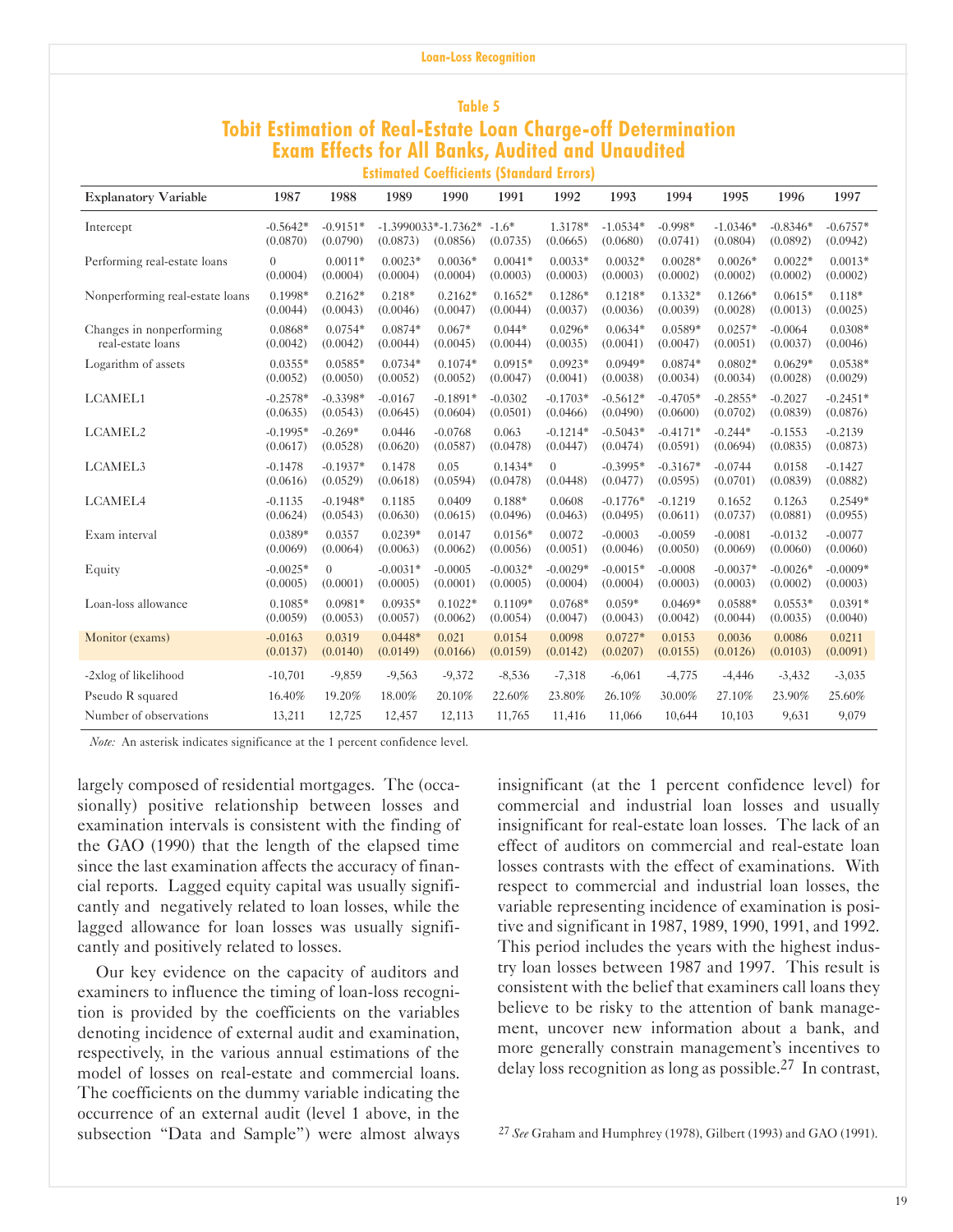## **Table 6 Tobit Estimation of Real-Estate Loan Charge-off Determination Audit Effects for All Banks, Examined and Unexamined Estimated Coefficients (Standard Errors)**

| <b>Explanatory Variable</b>     | 1987       | 1988           | 1989       | 1990       | 1991       | 1992       | 1993       | 1994       | 1995       | 1996       | 1997       |
|---------------------------------|------------|----------------|------------|------------|------------|------------|------------|------------|------------|------------|------------|
| Intercept                       | $-0.5706*$ | $-0.8593*$     | $-1.3392*$ | $-1.7004*$ | $-1.5786*$ | $-1.3031*$ | $-0.9823*$ | $-0.9908*$ | $-1.0472*$ | $-0.8417*$ | $-0.6647*$ |
|                                 | (0.0858)   | (0.0770)       | (0.0856)   | (0.0832)   | (0.0714)   | (0.0646)   | (0.0647)   | (0.0723)   | (0.0803)   | (0.0889)   | (0.0941)   |
| Performing real-estate loans    | 0.0001     | $0.0011*$      | $0.0023*$  | $0.0037*$  | $0.0042*$  | $0.0033*$  | $0.0031*$  | $0.0027*$  | $0.0026*$  | $0.0021*$  | $0.0013*$  |
|                                 | (0.0004)   | (0.0004)       | (0.0004)   | (0.0004)   | (0.0003)   | (0.0003)   | (0.0003)   | (0.0002)   | (0.0002)   | (0.0002)   | (0.0002)   |
| Nonperforming real-estate loans | 0.1998*    | $0.2168*$      | $0.2185*$  | $0.217*$   | $0.1654*$  | $0.1288*$  | $0.1216*$  | $0.1327*$  | $0.1262*$  | $0.061*$   | $0.1178*$  |
|                                 | (0.0043)   | (0.0043)       | (0.0046)   | (0.0047)   | (0.0044)   | (0.0037)   | (0.0036)   | (0.0039)   | (0.0028)   | (0.0012)   | (0.0025)   |
| Changes in nonperforming        | $0.0871*$  | $0.0758*$      | $0.0879*$  | $0.0672*$  | $0.0442*$  | $0.0298*$  | $0.0635*$  | $0.0586*$  | $0.0254*$  | $-0.0065$  | $0.0311*$  |
| real-estate loans               | (0.0042)   | (0.0042)       | (0.0045)   | (0.0045)   | (0.0044)   | (0.0035)   | (0.0041)   | (0.0047)   | (0.0051)   | (0.0037)   | (0.0046)   |
| Logarithm of assets             | $0.0358*$  | $0.0573*$      | $0.0724*$  | $0.1066*$  | $0.0913*$  | $0.0921*$  | $0.0945*$  | $0.0873*$  | $0.0804*$  | $0.0632*$  | $0.0545*$  |
|                                 | (0.0052)   | (0.0050)       | (0.0052)   | (0.0051)   | (0.0047)   | (0.0041)   | (0.0038)   | (0.0032)   | (0.0030)   | (0.0028)   | (0.0028)   |
| LCAMEL1                         | $-0.2553*$ | $-0.3471*$     | $-0.0315$  | $-0.1898*$ | $-0.0341$  | $-0.1734*$ | $-0.5616*$ | $-0.4675*$ | $-0.2754*$ | $-0.1968$  | $-0.2532*$ |
|                                 | (0.0634)   | (0.0542)       | 0.0644     | (0.0604)   | (0.0501)   | (0.0466)   | (0.0490)   | (0.0600)   | (0.0703)   | (0.0837)   | (0.0876)   |
| LCAMEL2                         | $-0.1965*$ | $-0.2729*$     | 0.0325     | $-0.0758$  | 0.06       | $-0.1237*$ | $-0.5037*$ | $-0.4148*$ | $-0.2352*$ | $-0.1512$  | $-0.221$   |
|                                 | (0.0617)   | (0.0527)       | (0.0619)   | (0.0587)   | (0.0477)   | (0.0448)   | (0.0475)   | 0.0591     | (0.0695)   | (0.0832)   | (0.0873)   |
| LCAMEL3                         | $-0.1469$  | $-0.192*$      | 0.1431     | 0.0541     | $0.1424*$  | $-0.0007$  | $-0.3967*$ | $-0.3168*$ | $-0.0688$  | 0.0164     | $-0.1459$  |
|                                 | (0.0616)   | (0.0529)       | (0.0618)   | (0.0594)   | (0.0478)   | (0.0448)   | 0.0478     | (0.0594)   | (0.0701)   | (0.0836)   | (0.0883)   |
| LCAMEL4                         | $-0.1148$  | $-0.193*$      | 0.1168     | 0.0479     | $0.1882*$  | 0.0605     | $-0.1746*$ | $-0.1225$  | 0.1698     | 0.125      | $0.2524*$  |
|                                 | (0.0624)   | (0.0543)       | (0.0630)   | (0.0615)   | (0.0496)   | (0.0463)   | (0.0495)   | (0.0611)   | (0.0737)   | (0.0878)   | (0.0955)   |
| Exam interval                   | $0.0381*$  | $0.0362*$      | $0.0237*$  | 0.0138     | $0.0151*$  | 0.0071     | $-0.0001$  | $-0.0052$  | $-0.0075$  | $-0.012$   | $-0.0019$  |
|                                 | (0.0069)   | (0.0064)       | (0.0063)   | (0.0062)   | (0.0056)   | (0.0051)   | (0.0046)   | (0.0050)   | (0.0066)   | (0.0056)   | (0.0055)   |
| Equity                          | $-0.0024*$ | $\overline{0}$ | $-0.0029*$ | $-0.0005$  | $-0.0032*$ | $-0.0029*$ | $-0.0015*$ | $-0.0008*$ | $-0.0037*$ | $-0.0026*$ | $-0.0009*$ |
|                                 | (0.0005)   | (0.0001)       | (0.0005)   | (0.0002)   | (0.0005)   | (0.0004)   | (0.0004)   | (0.0003)   | (0.0003)   | (0.0002)   | (0.0003)   |
| Loan-loss allowance             | $0.108*$   | $0.0971*$      | $0.0928*$  | $0.1014*$  | $0.1104*$  | $0.0766*$  | $0.059*$   | $0.0472*$  | $0.0592*$  | $0.0556*$  | $0.0392*$  |
|                                 | (0.0059)   | (0.0053)       | (0.0058)   | (0.0062)   | (0.0054)   | (0.0047)   | (0.0043)   | (0.0042)   | (0.0044)   | (0.0035)   | (0.0040)   |
| Monitor (audits)                | $-0.0346*$ | $-0.0497*$     | $-0.0223$  | $-0.0367*$ | $-0.0108$  | $-0.0065$  | 0.0047     | 0.0195     | 0.0216     | $0.0305*$  | $-0.0008$  |
|                                 | (0.0126)   | (0.0126)       | (0.0130)   | (0.0131)   | (0.0118)   | (0.0104)   | (0.0097)   | (0.0089)   | (0.0089)   | (0.0073)   | (0.0072)   |
| -2xlog of likelihood            | $-10,698$  | $-9,854$       | $-9,566$   | $-9,368$   | $-8,536$   | $-7,318$   | $-6,067$   | $-4,773$   | $-4,443$   | $-3,423$   | $-3,037$   |
| Pseudo R squared                | 16.40%     | 19.20%         | 18.00%     | 20.10%     | 22.60%     | 23.80%     | 26.00%     | 30.00%     | 27.10%     | 24.10%     | 25.50%     |
| Number of observations          | 13,211     | 12,725         | 12,457     | 12,113     | 11,765     | 11,416     | 11,066     | 10,644     | 10,103     | 9,631      | 9,079      |

*Note:* An asterisk indicates significance at the 1 percent confidence level.

examinations did not appear to have an effect upon real-estate loan-loss recognition. The variable representing incidence of examination is significant in the real-estate model in only two years, 1989 and 1993. The lack of an examination effect for real-estate loan losses is generally consistent with the more systematic industry standard for writing down home mortgages the predominant loan type in the real-estate category. Losses on commercial and industrial loans, by contrast, are more discretionary insofar as most commercial loans are interest-only until maturity, when principal is due and when the value of the underlying collateral is considerably more difficult to determine.<sup>28</sup> Thus, the

lesser discretion in the valuation of real-estate loans suggests that external monitors are less likely to influence the recognition of losses within this category. Our results on the audit and examination variables—as well as the examiner ratings variable, the nonperforming loan variable, and the performing loan variable—highlight the existence of differences in the valuations of real-estate and commercial loans that are consistent with this perspective.

#### *Total Loan-Loss Provisions*

The results of Tobit estimation of the loan-loss provisioning behavioral model were very similar to those for loan losses for most of the explanatory variables (see tables 7 and 8). The estimation periods shown in tables 7 and 8 indicate the year-ends for which loanloss provisions occur. For example, in the 1987 estima-

<sup>28</sup> Losses on consumer loans (not reported here) were also tested. Valuation of these loans is less subjective, and losses were unaffected by audits or examinations.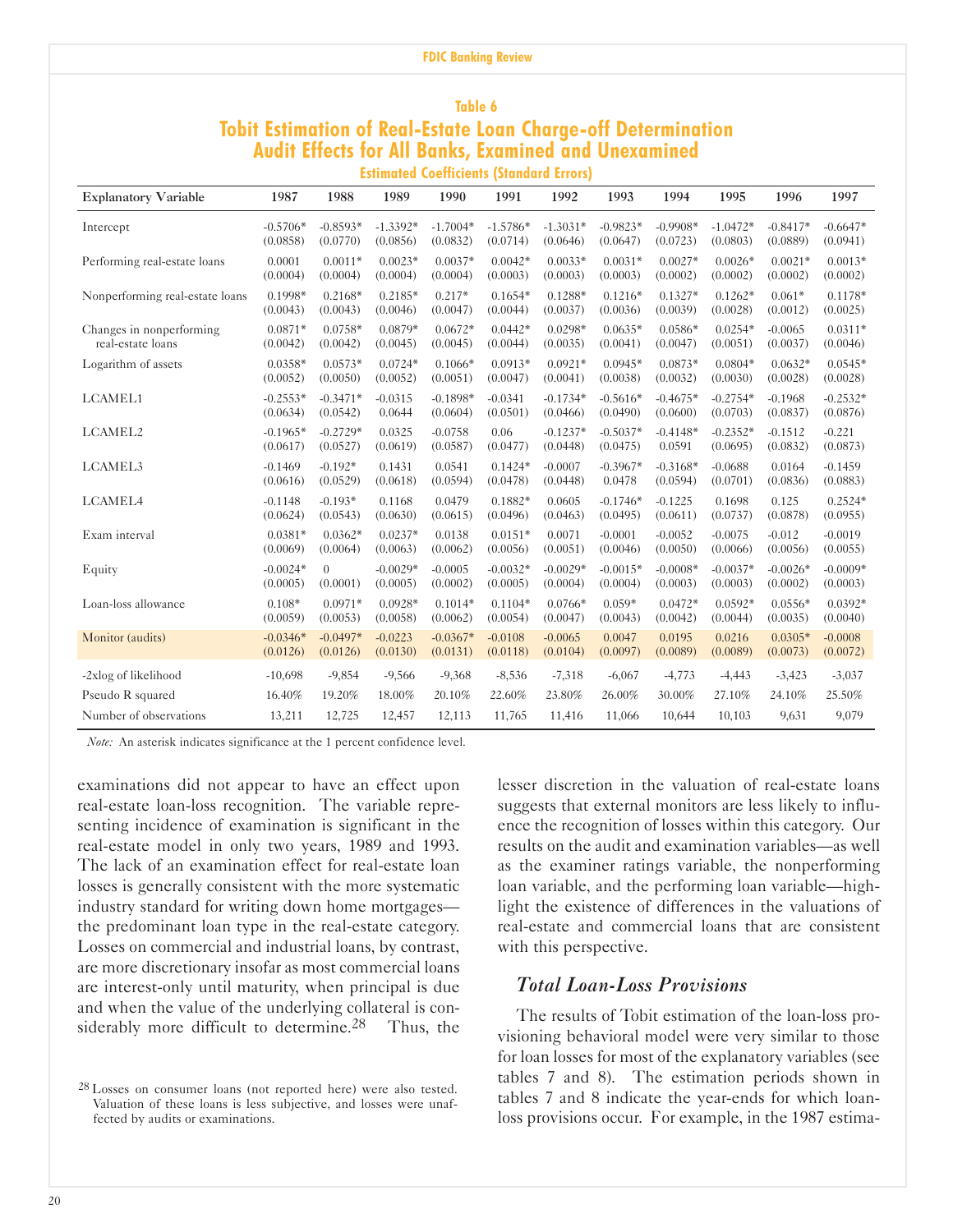## **Table 7 Tobit Estimation of Loan-Loss Provision Determination Exam Effects for All Banks, Audited and Unaudited Estimated Coefficients (Standard Errors)**

| <b>Explanatory Variables</b> | 1987       | 1988       | 1989       | 1990       | 1991       | 1992       | 1993       | 1994       | 1995        | 1996       | 1997       |
|------------------------------|------------|------------|------------|------------|------------|------------|------------|------------|-------------|------------|------------|
| Intercept                    | $-0.2203$  | $-0.2978*$ | $-0.7555*$ | $-1.3636*$ | $-1.7851*$ | $-1.4697*$ | $-1.1116*$ | $-0.8138*$ | $-0.9280*$  | $-1.9955*$ | $-1.3374*$ |
|                              | (0.1299)   | (0.1062)   | (0.1017)   | (0.1077)   | (0.1036)   | (0.0845)   | (0.0828)   | (0.1129)   | (0.1129)    | (0.1868)   | (0.2115)   |
| Performing loans             | $0.0127*$  | $0.0109*$  | $0.0090*$  | $0.0119*$  | $0.0137*$  | $0.0117*$  | $0.0097*$  | $0.0090*$  | $0.0083*$   | $0.0079*$  | $0.0069*$  |
|                              | (0.0007)   | (0.0006)   | (0.0005)   | (0.0006)   | (0.0006)   | (0.0004)   | (0.0004)   | (0.0004)   | (0.0004)    | (0.0005)   | (0.0005)   |
| Nonperforming loans          | $0.3458*$  | $0.3193*$  | 0.2988*    | $0.3184*$  | $0.2525*$  | $0.1753*$  | $0.1480*$  | $0.1641*$  | 0.1433      | $0.1742*$  | $0.1670*$  |
|                              | (0.0070)   | (0.0050)   | (0.0066)   | (0.0074)   | (0.0077)   | (0.0061)   | (0.0055)   | (0.0068)   | $(0.0073)*$ | (0.0092)   | (0.0095)   |
| Changes in nonperforming     | $0.2945*$  | $0.2831*$  | $0.2555*$  | $0.3001*$  | $0.2138*$  | $0.1350*$  | $0.1610*$  | $0.1319*$  | $0.1495*$   | $0.2462*$  | $0.1697*$  |
| loans                        | (0.0066)   | (0.0050)   | (0.0064)   | (0.0066)   | (0.0077)   | (0.0062)   | (0.0065)   | (0.0081)   | (0.0083)    | (0.0099)   | (0.0106)   |
| Logarithm of assets          | $-0.0264*$ | $-0.0183$  | $0.0402*$  | $0.0711*$  | $0.0705*$  | $0.0664*$  | $0.0558*$  | $0.0379*$  | $0.0506*$   | $0.0651*$  | $0.0624*$  |
|                              | (0.0075)   | (0.0073)   | (0.0062)   | (0.0066)   | (0.0066)   | (0.0049)   | (0.0044)   | (0.0045)   | (0.0044)    | (0.0055)   | (0.0054)   |
| LCAMEL1                      | $-0.1709$  | $-0.2277*$ | $-0.3438*$ | $-0.1743$  | 0.0056     | $-0.0125$  | $-0.1481$  | $-0.2752*$ | $-0.2665*$  | $0.5823*$  | $-0.0601$  |
|                              | (0.0975)   | (0.0729)   | (0.0820)   | (0.0825)   | (0.0761)   | (0.0651)   | (0.0639)   | (0.0981)   | (0.1015)    | (0.1769)   | (0.2026)   |
| LCAMEL2                      | $-0.1716$  | $-0.2102*$ | $-0.3106*$ | $-0.0960$  | 0.1091     | 0.0628     | $-0.0921$  | $-0.2468$  | $-0.2255$   | $0.6268*$  | 0.0227     |
|                              | (0.0950)   | (0.0698)   | (0.0794)   | (0.0799)   | (0.0734)   | (0.0634)   | (0.0625)   | (0.0971)   | (0.1004)    | (0.1759)   | (0.2018)   |
| LCAMEL3                      | $-0.1431$  | $-0.1786*$ | $-0.1680$  | 0.0758     | $0.2341*$  | 0.1188     | $-0.0490$  | $-0.2607*$ | $-0.1419$   | $0.6686*$  | 0.1310     |
|                              | (0.0938)   | (0.0702)   | (0.0784)   | (0.0797)   | (0.0732)   | (0.0632)   | (0.0626)   | (0.0972)   | (0.1002)    | (0.1758)   | (0.2024)   |
| LCAMEL4                      | $-0.1179$  | $-0.0310$  | $-0.1294$  | 0.0731     | $0.2186*$  | 0.1289     | $0.1785*$  | $-0.1427$  | $-0.0997$   | $0.5752*$  | $-0.0523$  |
|                              | (0.0936)   | (0.0709)   | (0.0792)   | (0.0813)   | (0.0757)   | (0.0644)   | (0.0646)   | (0.0989)   | (0.1039)    | (0.1853)   | (0.2180)   |
| Exam interval                | $0.0292*$  | $0.0353*$  | $0.0197*$  | 0.0077     | $-0.0002$  | 0.0040     | $-0.0069$  | $-0.0061$  | 0.0113      | 0.0266     | $-0.0019$  |
|                              | (0.0097)   | (0.0087)   | (0.0073)   | (0.0076)   | (0.0077)   | (0.0059)   | (0.0052)   | (0.0065)   | (0.0084)    | (0.0110)   | (0.0110)   |
| Equity                       | $0.0080*$  | $0.0070*$  | $0.0123*$  | $0.0131*$  | $0.0216*$  | $0.0121*$  | $0.0113*$  | $0.0103*$  | $0.0071*$   | $0.0054*$  | $0.0053*$  |
|                              | (0.0028)   | (0.0027)   | (0.0013)   | (0.0021)   | (0.0020)   | (0.0015)   | (0.0013)   | (0.0013)   | (0.0013)    | (0.0017)   | (0.0015)   |
| Loan-loss allowance          | $0.0804*$  | $0.1458*$  | $0.0675*$  | $-0.0265$  | $0.0968*$  | $0.0614*$  | $0.0690*$  | $0.0698*$  | $0.0833*$   | $0.2131*$  | $0.3212*$  |
|                              | (0.0181)   | (0.0158)   | (0.0145)   | (0.0161)   | (0.0156)   | (0.0114)   | (0.0113)   | (0.0113)   | (0.0124)    | (0.0154)   | (0.0142)   |
| Monitor (exams)              | $0.0547*$  | 0.0067     | $0.0577*$  | 0.0087     | 0.0388     | $0.0847*$  | 0.0094     | 0.0223     | 0.0238      | $-0.0150$  | 0.0061     |
|                              | (0.0191)   | (0.0189)   | (0.0170)   | (0.0196)   | (0.0215)   | (0.0165)   | (0.0219)   | (0.0197)   | (0.0156)    | (0.0192)   | (0.0167)   |
| -2xlog of likelihood         | $-17,872$  | $-16,279$  | $-13,998$  | $-13,848$  | $-13,497$  | $-9,903$   | $-7,929$   | $-7,490$   | $-7,083$    | $-8,499$   | $-7,669$   |
| Pseudo R squared             | 14.60%     | 14.00%     | 15.30%     | 17.50%     | 14.00%     | 17.30%     | 17.60%     | 13.10%     | 12.60%      | 12.10%     | 13.80%     |
| Number of observations       | 13,256     | 12,598     | 12,292     | 11,926     | 11,583     | 11,160     | 10.480     | 10.020     | 9,722       | 9,427      | 8,927      |

*Note:* An asterisk indicates significance at the 1 percent confidence level.

tion, provisions over calendar year 1987 are related to performing and nonperforming loans, and other lagged terms, reported at year-end 1986. Briefly, loan-loss provisions tended to be significantly and positively related to total performing loans and leases, nonperforming loans and leases, changes in nonperforming loans and leases, bank size (as measured by the logarithm of assets), the examination interval, the loss allowance, and equity capital. The variable of key interest to us here—the indicator of external monitoring—indicated that audits had a significant effect on provisioning in every year between 1992 and 1997. Examinations, however, were generally not significantly related to provisioning, being significant in only 3 of the 11 years over which the model was estimated. Although the significance of audits for provisioning coincides with the post-FDICIA emphasis upon external auditing in

banking, we are unaware of any changes in the nature of audits over the same period that would explain this result.

#### *Robustness of the Results*

To assess the robustness of the results shown in tables  $3-8$  we investigated the effects of several changes to our methodology on those results. Those changes, each of which was considered separately, include altering the definition of external monitoring by auditors, using different samples of banks for model estimation, and adding dummy variables for prior year examinations to the behavioral model. On balance, we find that estimation of the behavioral model after making these changes yields results that are very similar to those in tables 3–8. The specific findings are discussed next.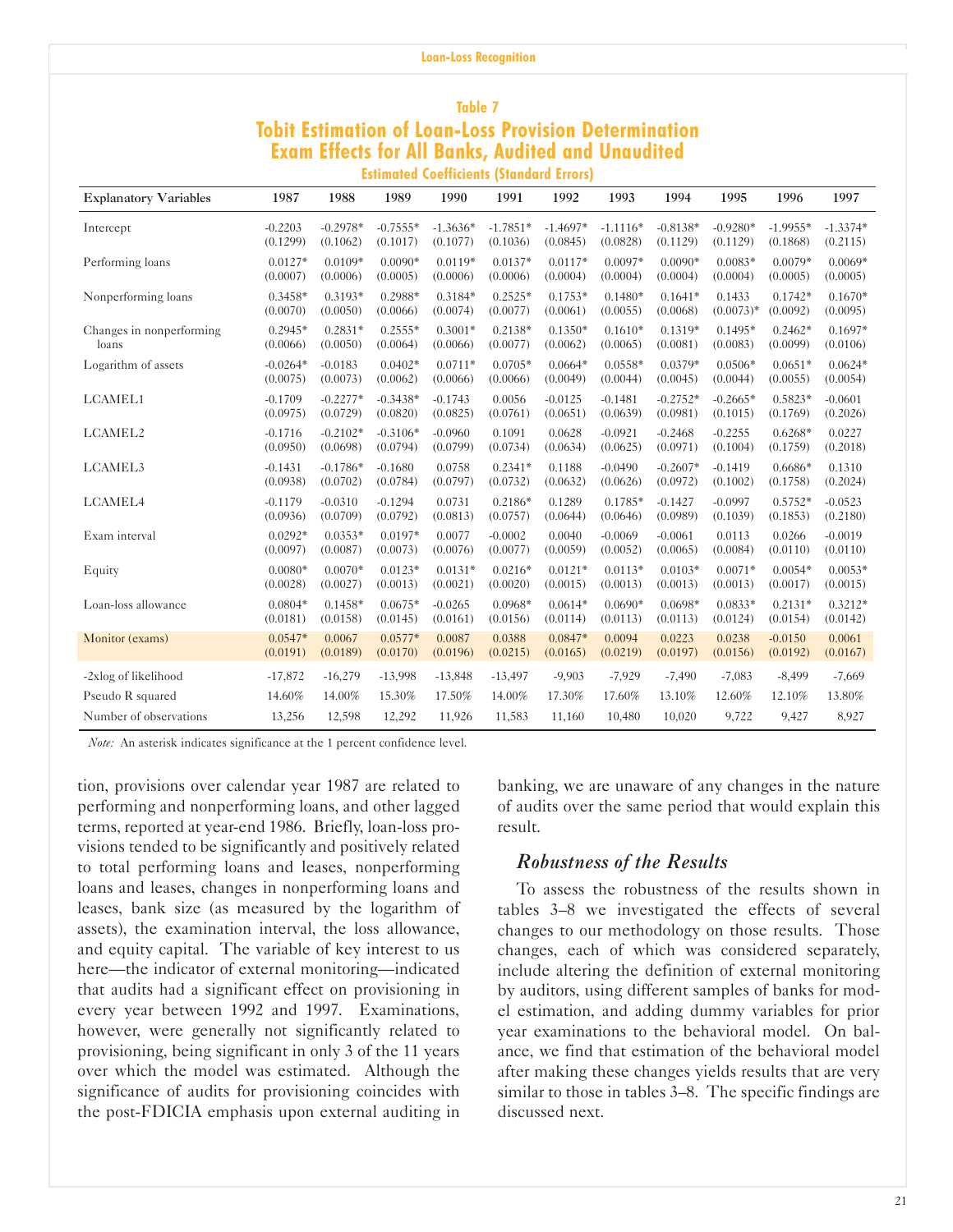## **Table 8 Tobit Estimation of Loan-Loss Provision Determination Audit Effects for All Banks, Examined and Unexamined Estimated Coefficients (Standard Errors)**

| <b>Explanatory Variable</b> | 1987       | 1988       | 1989       | 1990      | 1991       | 1992       | 1993       | 1994       | 1995       | 1996       | 1997       |
|-----------------------------|------------|------------|------------|-----------|------------|------------|------------|------------|------------|------------|------------|
| Intercept                   | $-0.1524$  | $-0.2871*$ | $-0.6858*$ | $-1.348*$ | $-1.7487*$ | $-1.3928*$ | $-1.1239*$ | $-0.8180*$ | $-0.9449*$ | $-2.0189*$ | $-1.3626*$ |
|                             | (0.1285)   | (0.1036)   | (0.0992)   | (0.1047)  | (0.1007)   | (0.0824)   | (0.0797)   | (0.1107)   | (0.1124)   | (0.1866)   | (0.2112)   |
| Performing loans            | $0.0129*$  | $0.0109*$  | $0.0089*$  | $0.012*$  | $0.0137*$  | $0.0116*$  | $0.0096*$  | $0.0091*$  | $0.0083*$  | $0.0079*$  | $0.007*$   |
|                             | (0.0007)   | (0.0006)   | (0.0005)   | (0.0006)  | (0.0006)   | (0.0004)   | (0.0004)   | (0.0004)   | (0.0004)   | (0.0005)   | (0.0005)   |
| Nonperforming loans         | $0.3456*$  | $0.3195*$  | $0.2986*$  | $0.3192*$ | $0.2518*$  | $0.1738*$  | $0.1466*$  | $0.1614*$  | $0.1408*$  | $0.1729*$  | $0.1656*$  |
|                             | (0.0070)   | (0.0050)   | (0.0066)   | (0.0074)  | (0.0077)   | (0.0062)   | (0.0055)   | (0.0068)   | (0.0074)   | (0.0093)   | (0.0095)   |
| Changes in nonperforming    | $0.2935*$  | $0.2834*$  | $0.2557*$  | $0.3004*$ | $0.2135*$  | $0.1346*$  | $0.1604*$  | $0.1305*$  | $0.1484*$  | $0.2457*$  | $0.1694*$  |
| loans                       | (0.0066)   | (0.0050)   | (0.0064)   | (0.0066)  | (0.0077)   | (0.0062)   | (0.0065)   | (0.0081)   | (0.0083)   | (0.0099)   | (0.0105)   |
| Logarithm of assets         | $-0.0268*$ | $-0.0184$  | $0.039*$   | $0.071*$  | $0.0697*$  | $0.0642*$  | $0.055*$   | $0.0362*$  | $0.0498*$  | $0.064*$   | $0.061*$   |
|                             | (0.0075)   | (0.0073)   | (0.0062)   | (0.0065)  | (0.0066)   | (0.0049)   | (0.0043)   | (0.0045)   | (0.0044)   | (0.0054)   | (0.0053)   |
| LCAMEL1                     | $-0.1884$  | $-0.2299*$ | $-0.3568*$ | $-0.176$  | 0.0064     | $-0.0051$  | $-0.1338$  | $-0.2599*$ | $-0.2467$  | $0.5936*$  | $-0.0412$  |
|                             | (0.0974)   | (0.0729)   | (0.0820)   | (0.0825)  | (0.0761)   | (0.0652)   | (0.0639)   | (0.0979)   | (0.1014)   | (0.1769)   | (0.2024)   |
| LCAMEL2                     | $-0.1832$  | $-0.2115*$ | $-0.3228*$ | $-0.0964$ | 0.1079     | 0.0686     | $-0.0815$  | $-0.2357$  | $-0.2093$  | $0.6342*$  | 0.0378     |
|                             | (0.0949)   | (0.0698)   | (0.0740)   | (0.0799)  | (0.0734)   | (0.0634)   | (0.0625)   | (0.0969)   | (0.1003)   | (0.1759)   | (0.2016)   |
| LCAMEL3                     | $-0.1467$  | $-0.1786$  | $-0.1714$  | 0.0773    | $0.2355*$  | 0.1278     | $-0.0441$  | $-0.2596*$ | $-0.1324$  | $0.6696*$  | 0.1416     |
|                             | (0.0938)   | (0.0703)   | (0.0784)   | (0.0796)  | (0.0732)   | (0.0632)   | (0.0625)   | (0.0969)   | (0.1001)   | (0.1758)   | (0.2022)   |
| LCAMEL4                     | $-0.1194$  | $-0.0308$  | $-0.1307$  | 0.0769    | $0.2177*$  | 0.1337     | $0.1778*$  | $-0.146$   | $-0.0912$  | $0.5741*$  | $-0.0484$  |
|                             | (0.0936)   | (0.0709)   | (0.0792)   | (0.0813)  | (0.0757)   | (0.0644)   | (0.0645)   | (0.0987)   | (0.1037)   | (0.1853)   | (0.2177)   |
| Exam interval               | $0.0287*$  | $0.0354*$  | $0.0201*$  | 0.0072    | $-0.0002$  | 0.0052     | $-0.0058$  | $-0.0042$  | 0.0147     | 0.0233     | $-0.0012$  |
|                             | (0.0097)   | (0.0087)   | (0.0073)   | (0.0076)  | (0.0077)   | (0.0059)   | (0.0052)   | (0.0064)   | (0.0081)   | (0.0103)   | (0.0100)   |
| Equity                      | $0.0086*$  | $0.0071*$  | $0.0123*$  | $0.0133*$ | $0.0212*$  | $0.0115*$  | $0.011*$   | $0.01*$    | $0.0068*$  | $0.0053*$  | $0.0051*$  |
|                             | (0.0028)   | (0.0027)   | (0.0013)   | (0.0021)  | (0.0020)   | (0.0015)   | (0.0013)   | (0.0013)   | (0.0013)   | (0.0017)   | (0.0015)   |
| Loan-loss allowance         | $0.0771*$  | $0.1451*$  | $0.0684*$  | $-0.0287$ | $0.0986*$  | $0.0663*$  | $0.0731*$  | $0.0736*$  | $0.0863*$  | $0.2142*$  | $0.3227*$  |
|                             | (0.0182)   | (0.0158)   | (0.0146)   | (0.0161)  | (0.0157)   | (0.0115)   | (0.0113)   | (0.0113)   | (0.0124)   | (0.0154)   | (0.0142)   |
| Monitor (audits)            | $-0.065*$  | $-0.0135$  | 0.007      | $-0.0235$ | 0.0289     | $0.0537*$  | $0.0521*$  | $0.0722*$  | $0.0588*$  | $0.0407*$  | $0.0644*$  |
|                             | (0.0175)   | (0.0171)   | (0.0148)   | (0.0157)  | (0.0161)   | (0.0120)   | (0.0108)   | (0.0112)   | (0.0111)   | (0.0138)   | (0.0132)   |
| -2xlog of likelihood        | $-17,869$  | $-16,279$  | $-14,005$  | $-13,847$ | $-13,497$  | $-9,906$   | $-7,917$   | $-7,470$   | $-7,070$   | $-8,495$   | $-7,657$   |
| Pseudo R squared            | 14.60%     | 14.00%     | 15.20%     | 17.50%    | 14.00%     | 17.20%     | 17.70%     | 13.40%     | 12.80%     | 12.10%     | 13.90%     |
| Number of observations      | 13,256     | 12,598     | 12,292     | 11,926    | 11,583     | 11.160     | 10.480     | 10.020     | 9,722      | 9,427      | 8,927      |

*Note:* An asterisk indicates significance at the 1 percent confidence level.

We first investigated the effects of auditors upon loan-loss recognition and provisioning using a broader measure of external monitoring by auditors. Specifically, we redefined audits to include both independent audits of a bank by a certified public accounting firm (audit level 1) and independent audits of a bank's parent holding company by a certified public accounting firm (audit level 2). Using this broader measure of audits, and the original behavioral model and samples of banks, we obtain results that are very similar to those shown in tables 4, 6, and 8. Audits are not, in general, significantly related to commercial and industrial loanloss recognition and to real-estate loan-loss recognition. Audits, however, are significantly related to provisioning for loan losses.

We next considered the possibility that the influence of one group of external monitors upon loan-loss recognition and provisioning overshadows that of

another group of external monitors. First, we investigated the influence of examiners upon provisioning using annual samples of banks that had not been audited (audit level 1) during the year. Estimates of the original behavioral model, using samples of unaudited banks, agree with those shown in table 7, indicating that examiners have no significant influence on provisioning. Second, we investigated the influence of auditors (audit level 1) upon loan-loss recognition for annual samples of banks that had not been examined during the year. Estimates of the original behavioral model, using these samples of unexamined banks, agree with those shown in tables 4 and 6, indicating that auditors have no significant influence upon loanloss recognition for both commercial and real-estate loans.

We also considered the effects of adding a dummy variable for prior year examinations to the behavioral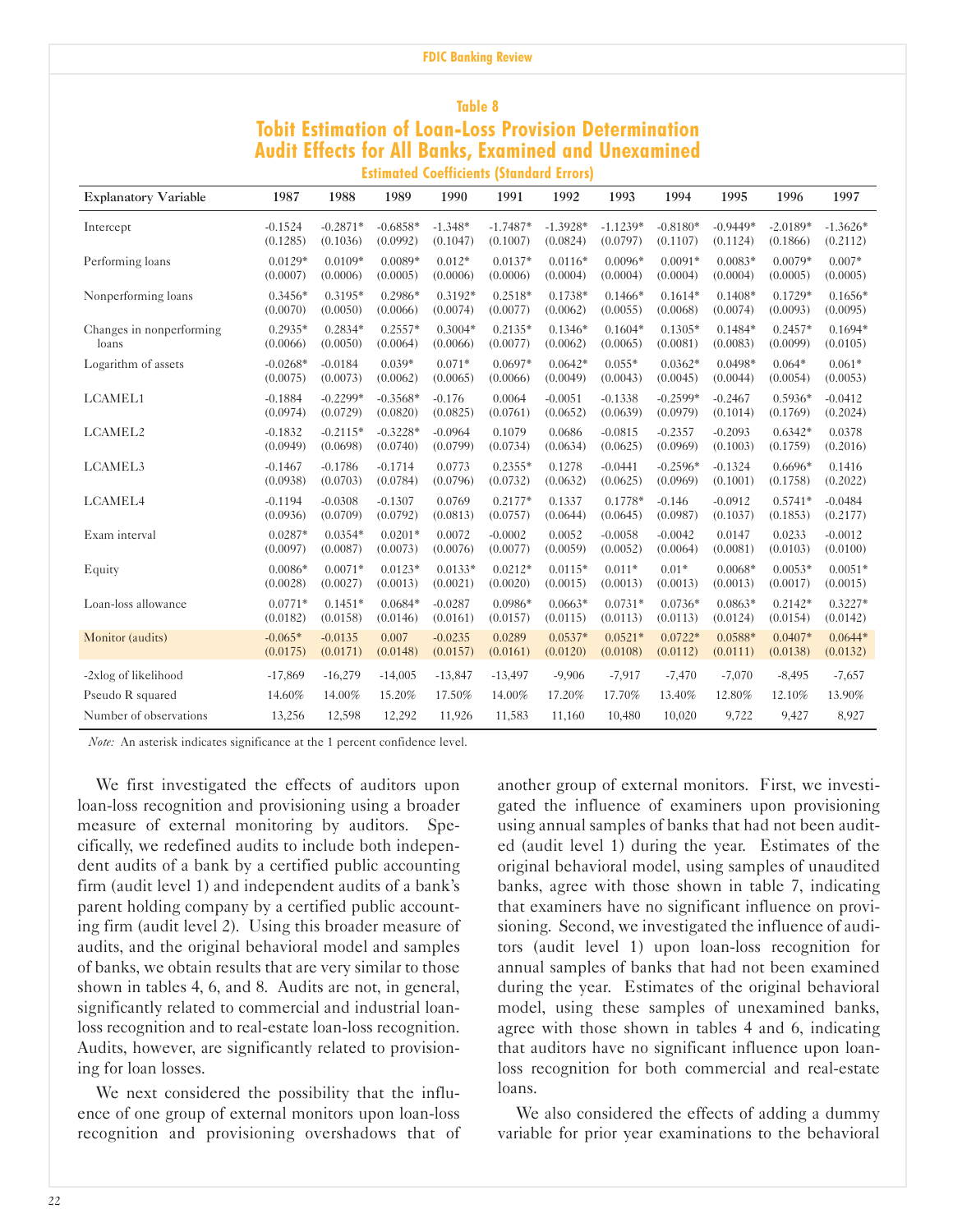model. Specifically, we added a dummy variable indicating whether an examination occurred during the prior year to the behavioral model used to estimate the influence of examinations on loan-loss recognition. Estimates of the revised model, using the original samples of banks, agree with those shown in tables 3 and 5. Estimates of the revised model indicate that examinations that occur during the year over which loan losses are recognized have a significant influence upon commercial loan-loss recognition but no significant influence on real-estate loan-loss recognition. In addition, the dummy variable for prior year examinations was generally not significantly related to commercial and real-estate loan-loss recognition. Unfortunately, we could not investigate the influence on loan-loss recognition (or provisioning) of both current and prior year audits in the same manner as we did for examinations. This is because audits are highly collinear over time. The Pearson correlation coefficient for the dummy variable measuring audits this year and the dummy variable measuring audits last year was nearly 80 percent between 1988 and 1997. When explanatory variables are highly collinear one cannot include both in the behavioral model being estimated.

## **Conclusions**

We find that when bankers have some discretion in their treatment of loan losses, bank examiners—but not auditors—influence the timing of loan-loss recognition. This conclusion is based on our finding that the incidence of examinations had a significant and positive effect upon commercial and industrial loan-loss recognition, but no effect on real-estate loan-loss recog-

nition. The lack of a similar finding for audits does not, however, indicate that auditors have no effect on discretionary accounting practices by bankers. Rather, auditors appear to focus on other aspects of bank accounting—the provision for loan losses. This statement rests on our finding that auditors tended to have a significantly positive effect on provisions for loan losses between 1992 and 1997, whereas examinations generally had no significant effect on provisioning.

We should mention that these results agree with the expectations of several researchers familiar with auditing practices to whom we showed earlier drafts of this article. They suggested that examiners, with their concern for banks' safety and soundness and insured depositors, would tend to focus on areas with the greatest effect on the realizable value of loans and bank equity-loan charge-offs (loan losses). Auditors, however, focus upon evaluating the net book value of the bank's loan portfolio, assets and income. Since the loan-loss allowance and loan-loss provisions that fund the allowance directly affect those book values, auditors would focus upon provisions and the allowance more than loan charge-offs.

Finally, our results support the findings of three recent studies on the informational content of bank examinations (Berger and Davies (1994); Flannery and Houston (1995); and Berger, Davies, and Flannery (1997)). These studies all focus on stock market reaction to bank examinations. Our results are also consistent with the findings of Gilbert's (1993) earlier research that bank examiners influence the preparation of financial reports.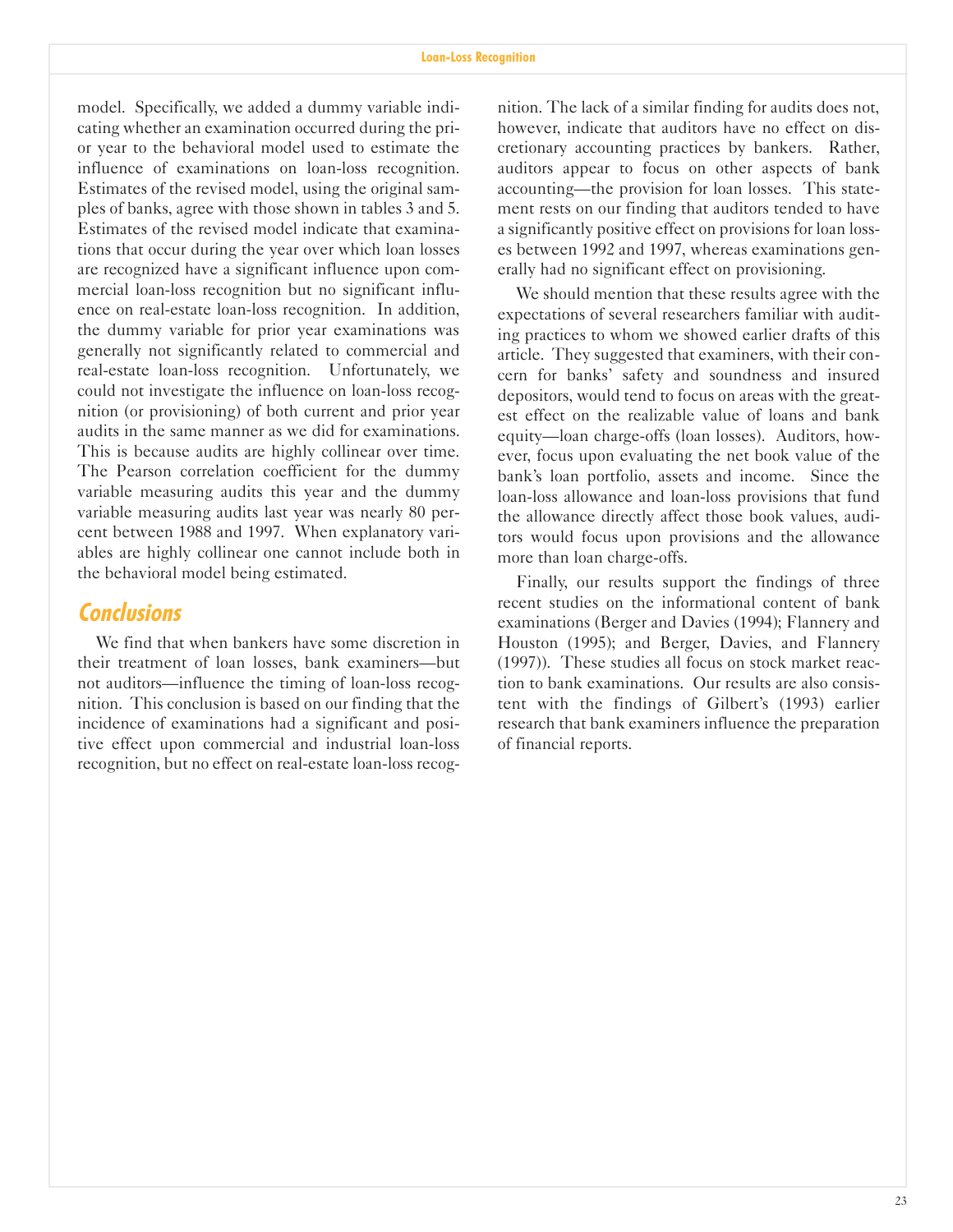## **References**

- *American Banker*. 1998. Basle Committee Urges International Standards for Loan-Loss Reserves. October 15.
- American Institute of Certified Public Accountants. 1986. Auditing the Allowance for Credit Losses of Banks.
- Antle, R., and B. Nalebuff. 1991. Conservatism and Auditor-Client Negotiations. *Journal of Accounting Research 29: 31-54.*
- Beatty, A., S. Chamberlain, and J. Magliolo. 1995. Managing Financial Reports of Commercial Banks: The Influence of Taxes, Regulatory Capital and Earnings. *Journal of Accounting Research 33: 231–62.*
- Beaver, W., and E. Engel. 1996. Discretionary Behavior with Respect to Allowances for Loan Losses and the Behavior of Security Prices. *Journal of Accounting and Economics* 22: 177–206.
- Berger, A., and S. Davies. 1994. The Information Content of Bank Examinations. Working Paper, Federal Reserve Board, Washington, DC.
- Berger, A., S. Davies, and M. Flannery. 1997. Comparing Market and Regulatory Assessments of Bank Performance: Who Knows What When. Working Paper, Federal Reserve Board, Washington, DC.
- Berger, A., and G. Udell. 1994. Did Risk-Based Capital Allocate Bank Credit and Cause a "Credit Crunch" in the U.S.? *Journal of Money, Credit and Banking* 26: 585–634.
- Black, R. 1990. Auditors and Bank Examiners: A New Era of Cooperation. *Journal of Accountancy* (September), 77-82.
- Chow, C. 1982. The Demand for External Auditing: Size, Debt and Ownership Influences. *Accounting Review* 57: 272-91.
- Collins, J., D. Shackelford, and J. Wahlen. 1995. Bank Differences in the Coordination of Regulatory Capital, Earnings and Taxes. *Journal of Accounting Research* 33: 263-92.
- *CPA Journal.* 1993. Bank Regulators Discuss Auditor Performance. (March), 40–43.
- Dahl, D. 1993. Managerial Turnover and Discretionary Accounting Decisions in Banks with Concentrated Ownership. *Proceedings of a Conference on Bank Structure and Competition*, 269–84. Federal Reserve Bank of Chicago.
- Darin, R., and J. Walter. 1994. Were Bank Examiners Too Strict with New England and California Banks? Federal Reserve Bank of Richmond *Economic Quarterly* (Fall), 2547.
- Federal Deposit Insurance Corporation (FDIC). 1998. *Federal Deposit Insurance Corporation: Laws, Regulations, Related Acts*. Volume 2. August 31.
- Fein, Melanie L. 1992. The FDIC Improvement Act of 1991. *The Review of Banking and Financial Services* 8: 75.
- Fisher, D. 1993. The Impact of the Accounting and Auditing Requirements. *ABA Bank Compliance* (Autumn), 3–17.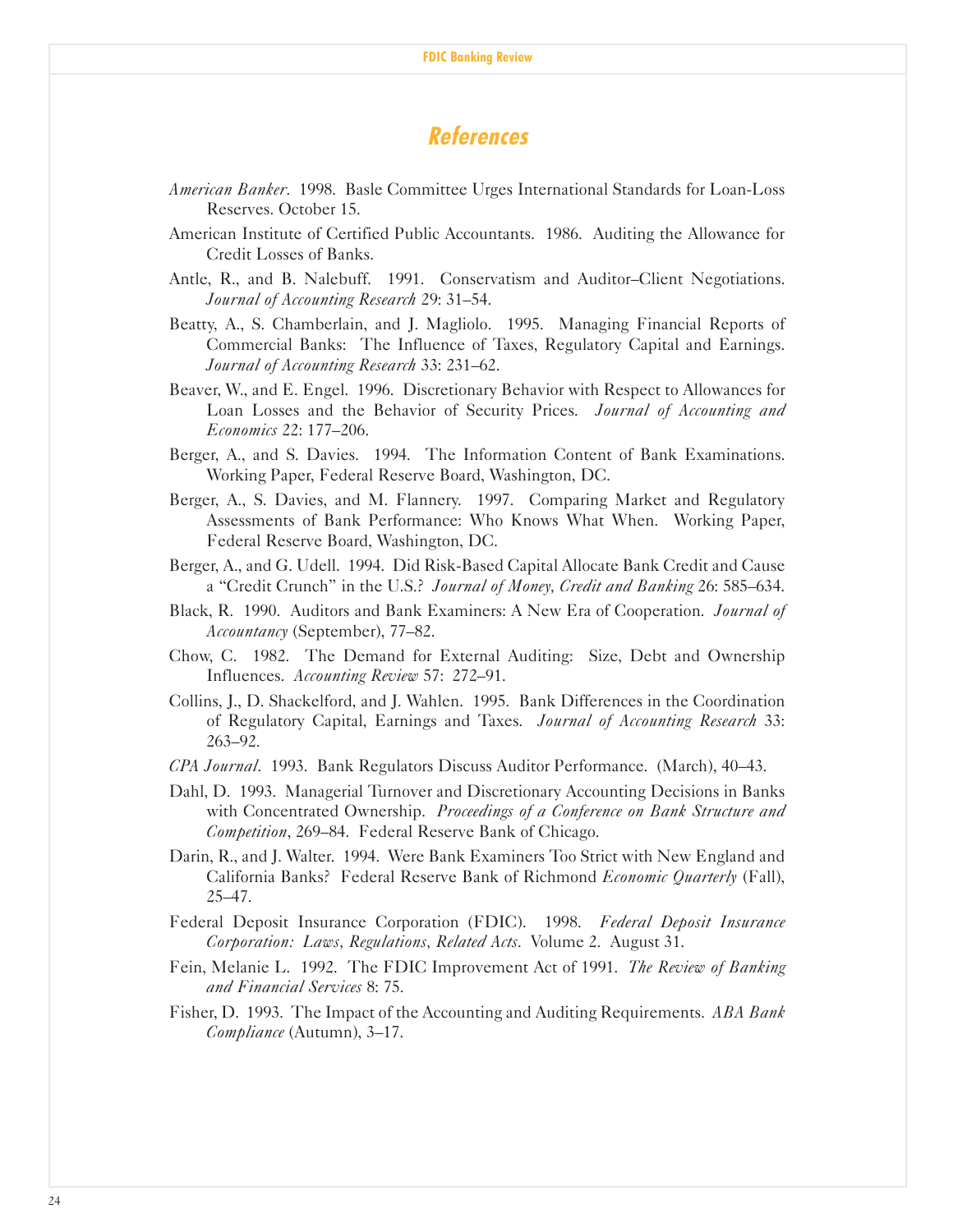- Flannery, M., and J. Houston. 1995. The Value of a Government Monitor for Firms with Hard-to-Value Assets. Working Paper, University of Florida.
- Froot, K., and J. Stein. 1997. Risk Management, Capital Budgeting and Capital Structure Policy for Financial Institutions: An Integrated Approach. Working Paper, Harvard Business School.
- Gilbert, R. Alton. 1993. Implications of Annual Examinations for the Bank Insurance Fund. Federal Reserve Bank of St. Louis *Economic Review* (January/February),  $35 - 52$ .
- Graham, D., and D. Humphrey. 1978. Bank Examination Data as Predictors of Bank Net Loan Losses. *Journal of Money, Credit and Banking* 10: 491–504.
- Greene, William H. 1993. *Econometric Analysis*. 2d ed. New York, NY.
- Group of Thirty. 1994. Defining the Roles of Accountants, Bankers and Regulators in the United States. Washington, DC.
- Heckman, J. 1979. Sample Selection Bias as a Specification Error. *Econometrica* 44: 153-61.
- Liu, C., and S. Ryan. 1995. The Effect of Bank Loan Portfolio Composition on the Market Reaction to and Anticipation of Loan-Loss Provisions. *Journal of Accounting Research* 33: 77-94.
- Moyer, S. E. 1990. Capital Adequacy Ratio Regulation and Accounting Choices in Commercial Banks. *Journal of Accounting and Economics* 13: 123-154.
- Office of the Comptroller of the Currency (OCC). 1990. Advisory letter (February 9).
- Rajan, R. 1994. Why Bank Credit Policies Fluctuate: A Theory and Some Evidence. *Quarterly Journal of Economics* (May), 399–441.
- Ross, S. 1989. Institutional Markets, Financial Marketing and Financial Innovation. *Journal of Finance* 44: 541–66.
- Seidman, L. William. 1986. The Role of Outside Auditors in Today's Banking Industry. *Issues in Bank Regulation* (Autumn), 20–24.
- Turman, K. 1991. Evaluating a Bank's Loan-Loss Reserve Adequacy. *Internal Auditor*  $(February)$ , 52–58.
- U.S. Department of the Treasury. 1991. *Modernizing the Financial System*. Washington, DC.
- U.S. General Accounting Office (GAO). 1990. Bank Insurance Fund: Additional Reserves and Reforms Needed to Strengthen the Fund. GAO/AFMD-90-100.
- . 1991. Failed Banks: Accounting and Auditing Reforms Urgently Needed. GAO/AFMD-91-43.
- Wahlen, J. 1994. The Nature of Information in Commercial Bank Loan-Loss Decisions. *Accounting Review* 69: 455–78.
- Walter, J. 1991. Loan-Loss Reserves. Federal Reserve Bank of Richmond *Economic Review* (July/August), 20–30.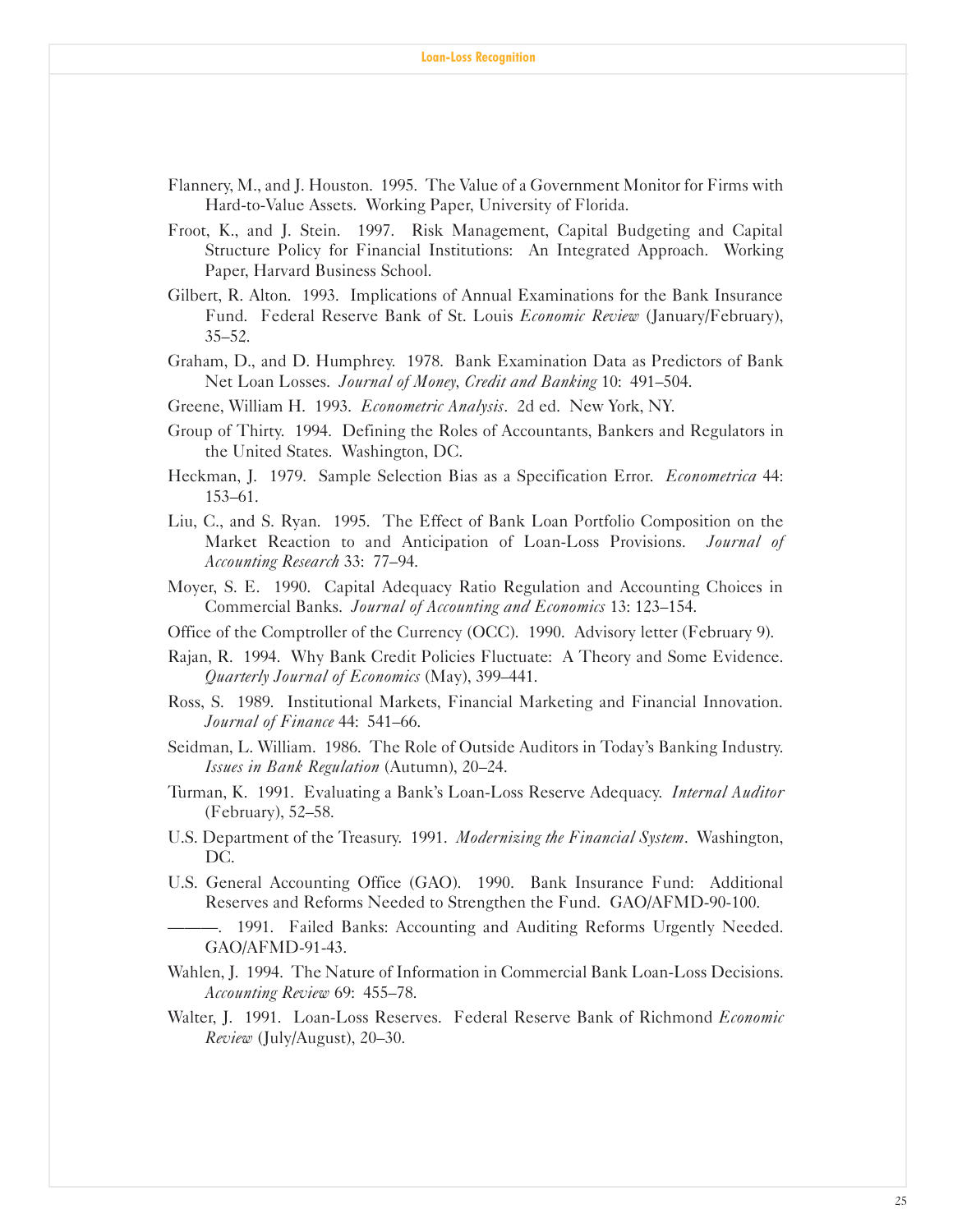# **Recent Developments Affecting Depository Institutions**

by Lynne Montgomery\*

## **REGULATORY AGENCY ACTIONS**

## **Interagency Actions**

## *Guidance on Loan-Loss Reserves*

Federal bank and securities regulators announced on November 24, 1998, a joint agreement to work with the public accounting and banking industries to develop new guidance to ensure the adequacy of banks' loan-loss reserves and prevent inappropriate earnings manipulation. The agreement states that institutions should link loan-loss reserves to specific credits that are likely to be delinquent and should include a "margin for imprecision" that reflects the uncertainty associated with estimating credit losses in their loan portfolios. The joint release stresses that, although management's process for determining allowance adequacy is judgmental, it must not be used to manipulate earnings or mislead investors, funds providers, regulators, or other parties. The Securities and Exchange Commission (SEC), the Federal Reserve Board, the Federal Deposit Insurance Corporation (FDIC), the Office of the Comptroller of the Currency (OCC), and the Office of Thrift Supervision (OTS) issued the joint statement. *BBR, 11/30/98, p. 817*.

## *Year 2000 Guidelines*

Federal bank and thrift regulators published a notice in the *Federal Register* on October 15, 1998, which states that the regulators are establishing interagency safety-and-soundness standards for depository institutions preparing their computer systems for

the century date change. The joint Year 2000 safetyand-soundness guidelines are based on eight existing interagency Y2K bulletins issued by the Federal Financial Institutions Examination Council since 1996; however, the interagency Y2K guidelines will now be legally enforced. The new standards were issued jointly by the FDIC, the Federal Reserve Board, the OCC, and the OTS and are effective immediately. *BBR, 10/19/98, p. 584*.

## *Common Form for Merger Applications*

On November 4, 1998, the OCC, the OTS, and the FDIC submitted a uniform bank merger application form to the Office of Management and Budget for review. If approved, the new Interagency Bank Merger Act application form would be used by institutions seeking approvals to merge, consolidate, or combine. The action is part of the regulatory agencies' continuing effort to promote consistency and reduce regulatory burden. *NR 98-113, OCC, 11/4/98*.

## **Federal Deposit Insurance Corporation** *Director Neely Resigns*

FDIC Board member Joseph H. Neely resigned his position as a director, effective October 1, 1998. Mr. Neely returned to Mississippi to pursue private-

<sup>\*</sup>Lynne Montgomery is a financial analyst in the FDICs Division of Research and Statistics.

Reference sources: *American Banker* (AB); *The Wall Street Journal* (WSJ); *BNAs Banking Report* (BBR); and *Federal Register* (FR).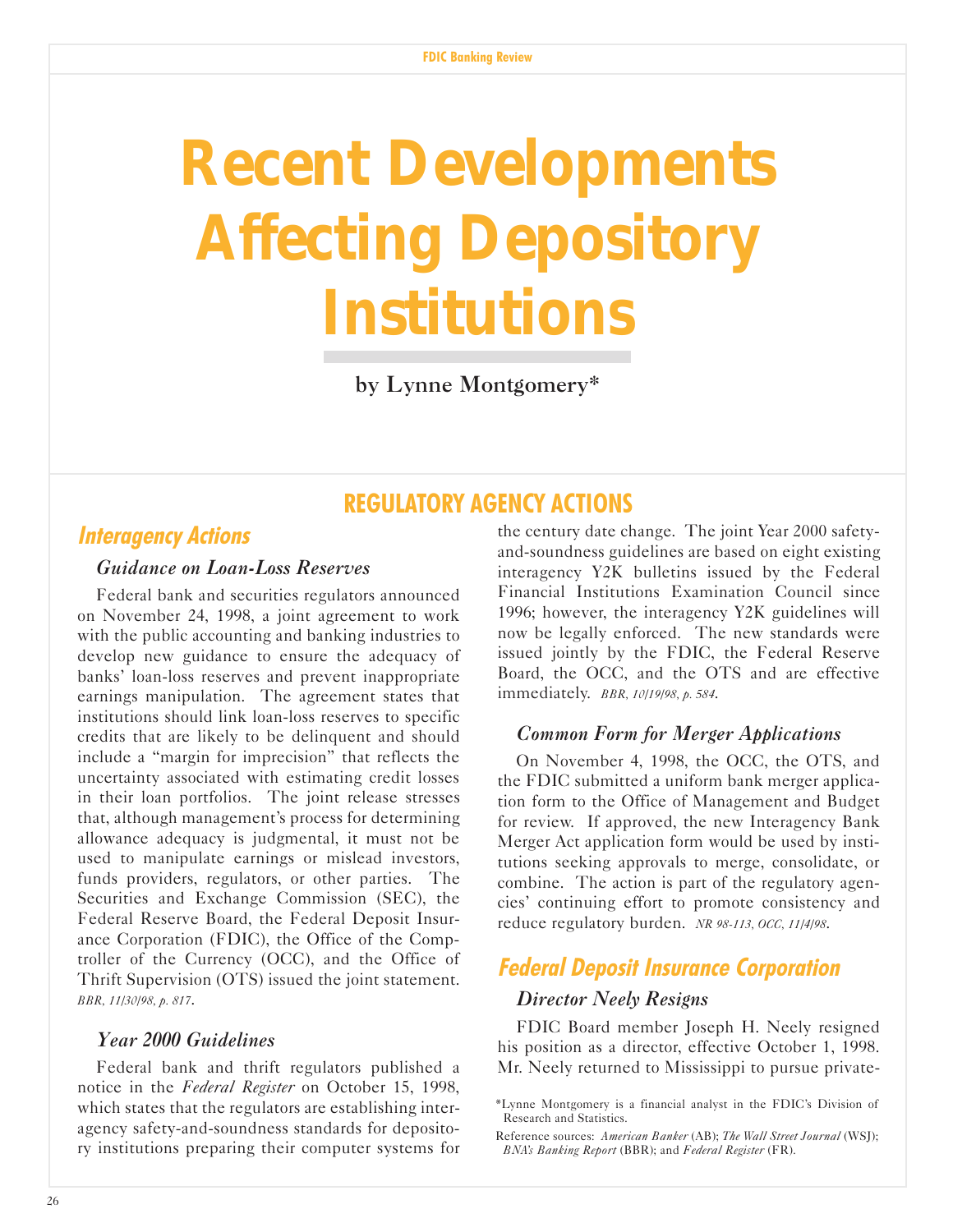sector consulting work. He served on the FDIC Board since January 1996, and he led the FDIC's regulatory review initiative, a comprehensive effort mandated by Congress to streamline and update federal agencies' regulations and policy statements. His six-year term was due to expire in January 2002. *BBR, 9/14/98*.

## *Assessment Rates*

The FDIC Board of Directors voted on October 27, 1998, to leave the current assessment rate schedules for the Bank Insurance Fund (BIF) and the Savings Association Insurance Fund (SAIF) unchanged for the first half of 1999. Every six months the FDIC decides whether to adjust the federal deposit insurance premium scale for banks and thrifts on the basis of projected changes in expected insurance losses, growth in insured deposits, and changes in the funds' net income. The FDIC is required to maintain a minimum reserve ratio of 1.25 percent, or \$1.25 for every \$100 of insured deposits, in the BIF and the SAIF to cover the costs of resolving failed banks and thrifts. In addition, the FDIC must administer the insurance funds under a riskbased assessment system, charging the weakest institutions a higher premium for deposit insurance. The FDIC forecasts the BIF reserve ratio to range between 1.38 and 1.44 percent by June 30, 1999. *BBR, 11/2/98, p. 671*.

## *Third-Quarter 1998 Financial Results*

The BIF earned \$808 million for the first nine months of 1998, and the SAIF earned \$363 million for the same period. Both funds closed the third quarter with record balances, the BIF with \$29.1 billion and the SAIF with \$9.7 billion. The continuing low numbers of bank and thrift failures contributed to the strong results. Only three BIF-insured banks failed during the first nine months of 1998, and there were no failures of SAIF-insured thrifts. Revenue for the BIF totaled \$1.3 billion, including \$1.25 billion in interest on investments in U.S. Treasury securities and \$16 million in deposit insurance assessments. The SAIF earned \$431 million in revenue during the first three quarters of 1998, consisting of \$421 million in interest on investments in U.S. Treasury securities and \$10 million in deposit insurance assessments.

The FSLIC Resolution Fund (FRF) assets in liquidation were reduced by 32 percent over the ninemonth period, to a balance of \$1.6 billion on September 30, 1998. Federal Financing Bank borrowings for the FRF, including accrued interest, were fully repaid in August 1998. *PR-75-98, FDIC, 11/5/98*.

### *Real-Estate Survey*—October 1998

The October 1998 issue of the *Survey of Real Estate Trends* reported that the nation's residential and commercial real-estate markets remained largely unchanged from the previous three-month period. The survey, which was conducted in late October, polled 295 senior examiners and asset managers from federal bank and thrift regulatory agencies about developments in their local markets in the preceding three months. Results of the survey hinted that the gains in commercial real-estate markets that had been observed almost continuously since 1996 appeared to have leveled off. Respondents were less positive about the strength of housing markets in October than in recent surveys, with 36 percent noting better conditions than three months earlier, compared to 61 percent in July. However, most of this difference represented a switch to reports of no change (53 percent, compared to 35 percent in July), and there was only a slight uptick in reports of worsening conditions.

The national composite index used by the FDIC to summarize results for both residential and commercial real-estate markets was 62 in October, down from 77 in July and from 71 in October 1997. Index readings for residential and commercial markets were down in every region. Index scores above 50 indicate improving conditions, while index scores below 50 indicate declining conditions. *Survey of Real Estate Trends, FDIC, October 1998*.

## *Report on Underwriting Practices*

The October 1998 issue of the *Report on Underwriting Practices* reported a slight increase in the risk associated with loan underwriting practices at FDICsupervised banks. The FDIC examiners reported greater concerns about some current underwriting practices, such as written lending policies differing from actual practices, as well as concerns about the risk in loan administration. The survey of loan underwriting practices is aimed at providing early warnings of potential problems in underwriting practices at FDIC-supervised, state-chartered nonmember banks. The focus of the survey is threefold: material changes in underwriting standards for new loans, degree of risk in current practices, and specific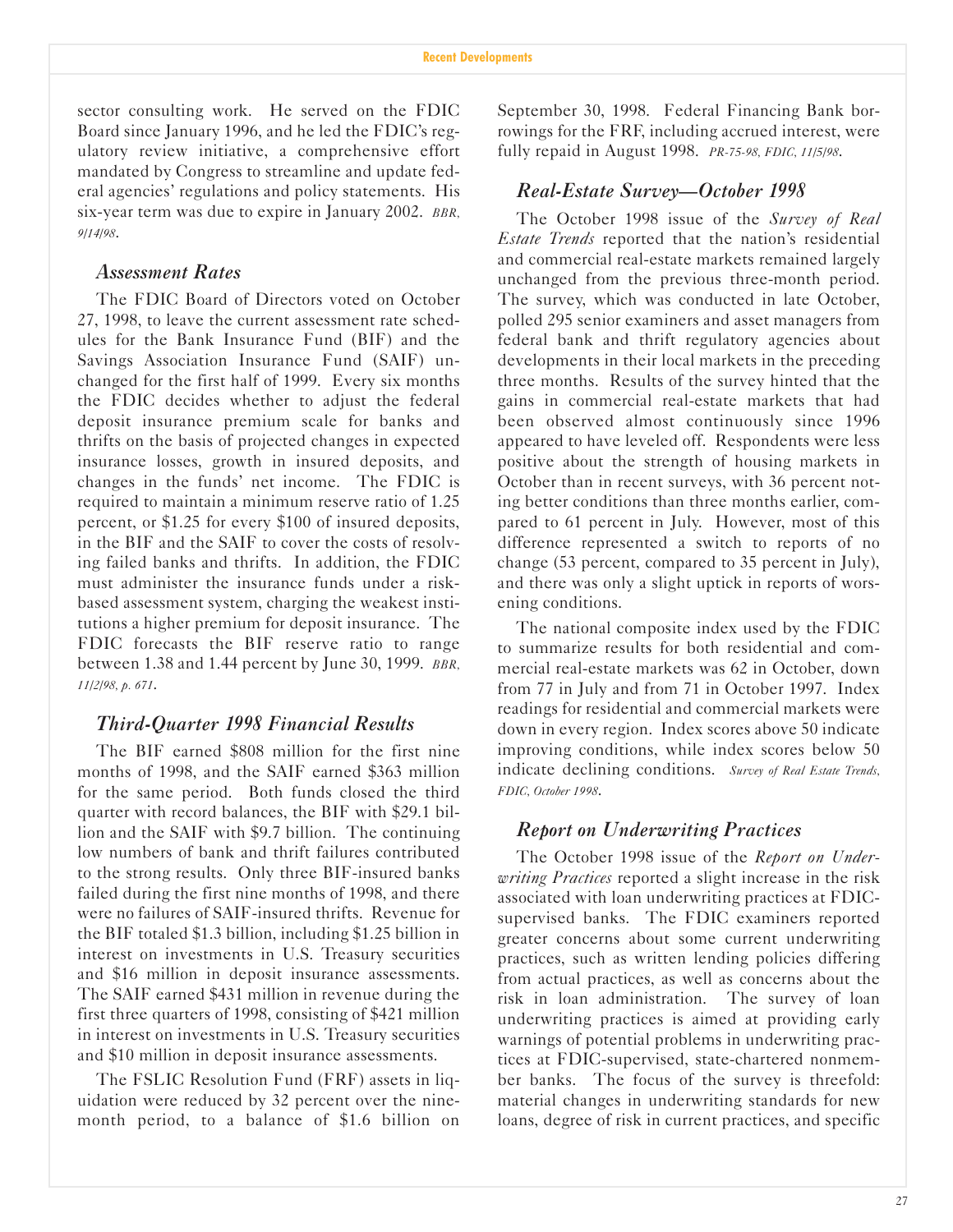aspects of the underwriting standards for new loans. The October report includes surveys from 1,104 FDIC-supervised banks that were examined during the six months ending September 30, 1998. *Report on Underwriting Practices, FDIC, October 1998*.

## *Updated Trust Exam Manual*

The FDIC revised its Trust Examination Manual, simplifying and clarifying the materials that FDIC examiners use to evaluate the safety and soundness of depository institutions' trust departments. The new trust guidance includes revised principles of trust department management, which are intended to reflect current banking and fiduciary practices. The FDIC advises that the institutions' boards of directors should ensure that trust departments conduct their activities away from all other areas of the bank. In addition, trust assets should be separate from other bank assets, and the assets of each trust account should be separate from other trust assets. The institution should maintain separate financial books and records for the trust department's fiduciary activities. An institution's board of directors should also designate a qualified officer to administer the trust department's daily operations, and name a trust committee consisting of at least three officers to oversee the trust department. The guidance also sets forth numerous minimum responsibilities for the trust committee. *FDIC FIL-100-98, 9/10/98; BBR, 9/21/98, p. 405*.

## *Year 2000 Disclosure*

On October 8, 1998, the FDIC sent an advisory letter to depository institutions recommending that the institutions follow guidance issued by the Securities and Exchange Commission to provide appropriate disclosure of Year 2000 issues in public documents that report on the institution's financial results. The SEC guidance, titled *Statement of the Commission Regarding Disclosure of Year 2000 Issues and Consequences by Public Companies, and Municipal Securities Issuers*, went into effect on August 4, 1998. *BBR, 10/26/98, p. 636*.

## *New Application Procedures*

On November 5, 1998, the FDIC adopted a revised regulation that expedites the processing of applications filed by well-managed, well-capitalized banks and savings associations that want to sell real estate, underwrite securities or engage in a variety of other activities. Institutions that meet specific eligibility requirements will merely have to notify the FDIC of their intent to establish a majority-owned securities or real-estate subsidiary. If the FDIC does not object within 30 days, the applicant can begin operations. *PR-76-98, FDIC, 11/5/98*.

## *Semiannual Agenda of Regulations*

The FDIC published its semiannual agenda of regulations in the *Federal Register* on November 13, 1998, to inform the public of the Corporation's regulatory actions and encourage participation in the rulemaking process. Many of the actions are the result of the FDIC Board's ongoing efforts to reduce the regulatory burden on banks, simplify rules, improve efficiency and comply with the Riegle Community Development and Regulatory Improvement Act of 1994. The agenda contains 26 regulatory actions. Five actions have been completed and the remainder are in various stages of the rulemaking process. *PR-77- 98, FDIC, 11/13/98*.

## **Federal Reserve Board**

## *Interest Rates*

On September 29, 1998, the Federal Open Market Committee voted to trim the targeted federal funds rate by 25 basis points, which reduced the rate from 5.5 percent to 5.25 percent. This was the first time the Federal Reserve Board eased the stance of monetary policy since January 31, 1996. Rates were further reduced on October 15, 1998, when the Federal Reserve Board approved a 25-basis-point reduction in the discount rate from 5 percent to  $4\frac{3}{4}$  percent, which dropped the federal funds rate down to 5 percent. The Board of Governors approved an additional 25-basis-point reduction in the discount rate on November 17, 1998, which resulted in a discount rate of 4 1/2 percent. The federal funds rate declined to 4 3/4 percent. *FR-PR 9/29/98, 10/15/98 and 11/17/98*.

## *Reduced Service Fees*

On November 4, 1998, the Federal Reserve Board voted to cut the fees for 1999 that regional Federal Reserve Banks charge member institutions for electronic funds transfer and payment clearing services. According to its 1999 fee schedules, the Federal Reserve Banks will reduce the price index for Fedwire funds transfers by almost 30 percent, and reduce the fee for electronic securities transfers by approximately 25 percent. In addition, the price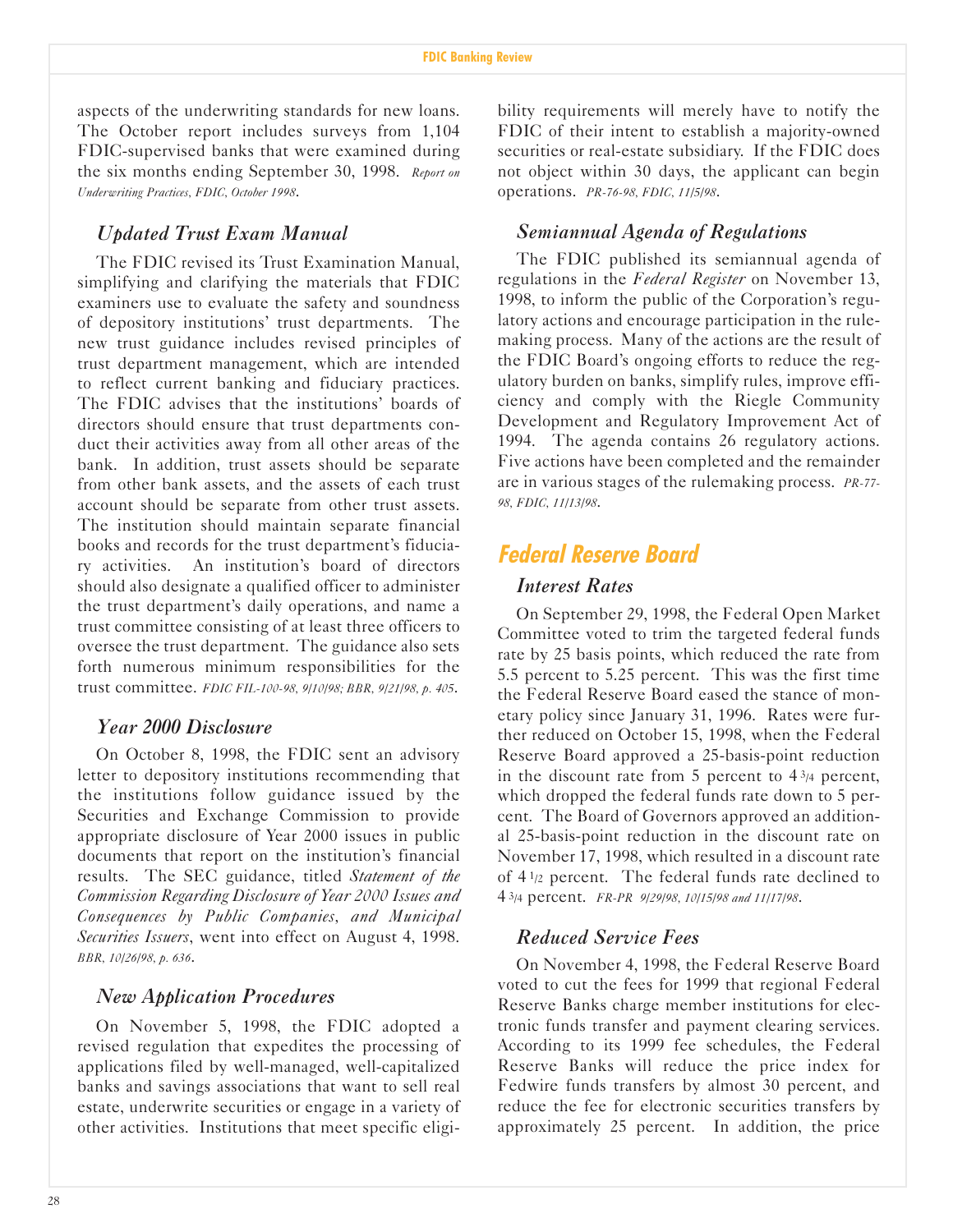index for automated clearinghouse services was reduced slightly in an attempt to increase banks' use of the electronic payment system. The Federal Reserve Board increased the fees for processing paper checks by 3.7 percent over 1998 levels, in order to give the banks incentive to use electronic services. *BBR, 11/9/98, p. 710*.

## *New Threshold for Reserves*

On November 24, 1998, the Federal Reserve Board adjusted its policies for reserve requirements. The new policies state that banks do not have to hold reserves against the first \$4.9 million of deposits and other liabilities subject to reserve requirements, which is an increase from the \$4.7 million threshold. Additionally, the new policies require banks to hold 3 percent in reserves on deposits between \$4.9 million and \$46.5 million, and all remaining deposits are subject to a 10 percent reserve requirement. *AB, 11/25/98*.

## **Office of the Comptroller of the Currency**

## *Hawke Named Comptroller*

On December 7, 1998, President Clinton named John D. Hawke, Jr. to serve as Comptroller of the Currency. The President assigned Mr. Hawke to a recess appointment, which allows Mr. Hawke to serve one year without Senate confirmation. Mr. Hawke has served as Treasury Undersecretary for Domestic Finance since 1995. *The Washington Post, 12/8/98*.

### *Expanded Reinsurance Activity*

According to an OCC decision made available on October 8, 1998, a national bank may expand the activities of its mortgage reinsurance operating subsidiary to include reinsuring mortgage insurance on loans serviced by the bank or its affiliates. Mortgage insurance protects a lender against default by the mortgagor. Reinsurance is a process by which an original insurer reduces its underwriting risk by passing all or part of this risk to another insurance company. The decision was made in response to a request from Mellon Bank. *BBR, 10/19/98, p. 601*.

#### *Community Bank Supervision Handbook*

The OCC issued new guidance to examiners on September 3, 1998, to make examinations of national banks with assets of less than \$1 million more riskfocused and less burdensome to banks. The

*Community Bank Supervision* handbook combines two existing handbooks, *Community Bank Procedures for Noncomplex Banks* and *Community Bank Risk Assessment System*. The new handbook will help alleviate unnecessary regulatory burden and make exams more efficient by focusing examiner attention on key areas of risk. *BBR, 9/14/98, p. 356*.

### *Fees on International Loans*

On October 26, 1998, the OCC released a final regulation requiring national banks to use generally accepted accounting principles for fees on international loans. The rule, which is effective on January 1, 1999, applies to fees that banks charge when they restructure international loans. The rule prohibits banks from charging fees that exceed the administrative costs of restructuring the loan, unless that fee is amortized over the life of the loan. *BBR, 11/2/98, p. 677*.

## **Office of Thrift Supervision**

#### *New Receivership*

On October 8, 1998, the Office of Thrift Supervision placed New West Federal Savings and Loan Association in receivership and appointed the FDIC as receiver. New West was created in 1988 to liquidate the nonperforming assets of the failed American Savings, Stockton, California. New West's assets total \$18.4 million. The institution has no deposits and had fulfilled its task of self-liquidation. *OTS 98-77, 10/8/98*.

## *No Changes to 1999 Thrift Report Form*

The OTS announced on November 24, 1998, that it will make no changes to the 1999 quarterly Thrift Financial Report form (TFR) in order to allow the thrift institutions to concentrate on Year 2000 compliance issues. The OTS had proposed to reorganize the TFR's equity section and to collect additional information on the TFR, such as high loan-to-value lending data. However, the OTS decided to postpone any changes. *OTS 98-85, 11/24/98*.

#### *New Assessment Rates*

The OTS adopted a revised formula to bring the assessments on savings institutions more in line with the actual cost of regulating them. The new assessment formula will be based on three components: a thrift's size, its condition, and the complexity of its operations. The new size component retains the cur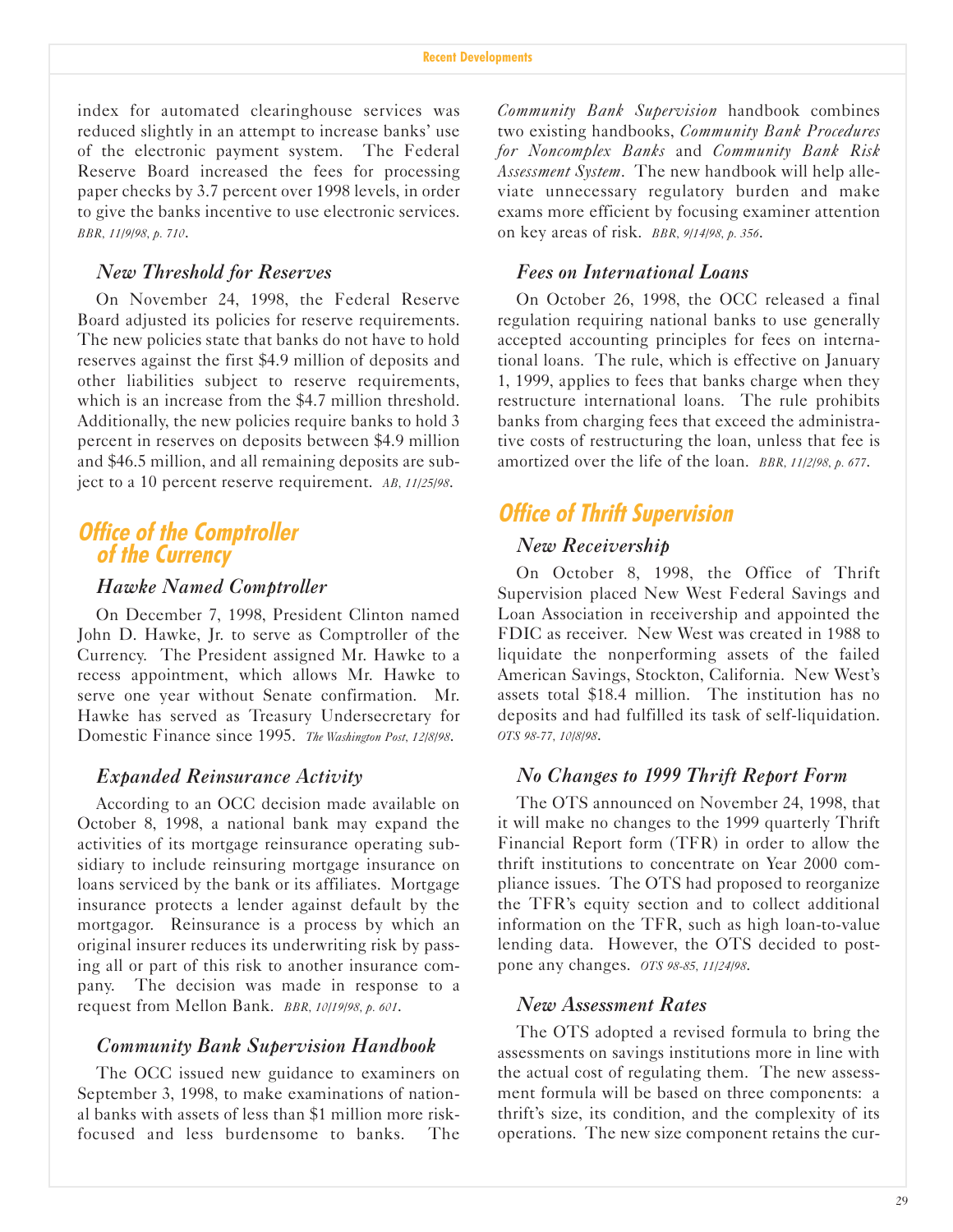rent economies of scale approach, but also builds some of OTS' fixed supervisory costs into the base assessment level. Under the new formula, institutions with a CAMELS rating of 4 or 5 will continue to pay a 50 percent premium over the asset-based assessment because they require more supervision. However, for the first time, institutions with a CAMELS rating of 3 will be required to pay a 25 percent premium. In addition, the OTS will charge a higher assessment to large thrifts that are involved in complex activities. The OTS estimates that over 90 percent of the thrifts it supervises will pay the same or a lower assessment under the new schedule. The new formula is effective for the first semiannual assessment of 1999. *OTS 98-88, 11/30/98*.

## *Derivatives Rule and Risk Management Guidance*

On December 1, 1998, the OTS adopted new comprehensive guidance to assist savings associations in managing their risk. The guidance, which covers interest-rate risk, investment securities, and use of financial derivatives, is published in the Thrift Bulletin 13a. This bulletin replaces seven existing OTS thrift bulletins. The OTS also adopted a new rule that replaces three outdated regulations concerning forward commitments, futures transactions, and financial options transactions. The new rule establishes requirements applicable to all derivative instruments and is designed to work in conjunction with the new bulletin. The goal of the new rule is to ensure the safe-and-sound management of the risks associated with financial derivatives and reduce regulatory burden. The rule is effective on January 1, 1999, and the bulletin is effective upon publication. *OTS 98-90, 12/1/98*.

## **National Credit Union Administration**

## *New Conversion Rule*

On November 19, 1998, the National Credit Union Administration approved an interim final rule that revised the agency's regulations on the conversion of federal credit unions to mutual savings banks. The revisions are intended to simplify the charter conversion process and reduce regulatory burden for insured credit unions that choose to convert. Under the new rule, conversion to a mutual savings bank requires the approval of the credit union's members, but credit unions no longer need prior NCUA

approval. However, a credit union must provide the NCUA with notice of its plans to convert at least 90 days before the membership vote. The new rule was mandated by the Credit Union Membership Access Act. *BBR, 11/30/98, p. 833*.

## **Federal Housing Finance Board**

## *Board Appointee*

On October 21, 1998, President Clinton announced the nomination of Douglas M. Miller to the Federal Housing Finance Board. Mr. Miller previously served as Chief of Staff and Administrative Assistant to former Senator Larry Pressler (R-SD) from 1991 to 1997, and also served as Legislative Director and Legislative Assistant from 1979 to 1991. If approved, Mr. Miller would replace Art Agnos, who is the Department of Housing and Urban Development's designee on the Board. *BBR, 10/26/98, p. 647*.

## *Mortgage Pilot Program Expanded*

On September 23, 1998, the Federal Housing Finance Board authorized the expansion of a Mortgage Partnership Finance Program in a manner that would allow any Federal Home Loan Bank to offer a Mortgage Partnership Finance Program to its members. The program, which was piloted in Chicago in late 1996, allows FHLBank members to sell loans to the FHLBank rather than to Fannie Mae or Freddie Mac, and thus avoid paying guarantee fees to Fannie Mae or Freddie Mac. The FHLBank can sell participation interests in the program to other FHLBanks. The program is capped at \$9 billion for all 12 FHLBanks. *BBR, 9/28/98, p. 473*.

## *Community Lending Rules Approved*

On October 28, 1998, the Federal Housing Finance Board approved two final rules that extend community lending options for the Federal Home Loan Bank System. The rules establish a framework for Community Investment Cash Advance (CICA) programs and provide guidance for issuing standby letters of credit. In 1989, Congress gave the FHLBanks the authority to make advances to support community investment with CICAs; however, there were no standards for what types of loans the FHLBanks may support under this authority. Under the new regulation, FHLBanks will develop and adopt an annual Community Lending Plan, which requires each FHLBank to identify and address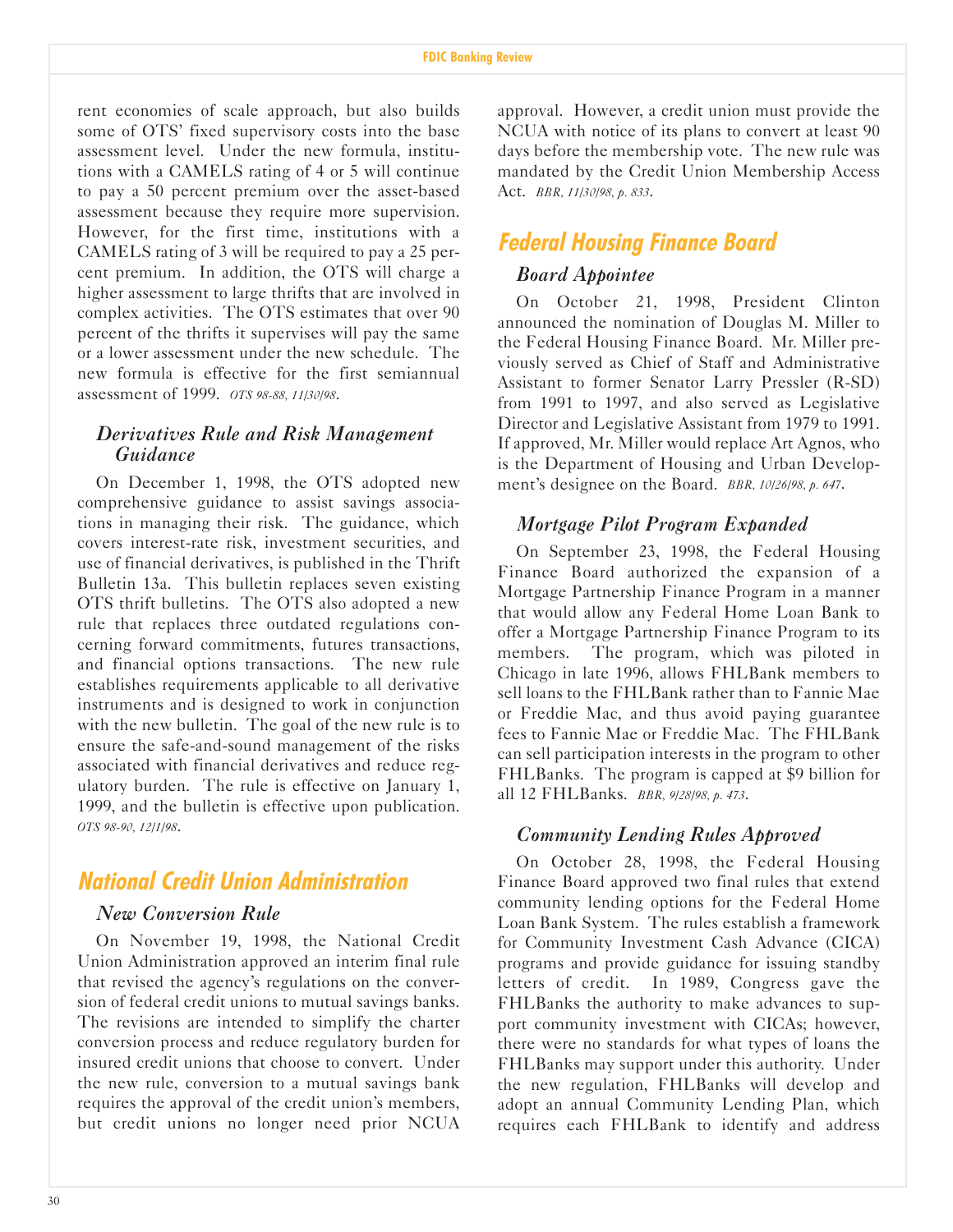credit needs and market opportunities. The new rule will help spread out advances to support more economic development and housing credit needs.

The Finance Board adopted a second rule that provides guidance on existing policies to permit expanded use of standby letters of credit by the 12 FHLBanks. Standby letters of credit are issued by FHLBanks to a member to serve as a form of guarantee that the member will fulfill its obligations

*Louisiana*

On October 20, 1998, the OCC granted national banks in Louisiana the power to sell insurance from offices in big cities. The OCC ruling expands the powers awarded to national banks in 1997, which let banks sell insurance statewide as long as the insurance subsidiary was based in a place with 5,000 or fewer residents. The new ruling marks the first time the OCC has explicitly ruled that banks may open insurance agency offices outside of small towns. The OCC based its ruling on a Louisiana law that specifically granted bank insurance affiliates the same rights as other insurance agencies. *AB, 11/12/98*.

## under a contract with a third party. The new rule expands the types of collateral the FHLBanks can accept for letters of credit to include items such as secured small-business loans and investment-grade bonds. However, the expanded letters of credit are restricted to those that support the FHLBanks' mission of economic development and housing. *BBR, 11/2/98, p. 685*.

## **STATE LEGISLATION AND REGULATION**

#### *Pennsylvania*

A proposed bill would require the FDIC to insure all Pennsylvania building-and-loan institutions. Pennsylvania's building-and-loan institutions are currently insured by the Pennsylvania Savings Association Insurance Corporation, a private entity created in 1979. However, regulators argue that private insurance is less secure than federal deposit insurance. The bill would give building-and-loan institutions 30 months to either get FDIC insurance, merge with an institution that already has FDIC insurance, or liquidate. *AB, 12/4/98*.

## **BANK AND THRIFT PERFORMANCE**

## *Second-Quarter 1998 Results for Commercial Banks and Savings Institutions*

Insured commercial banks posted record profits in the second quarter of 1998, with net income for the three-month period at an all-time high of \$16.1 billion. Strong growth in noninterest revenues, especially income from trust activities and other fees, attributed to much of the increase in banks' secondquarter earnings. Banks' annualized return on assets (ROA) was 1.25 percent in the second quarter, compared to 1.26 percent in the first quarter and 1.24 percent in the second quarter of 1997. The number of problem banks declined from 67 to 64 during the quarter, while assets of problem banks remained at \$5 billion. There was one failure of an insured commercial bank during the second quarter.

FDIC BIF-insured mutual savings institutions posted earnings of \$2.8 billion in the second quarter of 1998, up from the previous record of \$2.6 billion set in the second quarter of 1996. The annualized ROA rose to 1.09 percent in the second quarter, compared to 1.01 percent in the first quarter and 0.95 percent in the second quarter of 1997. The number

of problem thrifts increased by 2 to 18 at the end of the second quarter 1998, and assets of problem thrifts rose from \$2.3 billion to \$2.9 billion. *FDIC Quarterly Banking Profile, Second Quarter 1998*.

## *Second-Quarter 1998 Results for Thrifts*

The nation's thrift industry earned \$2.1 billion in the second quarter of 1998, which was up from \$1.87 billion in the first quarter of 1998 and \$1.69 billion in the second quarter of 1997. Profitability and capital levels also increased in the second quarter, while troubled assets and delinquent loans decreased. The equity capital to assets ratio rose from 8.40 percent in the first quarter to 8.56 percent in the second quarter of 1998.

The thrift industry's ROA was 1.07 percent in the second quarter, up from 0.97 percent in the first quarter and 0.89 percent in the second quarter of 1997. The number of problem thrifts increased to 18, compared to 14 institutions in the first quarter of 1998 and 25 in the second quarter of 1997. The OTS attributed the strong industry earnings to higher fee income, improved asset quality, gains on sales of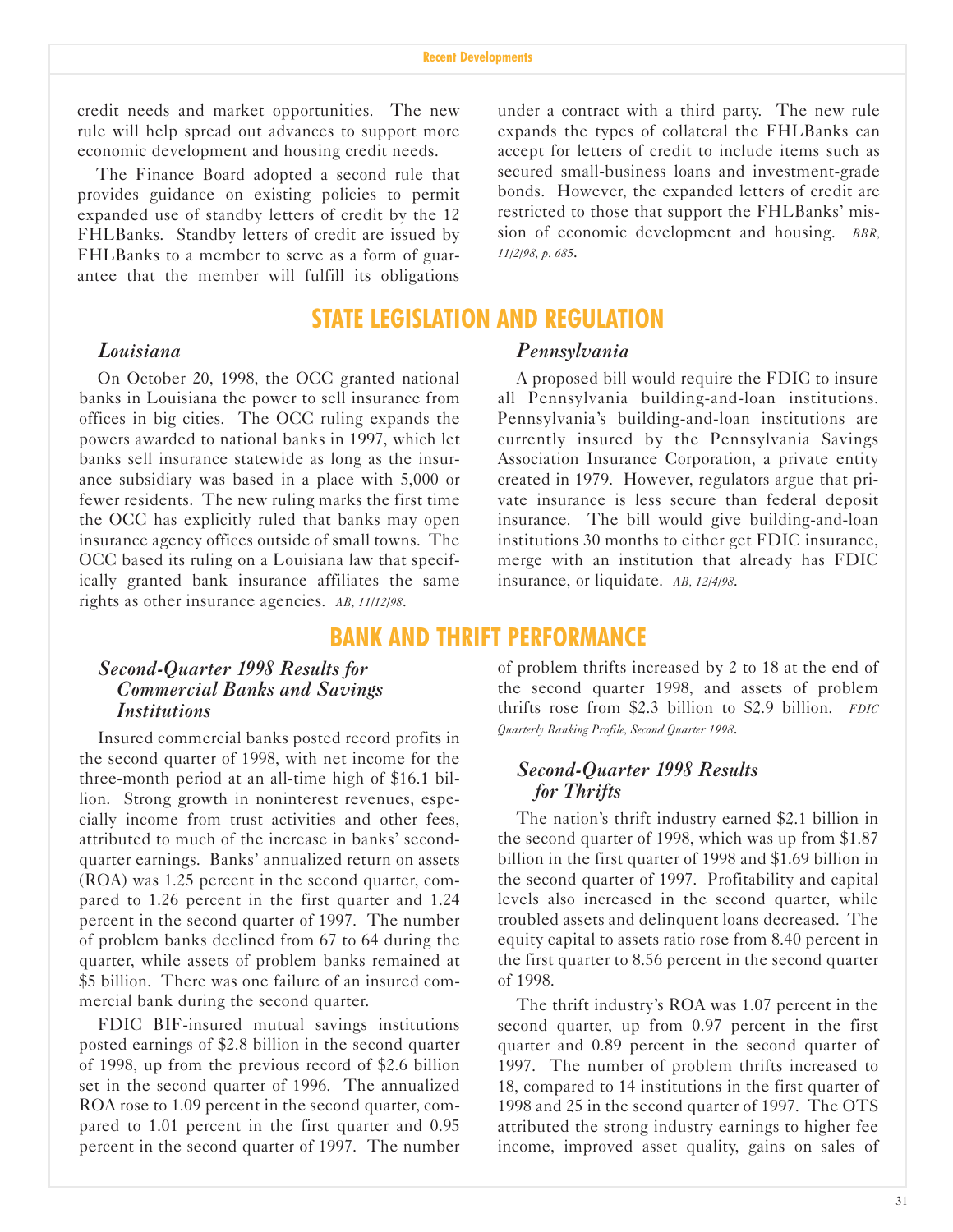mortgage loans to the secondary market, and a stable net interest margin. *OTS 98-68, 9/2/98*.

## *Third-Quarter 1998 Results for Commercial Banks and Savings Institutions*

The commercial banking industry earned \$15 billion in the third quarter of 1998, following the record \$16.1 billion in profits earned in the previous quarter. The earnings decline was caused by weaknesses in the overseas operations and the trading activities of a few of the largest banks. The ROA fell to 1.15 percent in the third quarter, down from 1.25 in the second quarter of 1998 and from 1.22 percent in the third quarter of 1997. The number of problem banks increased from 64 to 70 during the quarter, and assets of problem banks rose from \$5.0 billion to \$5.4 billion. Two commercial banks failed during the quarter.

FDIC BIF-insured mutual savings institutions reported \$3.0 billion in net income for the third quarter of 1998, surpassing the previous industry record of \$2.8 billion set in the second quarter. The industry's average annualized return on assets was 1.14 percent, the second consecutive quarterly record for this profitability measure. For the eighth consecutive quar-

On June 11, 1998, the Federal Reserve Board released a report entitled *Annual Report to the Congress on Retail Fees and Services of Depository Institutions*. The report concludes that banks operating in multiple states generally charged significantly higher fees than those operating in a single state. The Independent Bankers Association of America (IBAA) analyzed the data and suggested that the size of a bank is a greater factor in fee assessment than geography. According to a September 1998 IBAA analysis of the Federal Reserve Board's report to Congress, fees and minimum balance requirements at large banks were 20 to 79 percent higher than at small banks in 1997. The studies define small banks as having less than \$100 million in assets, and large banks as having more than \$1 billion in assets. *BBR, 9/21/98, p. 406*.

A study published by the Federal Reserve Bank of Dallas reports that the recent trend of mergers among financial-services institutions shows that the industry is creating new opportunities from breakthroughs in technology and deregulation, and as a

ter, there were no savings institution failures. The number of problem thrifts remained unchanged at 18 and assets for this group were stable at \$2.9 billion. *FDIC Quarterly Banking Profile, Third Quarter 1998*.

## *Third-Quarter 1998 Results for Thrifts*

The thrift industry earned a record \$2.23 billion in the third quarter of 1998, passing the previous record of \$2.10 billion in the second quarter. The industry's equity capital also reached a new high, while its ratio of troubled assets to total assets declined to a new low. The equity capital to total assets ratio reached a record high of 8.58 percent in the third quarter, up from the previous record of 8.56 percent in the second quarter. Ninety-eight percent of OTS-supervised thrifts met or exceeded the requirements for the highest capital category, "well-capitalized."

The thrift industry's ROA was 1.13 percent in the third quarter, which exceeded the previous record of 1.07 percent in the second quarter of 1998 and was up from 0.71 percent in the third quarter of 1997. The number of problem thrifts remained at 18 in the third quarter of 1998, which is the same as in the second quarter. In the third quarter of 1997, the OTS reported that there were 23 problem thrifts. *PR 98-91, OTS, 12/2/98*.

## **RECENT ARTICLES AND STUDIES**

result, new forms of competition are emerging in the industry. The report, entitled *Bank Mergers: Creating Value or Destroying Competition*, states that technology is creating incentives to merge because advancements in communications have created a wider array of service products. Although mergers have reduced the number of institutions in the marketplace, an increased variety of financial-services offerings and reduction in geographic restrictions have kept competition strong within the industry, the study said. *BBR, 11/30/98, p. 822*.

A paper entitled *Bank Diversification: Laws and Fallacies of Large Numbers* states that bigger banks are not necessarily safer than smaller institutions. The paper states that banks do not become less risky as they grow larger because any single failure becomes more harmful to the economy. Instead, banks become less likely to fail. The paper was written by Joseph G. Haubrich, an economist at the Federal Reserve Bank of Cleveland. *AB, 12/11/98*.

A paper written by Kevin T. Jacques of the OCC and Raj Aggarwal of John Carroll University reports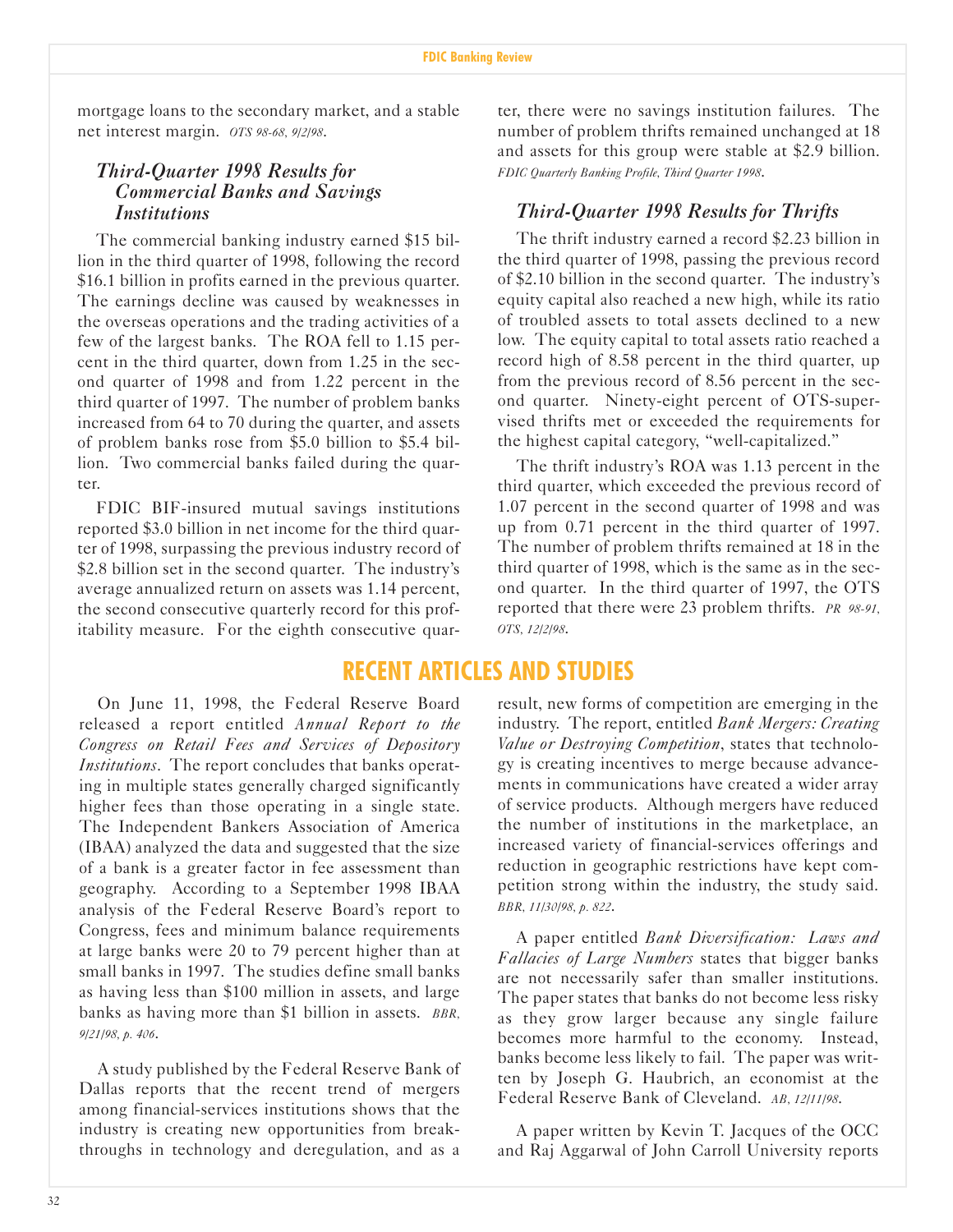that prompt corrective action rules have caused banks to increase capital and operate more safely. The authors report that equity capital held by U.S. banks rose 28 percent in the two years after Congress adopted the Federal Deposit Insurance Corporation

Improvement Act of 1991, which authorized regulators to seize banks when capital falls below two percent. The paper is entitled *Assessing the Impact of Prompt Corrective Action on Bank Capital and Risk*. *AB, 11/13/98*.

## **INTERNATIONAL DEVELOPMENTS**

#### *Japan*

On October 12, 1998, Japan's Parliament approved legislation that is intended to revive the banking system. The legislation allows the Government to deal with large, failing banks by nationalizing them, liquidating them or transforming them into publicly owned "bridge banks," which take over the good loans and try to collect on the bad loans. Under the new law, the Government would establish a public institution to resell the good assets and deal with the bad ones in a process similar to that of the Resolution Trust Corporation, which was established to help resolve the savings-and-loan crisis in the early 1990s.

Japanese Prime Minister Keizo Obuchi appointed a new minister to oversee the cleanup of the financial sector. Hakuo Yanagisawa was appointed to the new ministerial post and will oversee the use of up to 60 trillion yen of public money to rebuild the banking system.

On October 23, 1998, Prime Minister Obuchi announced that Japan would nationalize its tenthlargest bank, Long-Term Credit Bank of Japan Ltd. (LTCB), in order to protect the stability of the financial system. Under the nationalization plan, the Government will buy out all of LTCB's shares at a price near zero and provide funds to keep the bank operating. All of LTCB's deposits, debentures and financial market obligations will be guaranteed with government money, and a new board of directors will be appointed.

The Government announced another bank nationalization on December 13, 1998, when it took over Nippon Credit Bank Ltd. Regulators are working out a plan for disposing of Nippon Credit's assets. Nippon Credit had approximately \$27 billion in problem loans and liabilities that exceeded assets by \$787 million. *The New York Times, 10/13/98; WSJ, 12/14/98*.

## *Russia*

Russia's three major commercial banks, Oneximbank, Bank Menatep, and Most Bank announced that they would merge into a new bank by January 1,

1999. Russia's Central Bank welcomed the merger by the former archrivals, and stated that the merger is a "factor of stability for the entire Russian banking system." The recent financial turmoil in Russia is expected to cause additional bank mergers. There are currently 1,600 commercial banks in Russia, compared to 2,500 only a few years ago. *BBR, 8/31/98, p. 342*.

A statement issued on November 21, 1998, announced that Russia's Cabinet and Central Bank have set up a new federal agency with wide-ranging powers for restructuring the country's ailing banking system. The Agency for Restructuring Credit Organizations (ARKO) will oversee bankruptcy procedures to be launched against failing banks, serve as the government's vehicle for strengthening the banking sector, and shape a market for debts of credit organizations and their debtors. ARKO will have the right to acquire controlling stakes in failed banks, manage and sell their equity stakes, fire and hire bank managers, and attract financial resources by issuing securities both for the operation of banks under its control and for its own needs. The agency will be managed jointly by the Cabinet and the Central Bank. *BBR, 11/30/98, p. 845*.

### *Basle Committee*

The Basle Committee on Banking Supervision issued a paper on September 22, 1998, entitled *Framework for Internal Control Systems of Banking Organizations*. In the paper, the Basle Committee presents the first internationally accepted framework for supervisors to use in evaluating the effectiveness of the internal controls over all on- and off-balancesheet activities of banking organizations. The paper describes elements that are essential to a sound internal control system, recommends principles that supervisors can apply in evaluating such systems, and discusses the role of bank supervisors and external auditors in this assessment process. The internal control framework described in the paper is designed for international banking organizations. The Com